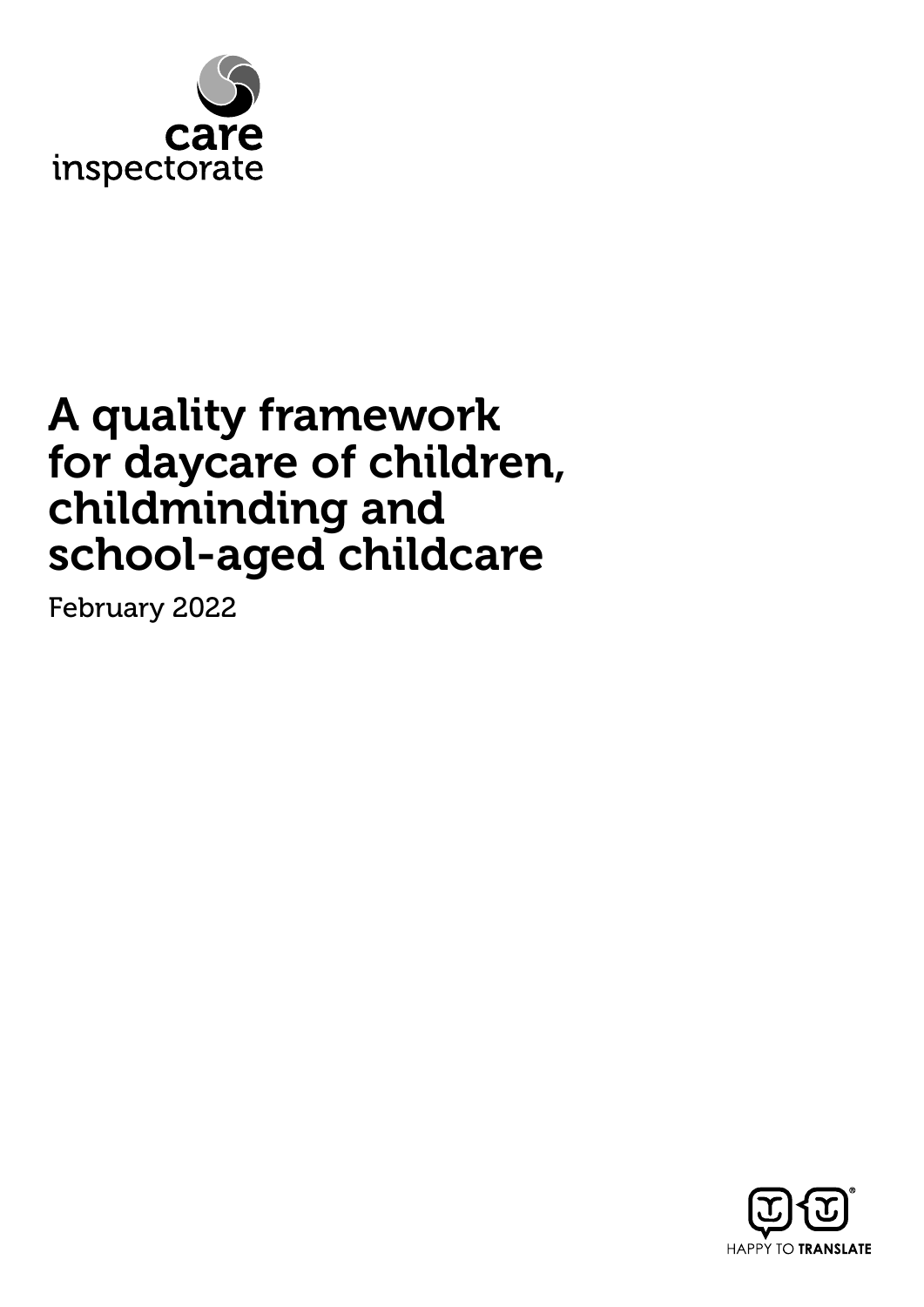# Changes to our inspections

We are developing new approaches to scrutiny. We want to make sure that our inspections and other scrutiny work are strongly focused on assessing the extent to which children experience wellbeing. We also want to understand the difference care and learning makes to their lives.

Since 1 April 2018, the Health and Social Care Standards have been used across Scotland. They have been developed by Scottish Government to describe what people should experience from a wide range of care and support services. The Care Inspectorate's expectation is that they will be used in planning, commissioning, assessing and delivering care and support. We will use them to inform the decisions we make about quality.

From 2018, on an incremental basis, we have been rolling out revised methods for inspecting care and support services including, care homes for children and young people and schoolcare accommodation (special residential schools). The changes build on approaches we have introduced in the past four years: an emphasis on experiences and outcomes, proportionate approaches in services that perform well, and a focus on supporting improvement in quality.

This framework for early learning and childcare was planned to be launched in spring 2020 but was delayed due to the pandemic. We widely consulted during the development of the framework with the sector. We also tested the framework on inspections, and have listened to what our inspectors and service providers told us about how well we used our methodology to reflect the framework aspirations.

We are issuing this Early Learning and Childcare Quality Framework to the sector to support you in the self-evaluation of your setting. Before we use it in our full inspection programme, we will notify the sector in advance of full implementation.

The core of the new approach for all early learning and childcare settings, including school aged childcare and childminders, is a quality framework which sets out the elements that will help us answer key questions about the impact care and learning is making to children.

The primary purpose of a quality framework is to support settings to evaluate their own performance. This framework is then used by our inspectors to provide independent assurance about the quality of care and support. By setting out what we expect to see in high-quality care and learning provision, we can also help care and learning for children improve. Using a framework in this way develops a shared understanding of what constitutes good care and learning. It also supports openness and transparency in the inspection process.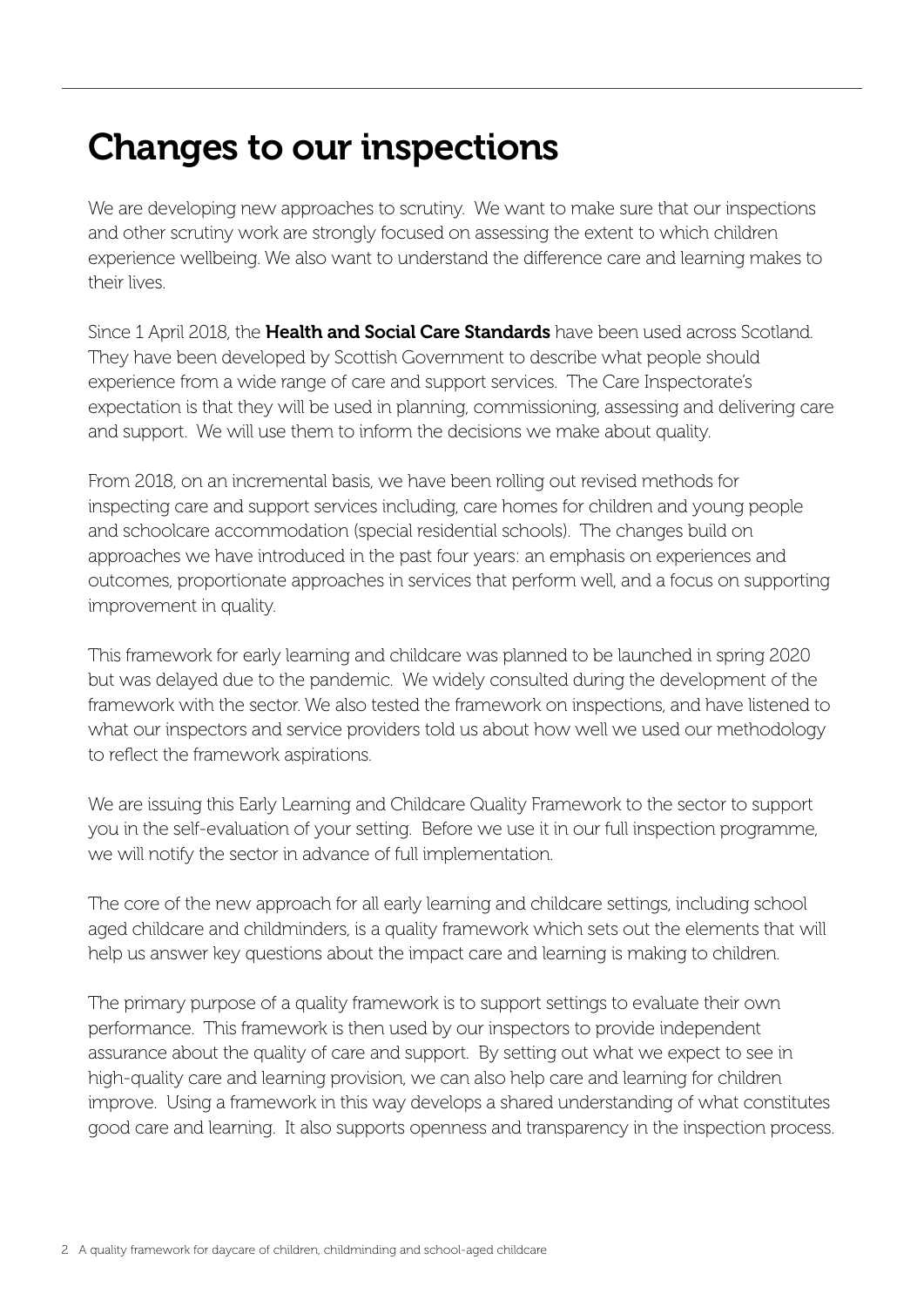### How we have incorporated children's rights within the quality framework

In developing this framework we recognise that children's rights are central to every aspect of their care, play and learning provision across all service types. As corporate parents we are committed to keeping 'The Promise' and the 'Pinky Promise' made to care experienced infants, children, young people, adults, and their families - that every child grows up loved, safe, respected, and able to realise their full potential. This reflects our values, responsibilities, and commitments as corporate parents. We pledge to listen to children and young people, take action and do our best to improve their life chances. We have used the Health and Social Care Standards alongside the principles of the United Nations Convention on the Rights of the Child, (UNCRC) to illustrate the quality we would expect to see. This is to help providers see how all the aspects link together.

#### You can access the Standards at **[https://www.gov.scot/publications/health-social](https://www.gov.scot/publications/health-social-care-standards-support-life/)**[care-standards-support-life/](https://www.gov.scot/publications/health-social-care-standards-support-life/) and the UNCRC at [https://www.ohchr.org/EN/](https://www.ohchr.org/EN/ProfessionalInterest/Pages/CRC.aspx) [ProfessionalInterest/Pages/CRC.aspx](https://www.ohchr.org/EN/ProfessionalInterest/Pages/CRC.aspx)

There are also many versions of the UNCRC that have been simplified to use with children that you may find helpful to access. The Children and Young People's Commissioner has a range of simplified documents that can help in exploring and promoting a rights-based approach with children, their families and your staff. <https://cypcs.org.uk/rights/uncrc/articles/>

There are four general principles of children's rights:

- Non-discrimination: Children must be protected from discrimination and treated fairly whoever they are.
- Best interests of the child: When making any decision, adults including governments and businesses – must do what is best for children rather than themselves.
- Survival and development: Children must be supported to grow up into what they want to be without harmful interference.
- Respect for children's views: Children have opinions that must be taken into account in all the things they care about.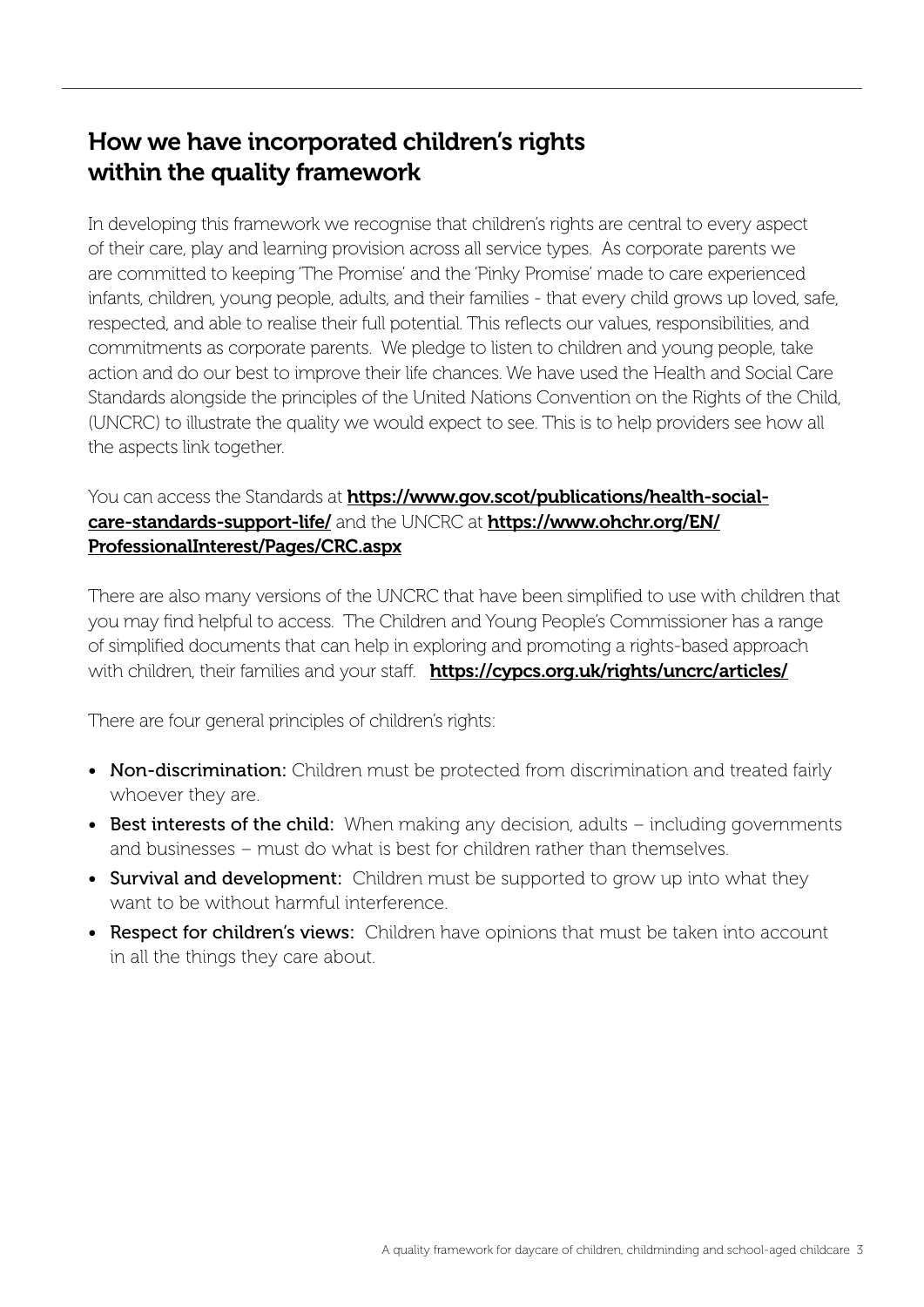### How is the quality framework structured?

The framework is framed around key questions. (See the table on page eight of this document). Since the Covid-19 pandemic, we introduced 'Key question 5: How good is our care and support during the Covid-19 pandemic?' This question has been removed from the framework, however, elements have been retained to promote infection prevention and control.

To try and understand what contributes to wellbeing, the key questions are:

- How good is our care, play and learning?
- How good is our setting?
- How good is our leadership?
- How good is our staff team?

Each quality indicator has a small number of key areas and short bullet points which outlines the areas of practice covered. These have been developed to help answer the key questions.

Under each quality indicator, we have provided quality illustrations of these key areas at two levels on the six-point scale we use on inspections.

The illustrations describe what we might expect to see in a care setting that is operating at a 'very good' level of quality, and what we might see in a setting that is operating at a 'weak' level of quality.

The illustrations are not a definitive description of care, support and learning provision, but are designed to help settings and inspectors evaluate the quality indicators, using the framework.

The final key question is:

• What is our overall capacity for improvement?

This requires a global judgement based on evidence and evaluations from all the other key areas. The judgement is a forward-looking assessment, but it also takes account of other factors which might influence your capacity to improve the quality of the setting in the future. Such factors might include staff changes, plans to restructure, or significant changes in funding. We think this is an important question to ask as part of self-evaluation. This is not a question we will inspect against but our inspectors will consider this as part of their assessment in relation to a service's capacity to improve.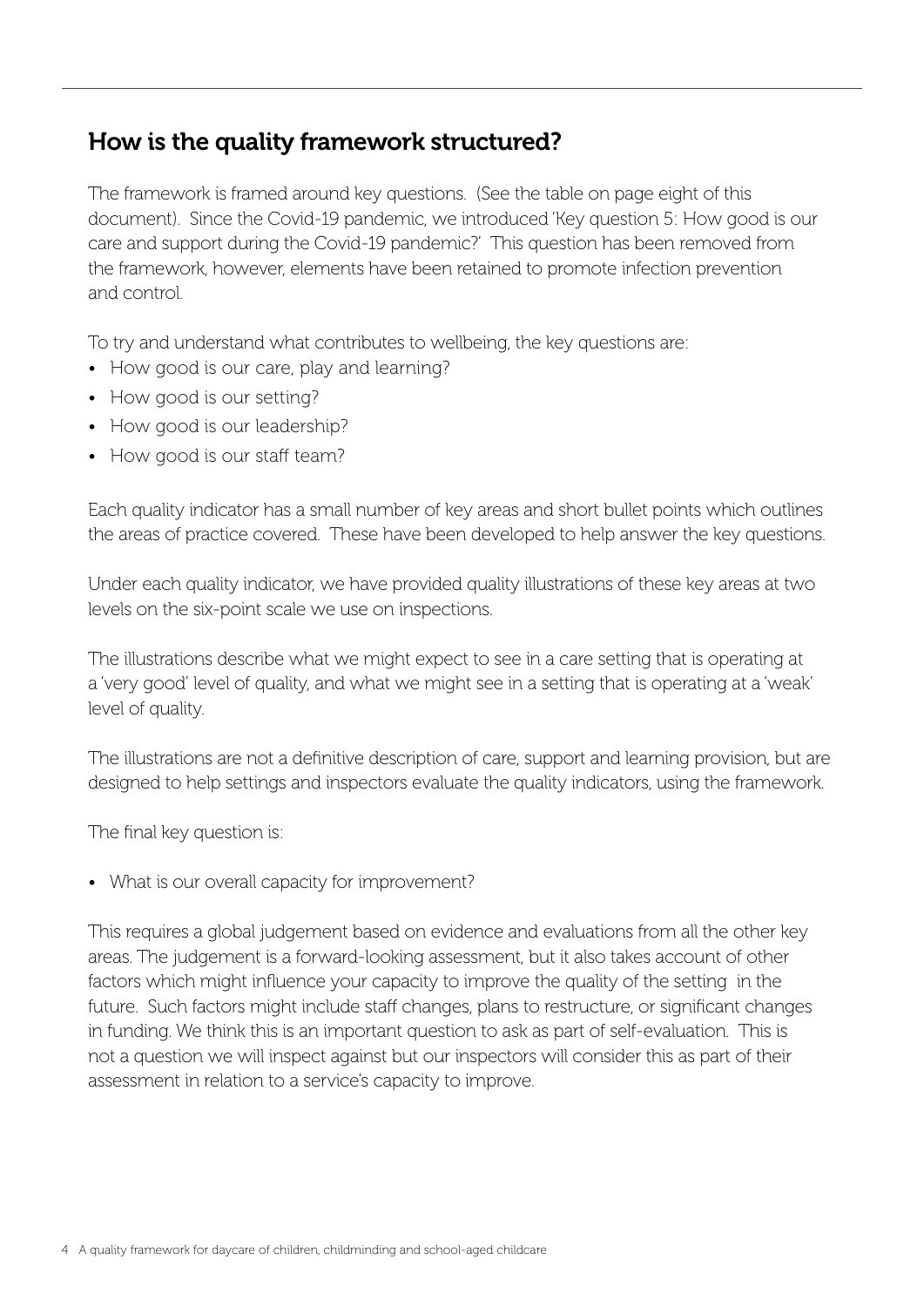In each quality indicator, we have included a **scrutiny and improvement toolbox.** This includes examples of questions that you may use in evaluating the quality of provision. It also contains links to key practice documents that we think will help settings in their improvement journey.

### How will this quality framework be used during inspections?

Inspectors will use this framework instead of the older approach where we inspected against quality themes. Inspectors will look at a selection of the quality indicators. Which, and how many quality indicators will depend on the type of inspection, the quality of the service, the intelligence we hold about the service and risk factors that we may identify.

When using the framework at inspections, we will select a small number of quality indicators to inspect against. It is likely that we will inspect:

- 1.1 Nurturing care and support
- 1.3 Play and learning
- 3.1 Quality assurance and improvement are led well, and
- 4.1 Staff skills, knowledge and values.

We will use the quality illustrations in our professional evaluations about the care and support we see.

In developing this framework, we have considered how best to represent the early learning and childcare sector, including childminders and school-aged childcare. The indicators have been written to represent the high-quality outcomes we expect in all types of provision. Where the indicator refers to play and learning approaches, we expect services to match this to the needs of their children and service type. Most quality indicators also relate to childminders. The exceptions are quality indicators 4.2 and 4.3, which only apply where childminding assistants are employed.

We will provide an overall evaluation for each of the key questions we inspect, using the sixpoint scale, from 'unsatisfactory' (1) to 'excellent' (6). This will be derived from the specific quality indicators that we inspect. Where we inspect one quality indicator per key question, the evaluation for that quality indicator will be the evaluation for the key question overall. Where we inspect more than one quality indicator per key question, the overall evaluation for the key question will be the lowest evaluation of the quality indicators for that specific key question. This recognises that there is a key element of practice that makes the overall key question no better than this evaluation.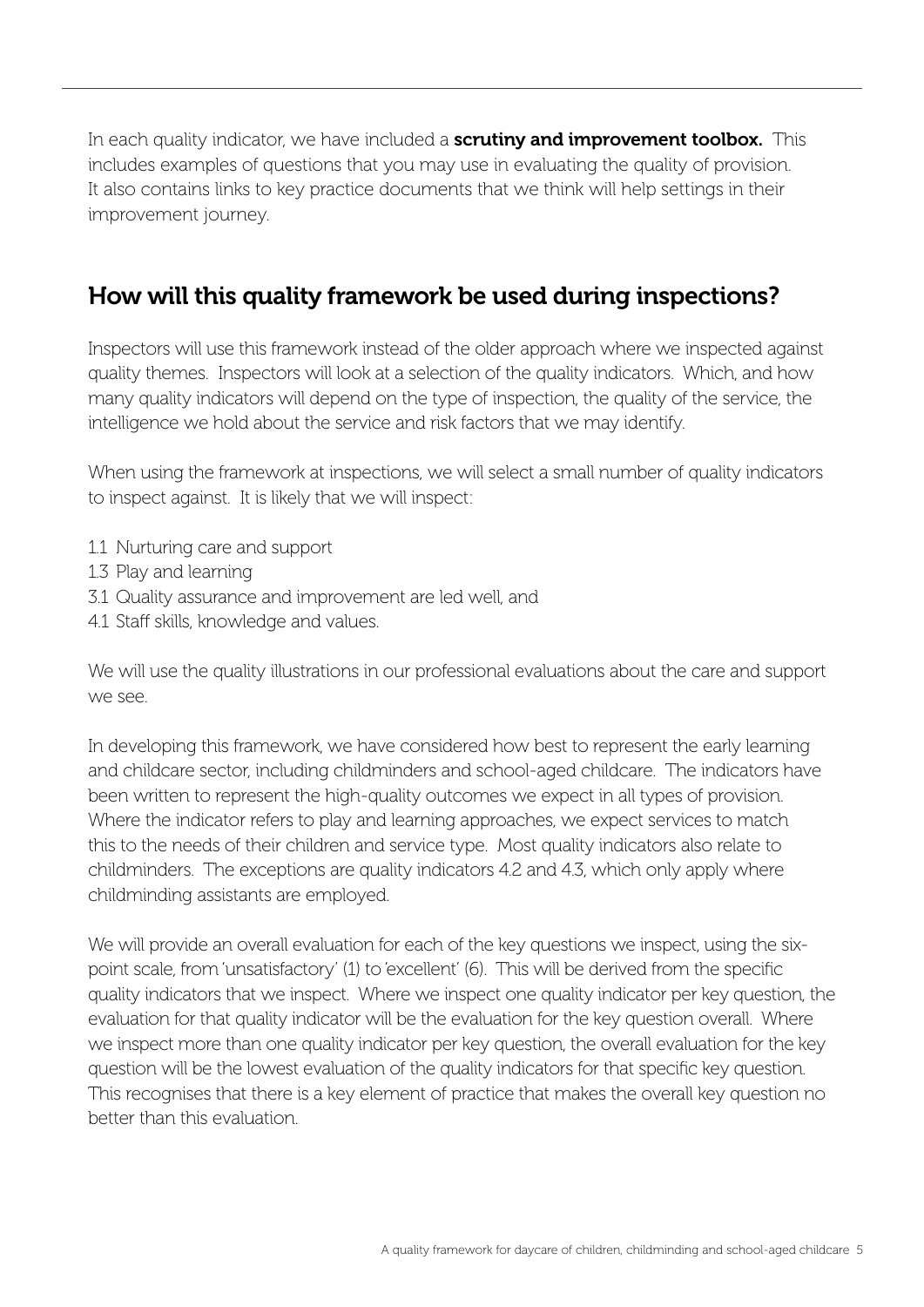### How will we use the six-point scale?

The six-point scale is used when evaluating the quality of performance across quality indicators.

| 6<br>Excellent | outstanding or sector leading |  |
|----------------|-------------------------------|--|
|----------------|-------------------------------|--|

- 5 Very good major strengths
- 4 Good important strengths, with some areas for improvement
- 3 Adequate strengths just outweigh weaknesses
- 2 Weak important weaknesses priority action required
- 1 Unsatisfactory major weaknesses urgent remedial action required

An evaluation of **excellent** describes performance which is sector leading and supports experiences and outcomes for people which are of outstandingly high quality. There is a demonstrable track record of innovative, effective practice and/or very high-quality performance across a wide range of its activities and from which others could learn. We can be confident that excellent performance is sustainable and that it will be maintained.

An evaluation of **very good** will apply to performance that demonstrates major strengths in supporting positive outcomes for people. There are very few areas for improvement. Those that do exist will have minimal adverse impact on people's experiences and outcomes. While opportunities are taken to strive for excellence within a culture of continuous improvement, performance evaluated as very good does not require significant adjustment.

An evaluation of good applies to performance where there is a number of important strengths which, taken together, clearly outweigh areas for improvement. The strengths will have a significant positive impact on people's experiences and outcomes. However, improvements are required to maximise wellbeing and ensure that people consistently have experiences and outcomes which are as positive as possible.

An evaluation of **adequate** applies where there are some strengths, but these just outweigh weaknesses. Strengths may still have a positive impact but the likelihood of achieving positive experiences and outcomes for people is reduced significantly because key areas of performance need to improve. Performance which is evaluated as adequate may be tolerable in particular circumstances, such as where a service or partnership is not yet fully established, or in the midst of major transition. However, continued performance at adequate level is not acceptable. Improvements must be made by building on strengths while addressing those elements that are not contributing to positive experiences and outcomes for people.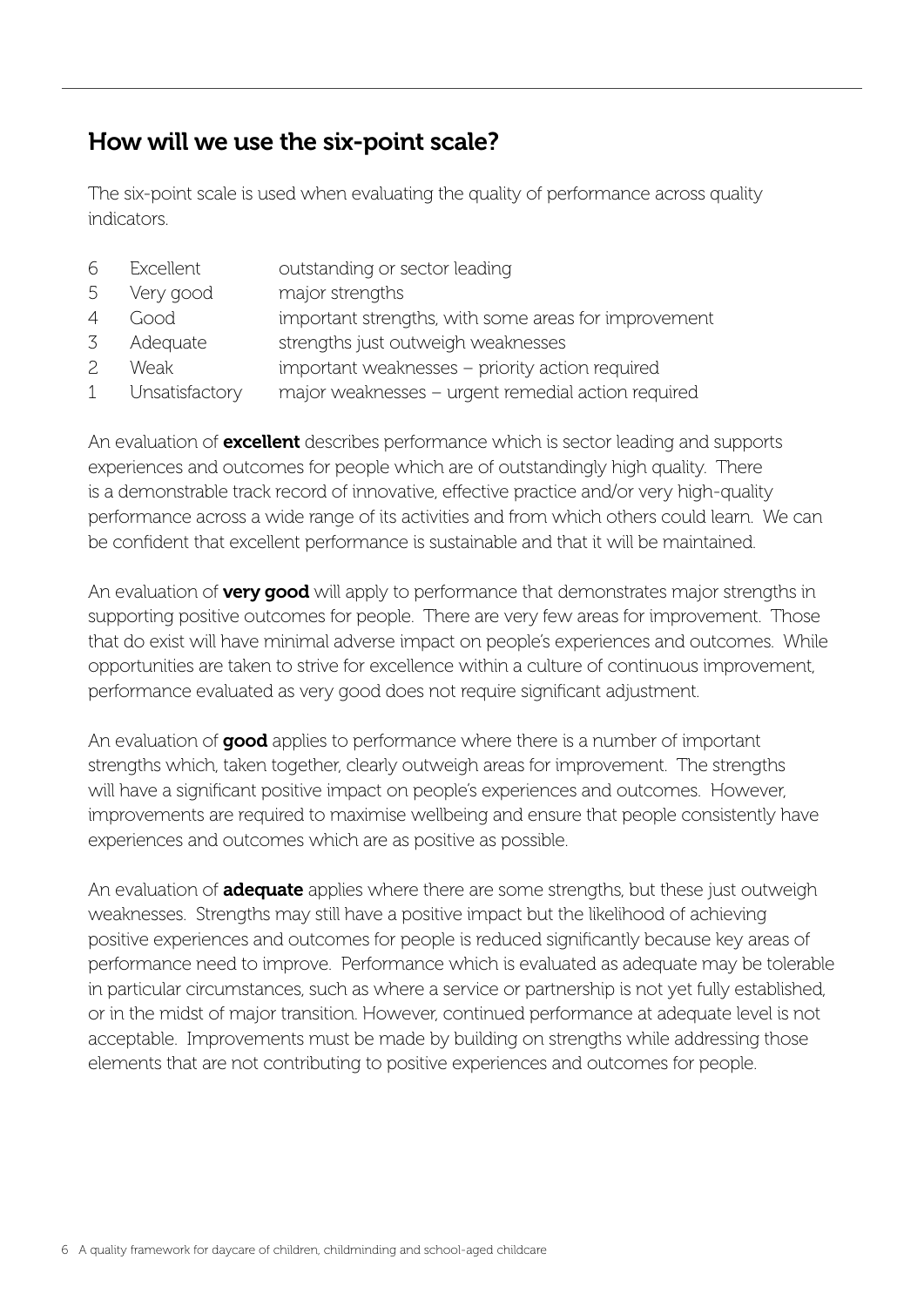An evaluation of **weak** will apply to performance in which strengths can be identified but these are outweighed or compromised by significant weaknesses. The weaknesses, either individually or when added together, substantially affect children's experiences or outcomes. Without improvement as a matter of priority, the welfare or safety of people may be compromised, or their critical needs not met. Weak performance requires action in the form of structured and planned improvement by the provider or partnership with a mechanism to demonstrate clearly that sustainable improvements have been made.

An evaluation of **unsatisfactory** will apply when there are major weaknesses in critical aspects of performance which require immediate remedial action to improve experiences and outcomes for people. It is likely that people's welfare or safety will be compromised by risks which cannot be tolerated. Those accountable for carrying out the necessary actions for improvement must do so, as a matter of urgency, to ensure that people are protected, and their wellbeing improves without delay.

### How can early learning and childcare (ELC) services use this quality framework?

This framework is designed to support care services in their self-evaluations. We will work with ELC services and sector-wide bodies to build the capacity for self-evaluation, based this framework.

**[Self-evaluation](https://www.careinspectorate.com/images/Self_evaluation_for_improvement_-_your_guide.pdf)** is a core part of assuring quality and supporting improvement. The process of self-evaluation, as part of a wider quality assurance approach, requires a cycle of selfevaluation based around these three questions.

#### • How are we doing?

This is the key to knowing whether you are doing the right things and that, as a result, people experience high quality, safe and compassionate care and support that meets their needs, rights and choices.

#### • How do we know?

Answering the question 'how we are doing?' must be done based on robust evidence. The quality indicators in this document, along with the views of people experiencing care and support and their carers, can help you to evaluate how you are doing. You should also consider performance data collected nationally or by your service.

#### What are we going to do now?

Understanding how well your service is performing should help you see what is working well and what needs to be improved. From that, you should be able to develop plans for improvement based on effective practice, guidance, research, testing and available improvement support.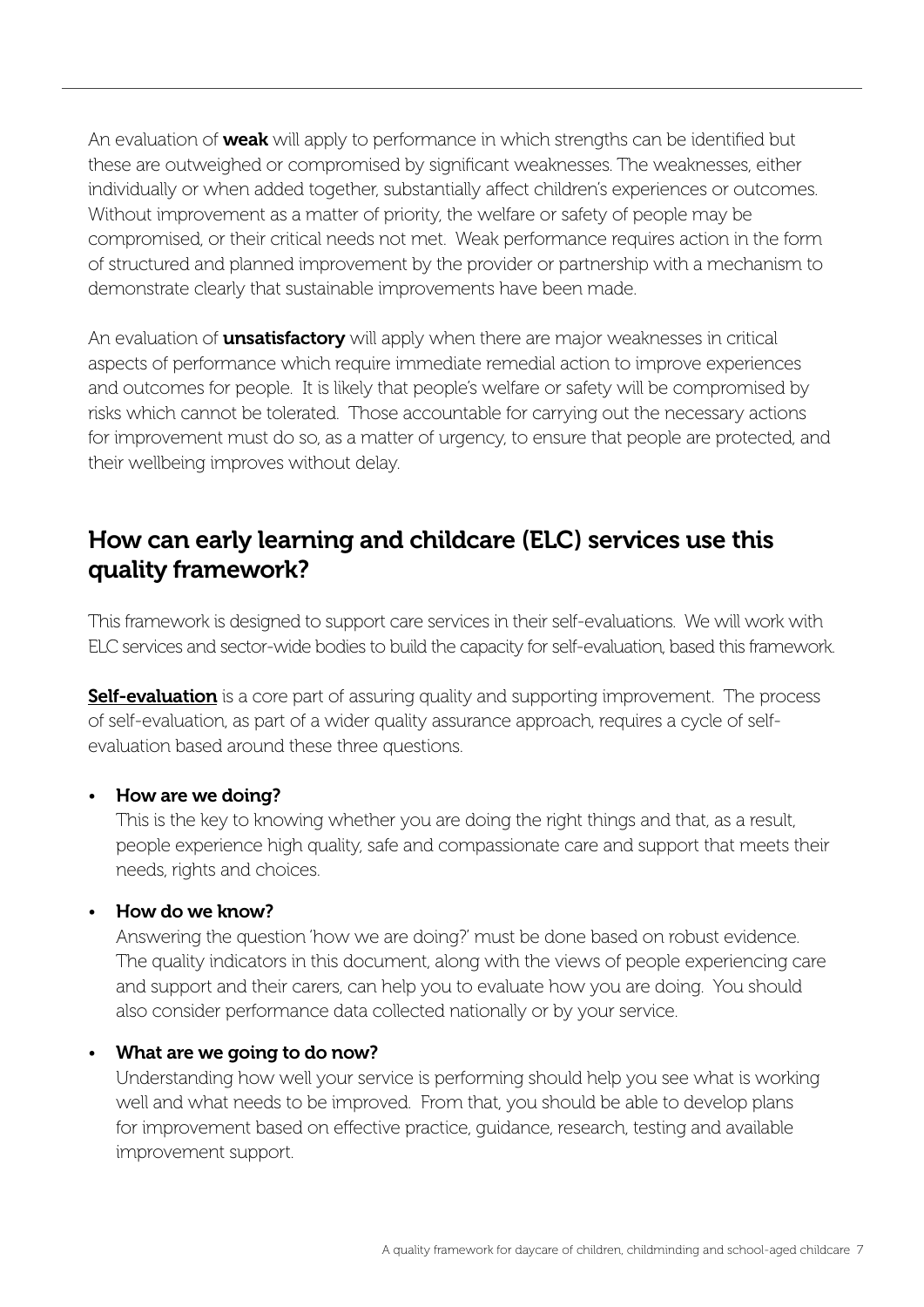Using this framework can help provide an effective structure around self-evaluation. The diagram below summarises the approach.



Irrespective of our role as the national scrutiny body, care providers will want to satisfy themselves, their stakeholders, funders, boards and committees that they are providing highquality services. We believe this quality framework is a helpful way to support care services to assess their performance against our expectations of outcomes for children outwith the inspection process.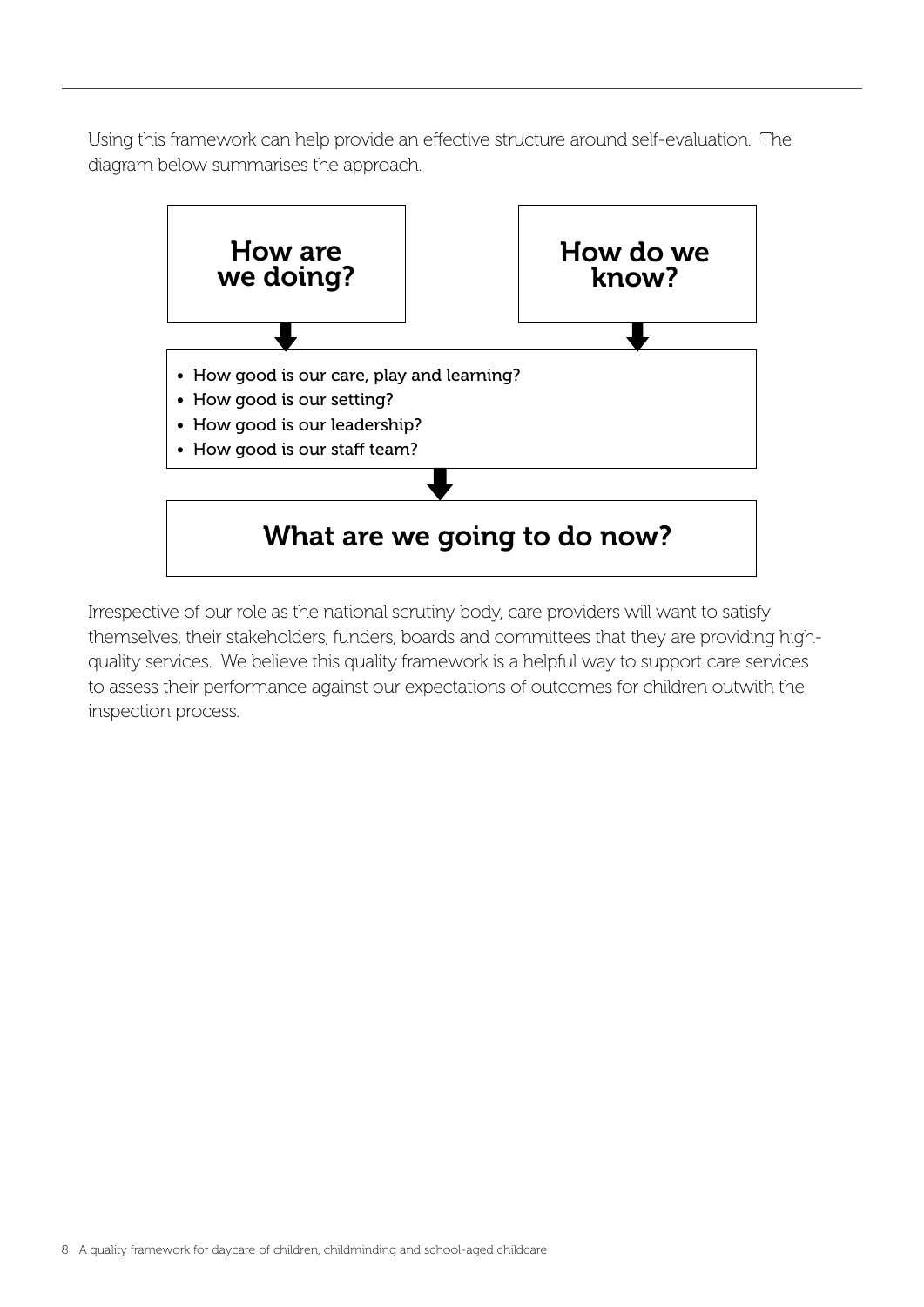# 2. The quality indicators

| Key question 1: How<br>good is our care, play<br>and learning? | Key question 2: How<br>good is our setting?                      | Key question 3: How<br>good is our leadership?                  | Key question 4: How good<br>is our staff team?    |
|----------------------------------------------------------------|------------------------------------------------------------------|-----------------------------------------------------------------|---------------------------------------------------|
| <b>1.1</b> Nurturing care and<br>support                       | <b>2.1</b> Quality of the setting<br>for care, play and learning | <b>3.1</b> Quality assurance<br>and improvement are led<br>well | <b>4.1</b> Staff skills, knowledge,<br>and values |
| <b>1.2</b> Children are safe and<br>protected                  | <b>2.2</b> Children experience<br>high quality facilities        | <b>3.2</b> Leadership of play<br>and learning                   | 4.2 Staff recruitment*<br>4.3 Staff deployment *  |
| 1.3 Play and learning                                          |                                                                  |                                                                 |                                                   |
| <b>1.4</b> Family engagement                                   |                                                                  | <b>3.3</b> Leadership and<br>management of staff and            | $*4.2 6 4.3$ do not apply to                      |
| <b>1.5</b> Effective transitions                               |                                                                  | resources                                                       | childminders who do not<br>work with assistants   |
| Key question 5: What is our overall capacity for improvement?  |                                                                  |                                                                 |                                                   |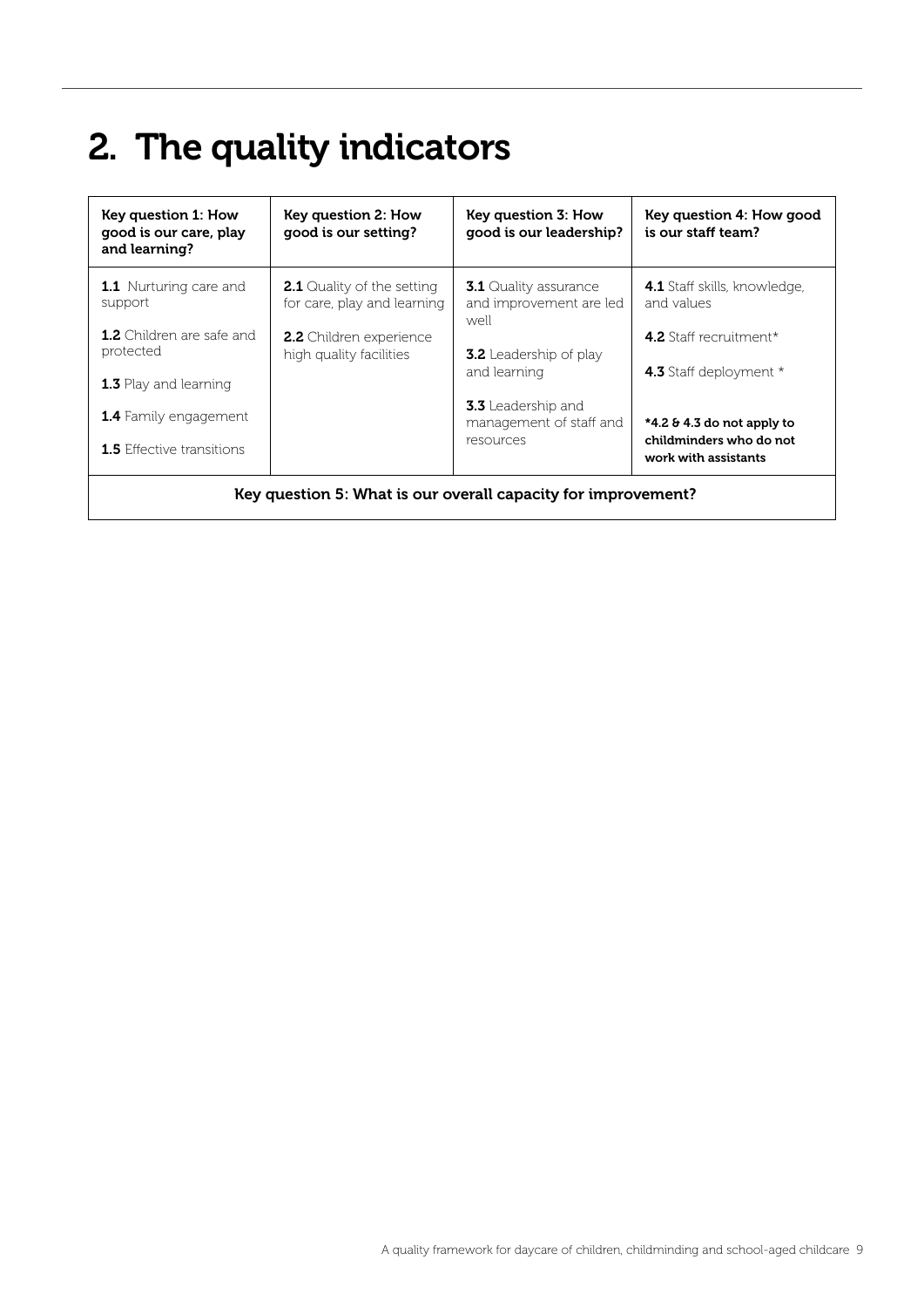# Key question 1: How good is our care, play and learning?

This key question has five quality indicators associated with it.

They are:

- 1.1: Nurturing care and support
- 1.2: Children are safe and protected
- 1.3: Play and learning
- 1.4: Family engagement
- 1.5: Effective transitions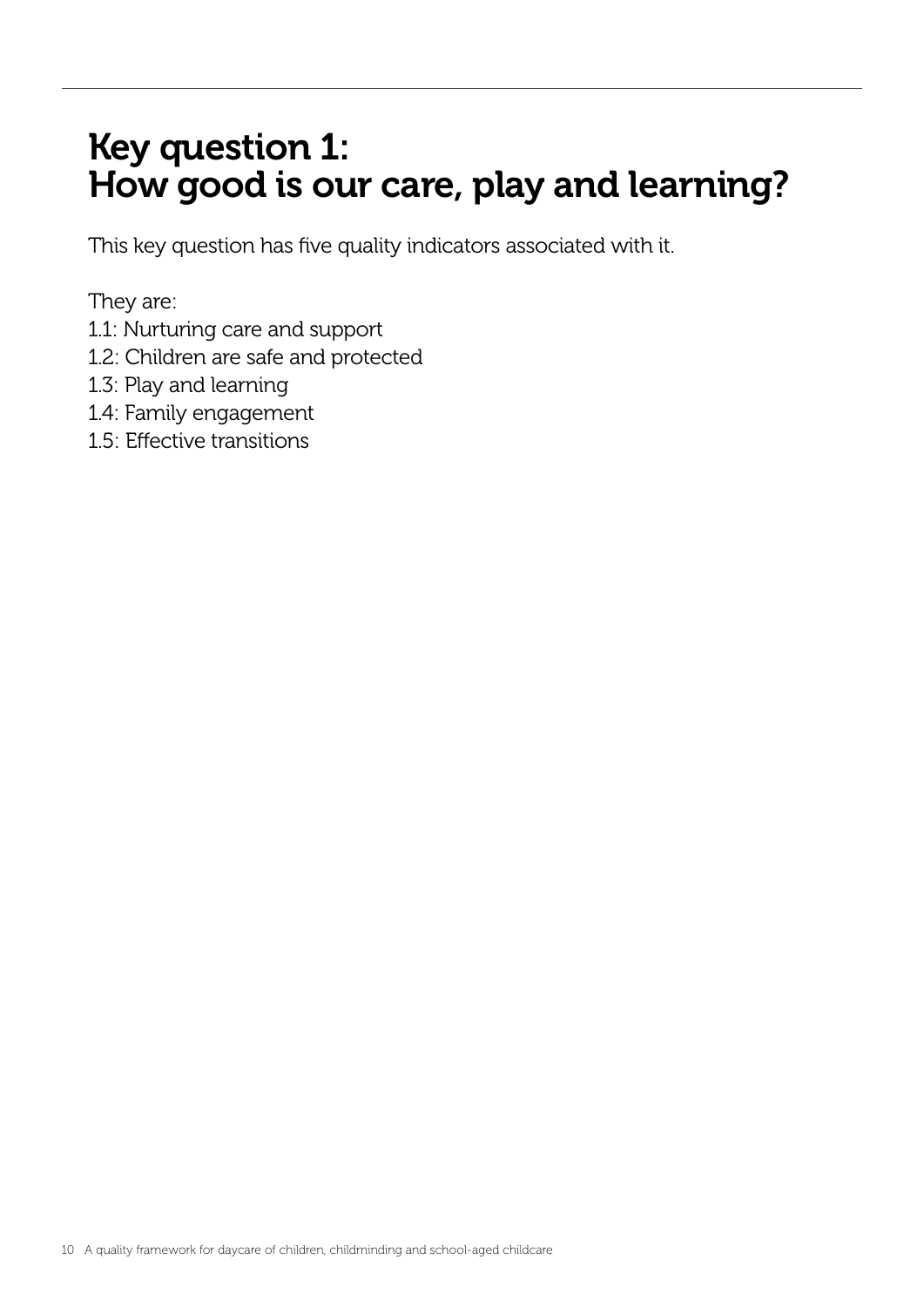### Quality indicator 1.1: Nurturing care and support

#### This includes the extent to which children's rights are respected and promoted through the following key areas:

- children are nurtured and supported throughout their daily experience
- children's individual wellbeing benefits from the effective use of personal planning
- all children get the support they need to reach their full potential.

#### **Descriptor**

This indicator focuses on how well children are nurtured and supported. Children's care and learning routines are individual to their needs and are delivered with kindness and compassion. Personal planning reflects the holistic needs of each child to improve their wellbeing and support positive outcomes. It highlights the importance of involving children and their families in making decisions about their care and development. Staff are skilled at building resilience and identifying and supporting children with any additional support needs. It considers how planning and assessment ensures appropriate, proportionate and timely support, including specialist input where required.

| <b>Quality illustrations</b>                                                                                                                                                                                                                                                                                                                                                                                        |                                                                                                                                                                                                                                                                                                                                                                                                                                                                                                                                                            |  |  |
|---------------------------------------------------------------------------------------------------------------------------------------------------------------------------------------------------------------------------------------------------------------------------------------------------------------------------------------------------------------------------------------------------------------------|------------------------------------------------------------------------------------------------------------------------------------------------------------------------------------------------------------------------------------------------------------------------------------------------------------------------------------------------------------------------------------------------------------------------------------------------------------------------------------------------------------------------------------------------------------|--|--|
| Very good                                                                                                                                                                                                                                                                                                                                                                                                           | <b>Weak</b>                                                                                                                                                                                                                                                                                                                                                                                                                                                                                                                                                |  |  |
|                                                                                                                                                                                                                                                                                                                                                                                                                     | Children are nurtured and supported throughout their daily experience                                                                                                                                                                                                                                                                                                                                                                                                                                                                                      |  |  |
| Children experience warmth, caring<br>and nurturing approaches to support<br>their overall wellbeing. Practice by staff<br>reflects families' personal preferences<br>and promotes children's independence,<br>privacy and dignity. Where children require<br>support with personal care, interactions<br>throughout are warm, caring and nurture<br>children's security, confidence and positive<br>relationships. | Children may not always experience warm,<br>caring interactions across their day. The<br>tone and manner of some interactions with<br>staff does not support the overall wellbeing<br>and nurture of children.<br>Children's personal care needs are delivered<br>in a manner that does not fully reflect<br>personal preferences. Opportunities are<br>missed to foster independence, privacy,<br>and dignity. Where children require<br>support with personal care, this approach<br>may be task orientated and lacking in<br>warm, caring interactions. |  |  |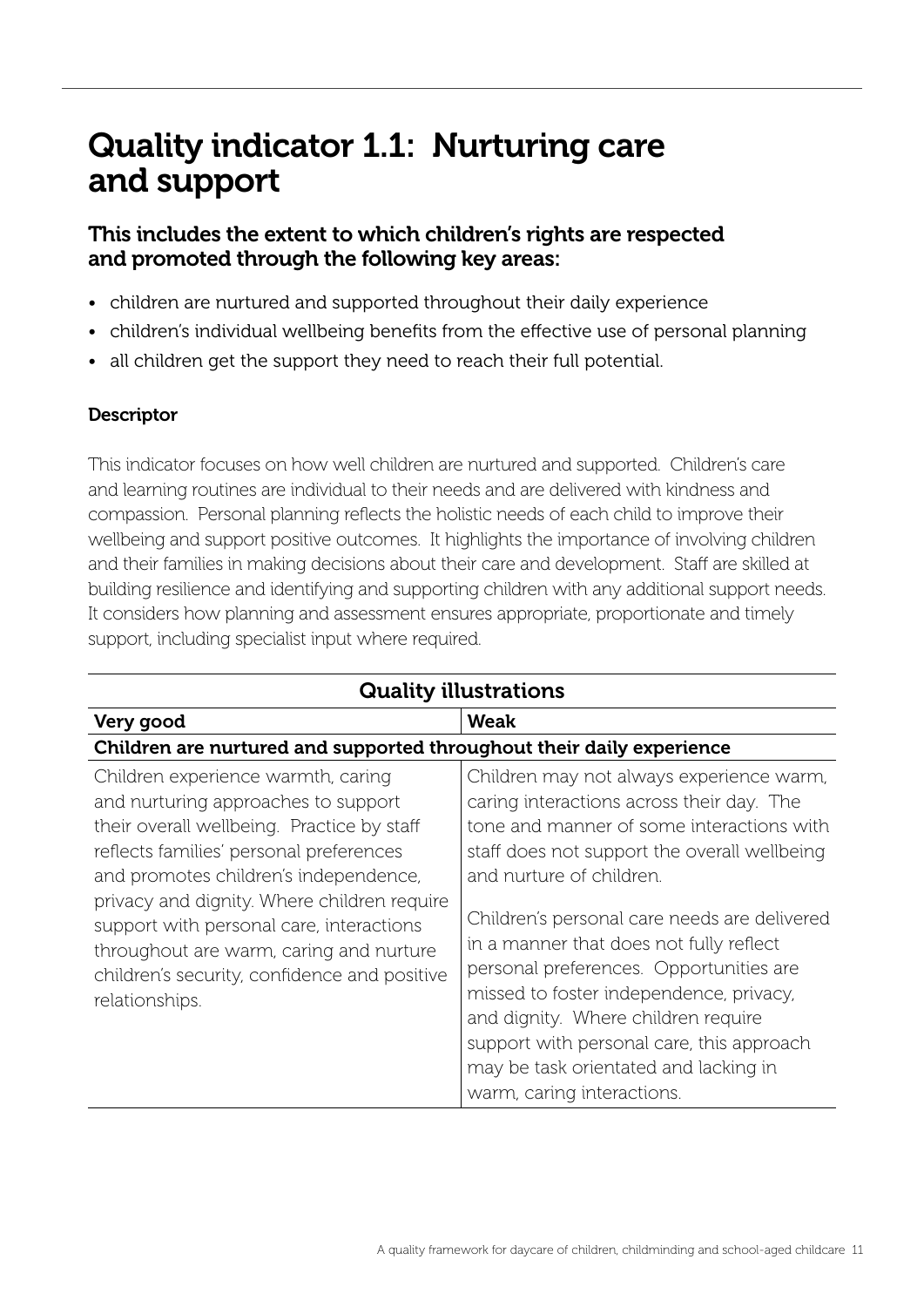### Quality illustrations

#### Very good Weak

#### Children are nurtured and supported throughout their daily experience

When meals and snacks are provided. children are fully involved in the planning and preparation of these, as appropriate. Children and staff enjoy eating together in an unhurried and relaxed atmosphere, ensuring a caring and positive social experience. Staff recognise daily routines as a rich opportunity to promote close attachment. Staff are focused on all children and can respond immediately should an emergency, such as choking, occur. Food choices are nutritious and reflect current guidance. They are appropriate for children's individual cultural and dietary needs.

Children experience warm, caring relationships with staff when receiving support with feeding. Where children are weaning, or are receiving their nutrition from milk feeds, this is well planned. Where appropriate, children are included in the overall meal or snack experience with others in the setting. Fresh water is available throughout the day and children are encouraged to remain hydrated.

Children's safety and emotional security and wellbeing are supported through sensitive arrangements for sleep routines. Staff understand the importance of sleep for children's overall development. Routines are reflective of individual children's needs and family wishes and promote good habits around sleep.

When meals and snacks are provided. there is little involvement of children in the planning and preparation. Children and staff do not sit together, and staff may be busy on other tasks. This can lead to a hurried and stressful experience for children. Staff may be distracted and not alert to what is happening with the children. Food choices may be unhealthy and are not reflective of current guidance. There is limited understanding of children's individual cultural and dietary needs.

Where children are weaning, or are receiving their nutrition from milk feeds, staff have limited understanding of the need to promote warm, caring relationships at this time. They may receive their meals or snacks in a task driven manner rather than reflecting their individual needs. Children may not be included in the overall meal or snack experience with others in the setting, limiting their opportunity for social engagement. Children may be thirsty throughout the day as fresh water is not easily accessible to them. Staff do not understand the importance of hydration.

Children's safety, emotional security and wellbeing are compromised by poor sleep arrangements. Staff have limited understanding of the importance of sleep for children's overall development. Routines do not fully reflect individual children's needs and family wishes and as such may impact on good habits around sleep.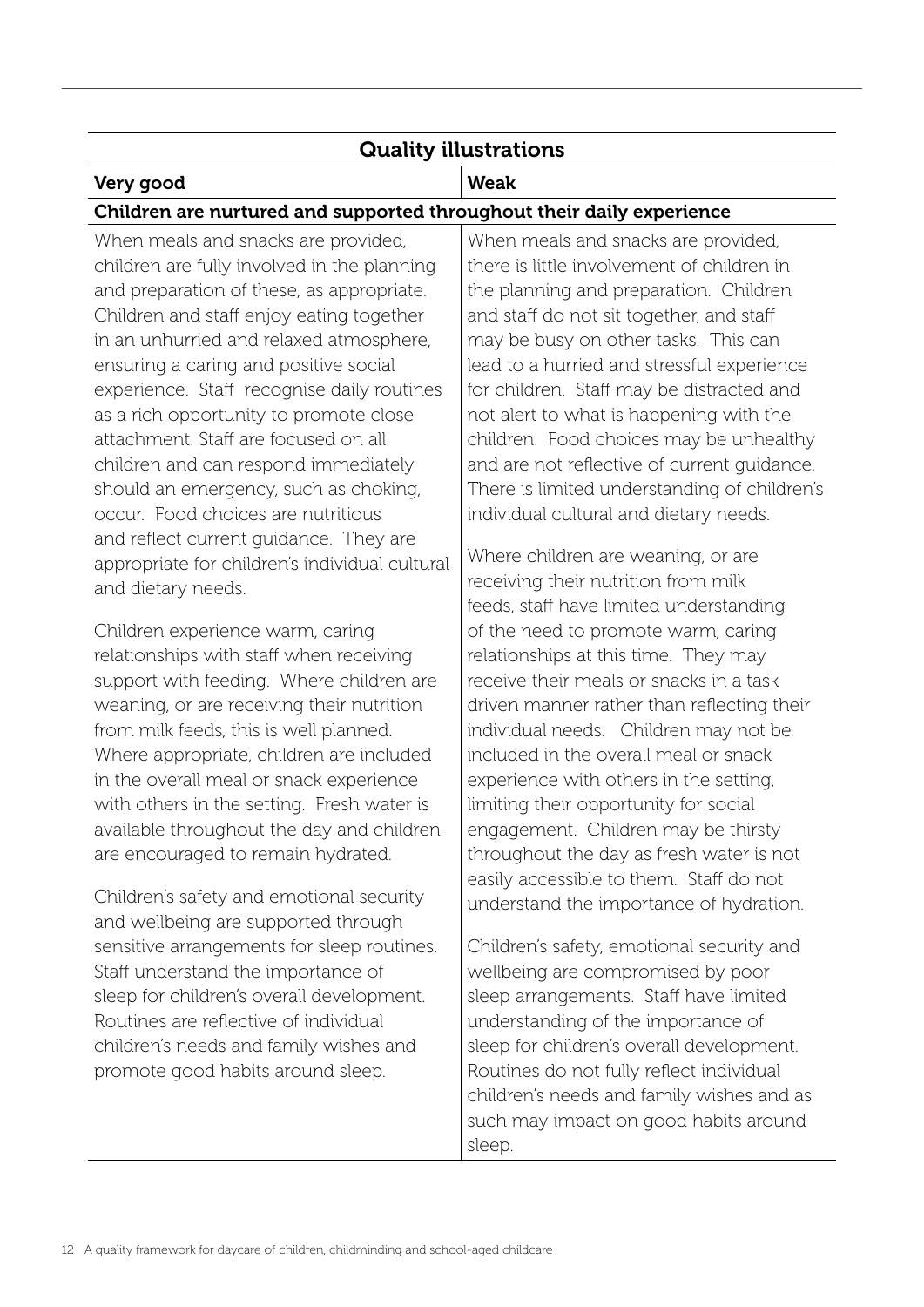| <b>Quality illustrations</b>                                                                                                                                                                                                                                                                                                                                                                                                                                                                                                                                                                                                                                                                                       |                                                                                                                                                                                                                                                                                                                                                                                                                                                                                                                                                                                                                                                                                                                                                                                                                    |  |
|--------------------------------------------------------------------------------------------------------------------------------------------------------------------------------------------------------------------------------------------------------------------------------------------------------------------------------------------------------------------------------------------------------------------------------------------------------------------------------------------------------------------------------------------------------------------------------------------------------------------------------------------------------------------------------------------------------------------|--------------------------------------------------------------------------------------------------------------------------------------------------------------------------------------------------------------------------------------------------------------------------------------------------------------------------------------------------------------------------------------------------------------------------------------------------------------------------------------------------------------------------------------------------------------------------------------------------------------------------------------------------------------------------------------------------------------------------------------------------------------------------------------------------------------------|--|
| Very good                                                                                                                                                                                                                                                                                                                                                                                                                                                                                                                                                                                                                                                                                                          | <b>Weak</b>                                                                                                                                                                                                                                                                                                                                                                                                                                                                                                                                                                                                                                                                                                                                                                                                        |  |
|                                                                                                                                                                                                                                                                                                                                                                                                                                                                                                                                                                                                                                                                                                                    | Children's individual wellbeing benefits from the effective use of personal planning                                                                                                                                                                                                                                                                                                                                                                                                                                                                                                                                                                                                                                                                                                                               |  |
| Children's overall wellbeing is supported<br>through effective use of personal planning,<br>taking account of the wellbeing indicators.<br>Children and families are central to this<br>process ensuring effective information<br>sharing which is used by staff to promote<br>consistency and continuity of care. This<br>enables the relevant staff to respond<br>quickly, sensitively, and compassionately to<br>changes in a child's life.<br>Where children require medication, this is<br>delivered in a safe and sensitive manner.<br>Staff support children's understanding of<br>their need to take medication ensuring<br>increased confidence and independence in<br>the management of their condition. | Children's holistic wellbeing needs are<br>not always met as staff have limited<br>understanding of the importance of<br>embedding wellbeing indicators within<br>their personal planning approach. Personal<br>plans do not comply with national<br>quidance and legislation, or support<br>consistency and continuity of care routines<br>and development.<br>Personal plans are not always well<br>maintained or regularly reviewed, and<br>children and families have little input in<br>this process, which could result in poorer<br>outcomes overall.<br>There is inconsistency or a lack of<br>understanding regarding the management<br>and administration of medication.<br>Children's confidence to manage their<br>medication may be affected. There may<br>also be the potential of risk for children |  |
| All children get the support they need to reach their full potential                                                                                                                                                                                                                                                                                                                                                                                                                                                                                                                                                                                                                                               | where they refuse to take their medication.                                                                                                                                                                                                                                                                                                                                                                                                                                                                                                                                                                                                                                                                                                                                                                        |  |
| Relevant staff work proactively with                                                                                                                                                                                                                                                                                                                                                                                                                                                                                                                                                                                                                                                                               | The views, knowledge and expertise                                                                                                                                                                                                                                                                                                                                                                                                                                                                                                                                                                                                                                                                                                                                                                                 |  |
| children, families, and other professionals<br>to identify appropriate next steps and<br>strategies based on individual needs<br>and prior learning. This information<br>is used consistently and effectively by<br>all to ensure positive outcomes. Staff                                                                                                                                                                                                                                                                                                                                                                                                                                                         | of children and families are not fully<br>recognised and valued. Links with other<br>professionals are not yet resulting in<br>positive outcomes for children. Staff lack<br>an awareness of the potential impact of<br>adverse childhood experiences and miss                                                                                                                                                                                                                                                                                                                                                                                                                                                                                                                                                     |  |
| are knowledgeable about the potential<br>impact on children of adverse childhood<br>experiences and can implement supports<br>to build children and family resilience<br>where, needed.                                                                                                                                                                                                                                                                                                                                                                                                                                                                                                                            | opportunities to implement supports to<br>build children and family resilience where<br>needed. Therefore, not all children get<br>the support they need to reach their full<br>potential.                                                                                                                                                                                                                                                                                                                                                                                                                                                                                                                                                                                                                         |  |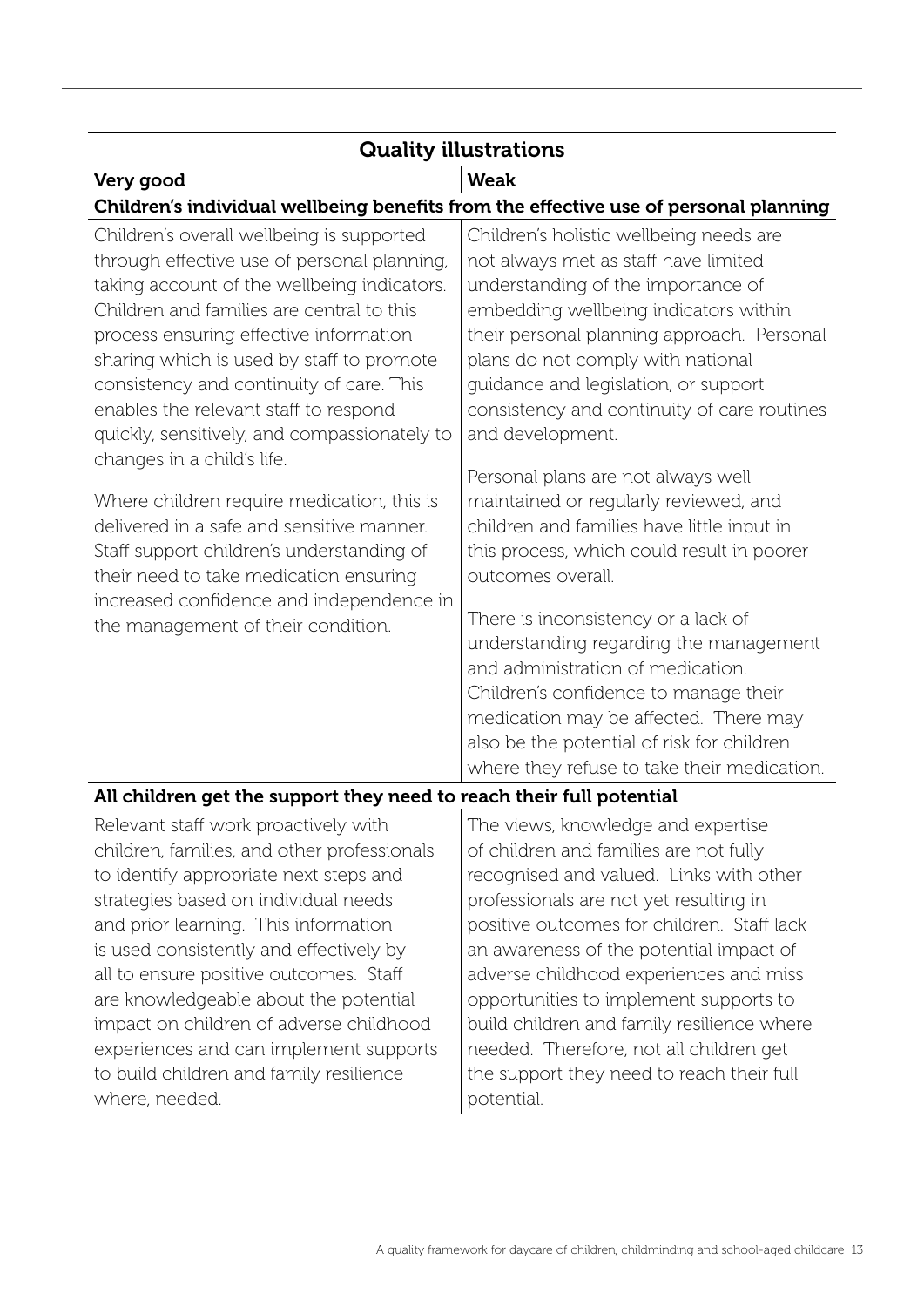#### Links to the Health and Social Care Standards

- 1.14 My future care and support needs are anticipated as part of my assessment.
- 1.15 My personal plan (sometimes referred to as a care plan) is right for me because it sets out how my needs will be met, as well as my wishes and choices.
- 1.19 My care and support meets my needs and is right for me.
- 1.23 My needs, as agreed in my personal plan, are fully met, and my wishes and choices are respected.
- 2.15 I am enabled to resolve conflict, agree rules and build positive relationships with other people as much as I can.
- 2.17 I am fully involved in developing and reviewing my personal plan, which is always available to me.
- 3.5 As a child or young person, I am helped to develop a positive view of myself and to form and sustain trusting and secure relationships.
- 3.6 I feel at ease because I am greeted warmly by people and they introduce themselves.
- 3.10 As a child or young person I feel valued, loved and secure.

#### [Summary of UNCRC Articles](https://www.unicef.org.uk/wp-content/uploads/2010/05/UNCRC_summary-1.pdf) L'

Article 3, Article 5, Article 6, Article 12, Article 18, Article 23, Article 24, Article 28, Article 29, Article 31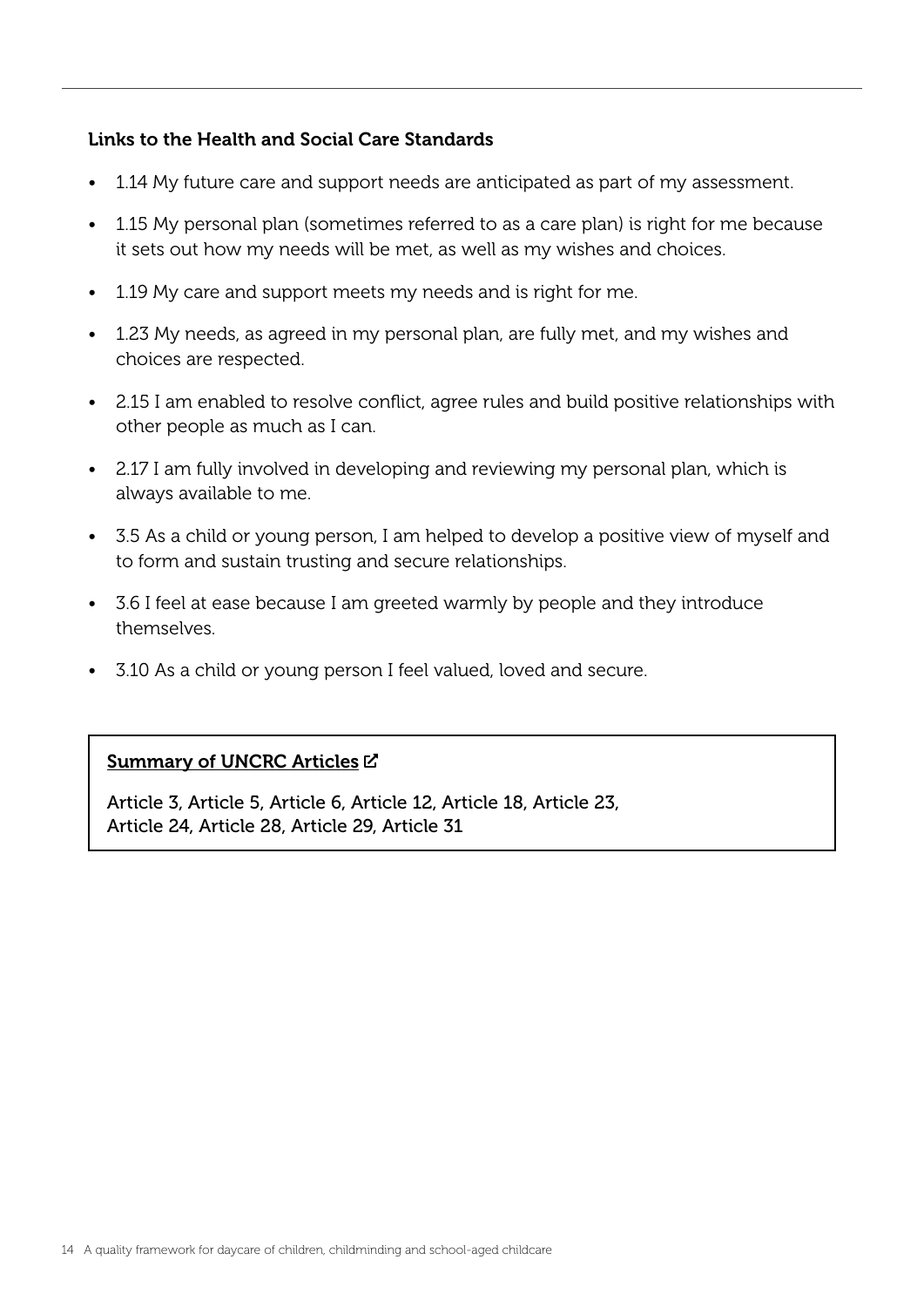#### Improvement and support questions

How do we ensure children's individual needs are considered, responded to and planned for with families?

How do we ensure children's personal plans are maintained in line with legislation and that they fully support children's needs?

How do we know personal plans are having a positive impact on children's nurture, care and support?

What best practice and current approaches are we using to influence and support children to reach their full potential?

How do we link effectively with other professionals to support all of our children and families?

#### Key improvement resources

ACES:

<https://www.gov.scot/publications/adverse-childhood-experiences/>

Additional support for learning:

<https://www.gov.scot/publications/additional-support-learning-action-plan/>

Applying nurture as a whole school approach:

#### <https://bit.ly/3apyBCM>

Becoming breastfeeding friendly Scotland: [https://www.gov.scot/publications/](https://www.gov.scot/publications/becoming-breastfeeding-friendly-scotland-report/pages/15/) [becoming-breastfeeding-friendly-scotland-report/pages/15/](https://www.gov.scot/publications/becoming-breastfeeding-friendly-scotland-report/pages/15/)

Early years safe sleep guide: [https://scottishcotdeathtrust.org/wp-content/uploads/2019/02/early-years-safe](https://scottishcotdeathtrust.org/wp-content/uploads/2019/02/early-years-safe-sleep-guide.pdf)[sleep-guide.pdf](https://scottishcotdeathtrust.org/wp-content/uploads/2019/02/early-years-safe-sleep-guide.pdf)

Food matters:

[https://hub.careinspectorate.com/how-we-support-improvement/care](https://hub.careinspectorate.com/how-we-support-improvement/care-inspectorate-programmes-and-publications/food-matters/)[inspectorate-programmes-and-publications/food-matters/](https://hub.careinspectorate.com/how-we-support-improvement/care-inspectorate-programmes-and-publications/food-matters/)

Getting it Right for Every Child (GIRFEC): <https://www.gov.scot/policies/girfec/>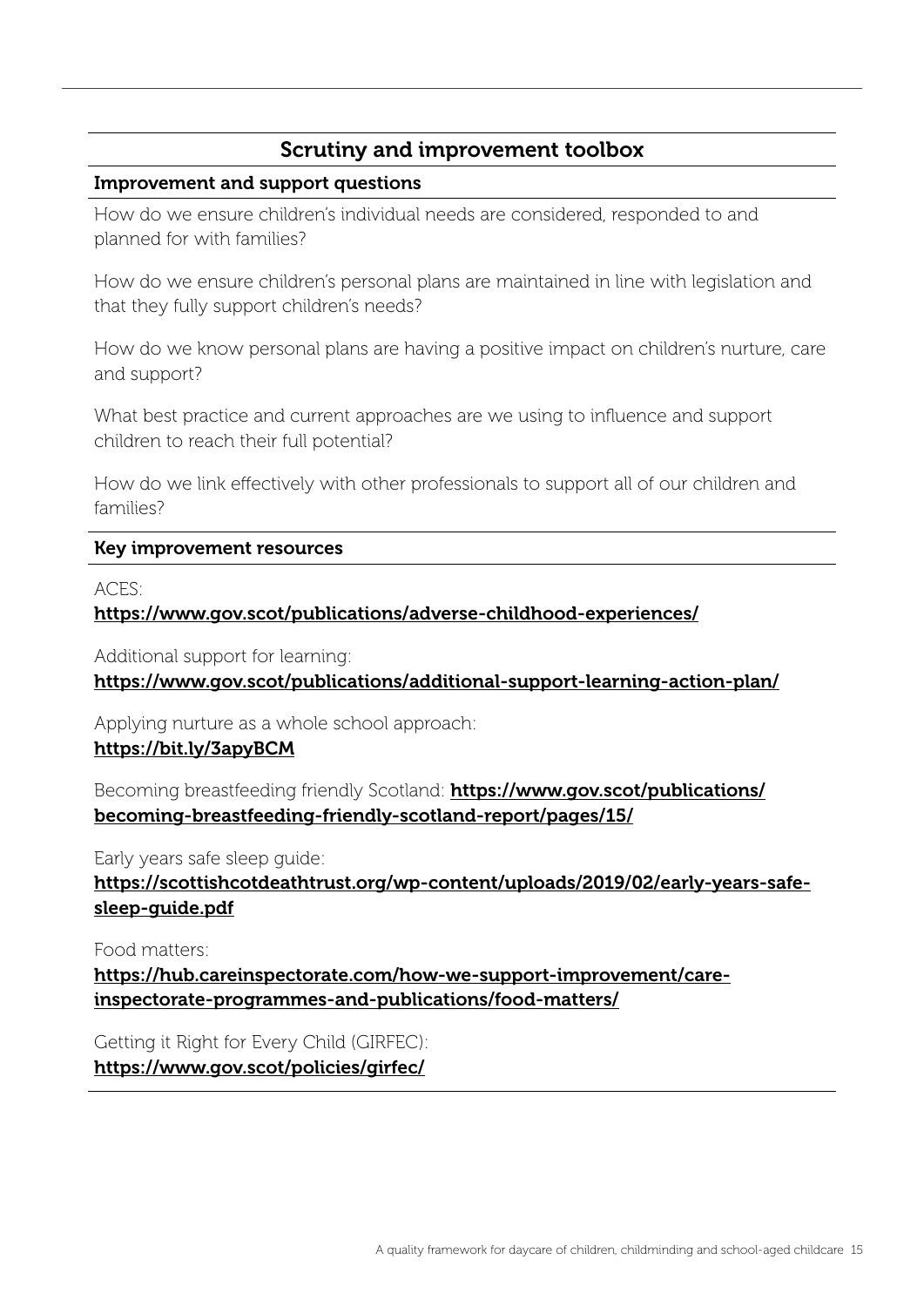#### Key improvement resources

Good practice guidance: prevention and management of choking episodes in babies and children:

[https://hub.careinspectorate.com/media/3913/good-practice-guidance](https://hub.careinspectorate.com/media/3913/good-practice-guidance-prevention-and-management-of-choking-episodes-in-babies-and-children.pdf)[prevention-and-management-of-choking-episodes-in-babies-and-children.pdf](https://hub.careinspectorate.com/media/3913/good-practice-guidance-prevention-and-management-of-choking-episodes-in-babies-and-children.pdf)

Grow, cook, eat:

<https://education.gov.scot/improvement/documents/hwb19-grow-cook-eat.pdf>

Guide to the General Data Protection Regulations, (GDPR):

[https://assets.publishing.service.gov.uk/government/uploads/system/uploads/](https://assets.publishing.service.gov.uk/government/uploads/system/uploads/attachment_data/file/711097/guide-to-the-general-data-protection-regulation-gdpr-1-0.pdf) [attachment\\_data/file/711097/guide-to-the-general-data-protection-regulation](https://assets.publishing.service.gov.uk/government/uploads/system/uploads/attachment_data/file/711097/guide-to-the-general-data-protection-regulation-gdpr-1-0.pdf)[gdpr-1-0.pdf](https://assets.publishing.service.gov.uk/government/uploads/system/uploads/attachment_data/file/711097/guide-to-the-general-data-protection-regulation-gdpr-1-0.pdf)

Infection prevention and control in childcare settings (daycare and childminding settings):

[https://hub.careinspectorate.com/media/1538/infection-prevention-and-control](https://hub.careinspectorate.com/media/1538/infection-prevention-and-control-in-childcare-settings.pdf)[in-childcare-settings.pdf](https://hub.careinspectorate.com/media/1538/infection-prevention-and-control-in-childcare-settings.pdf)

Management of medication in daycare of children and childminding services:

[https://hub.careinspectorate.com/media/1549/management-of-medication-in](https://hub.careinspectorate.com/media/1549/management-of-medication-in-daycare-of-children-and-childminding.pdf)[daycare-of-children-and-childminding.pdf](https://hub.careinspectorate.com/media/1549/management-of-medication-in-daycare-of-children-and-childminding.pdf)

Nappy changing facilities for early learning and childcare services - information to support improvement:

[https://hub.careinspectorate.com/media/1558/nappy-changing-guidance-for](https://hub.careinspectorate.com/media/1558/nappy-changing-guidance-for-early-years-and-childcare-services.pdf)[early-years-and-childcare-services.pdf](https://hub.careinspectorate.com/media/1558/nappy-changing-guidance-for-early-years-and-childcare-services.pdf)

Safe sleep Scotland:

<https://safesleepscotland.org/>

Toothbrushing programme national standards, (Childsmile): [http://www.child-smile.org.uk/professionals/childsmile-core/toothbrushing](http://www.child-smile.org.uk/professionals/childsmile-core/toothbrushing-programme-national-standards.aspx)[programme-national-standards.aspx](http://www.child-smile.org.uk/professionals/childsmile-core/toothbrushing-programme-national-standards.aspx)

Trees for cities:

<https://www.treesforcities.org/our-work/schools-programme/edible-playgrounds>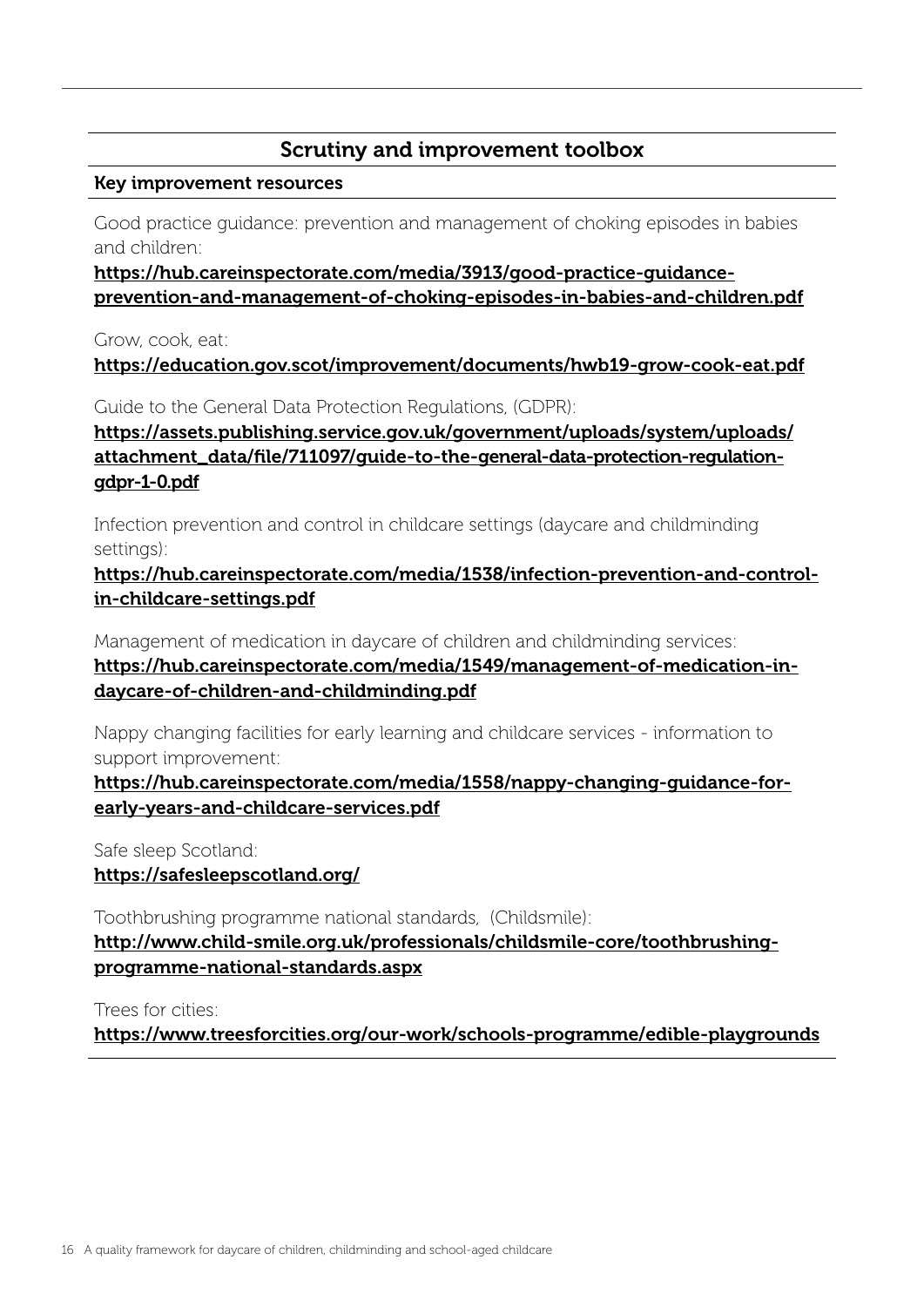### Quality indicator 1.2: Children are safe and protected

#### This includes the extent to which children's rights are respected and promoted through the following key areas:

- children are supported to feel safe, secure and are protected from harm
- staff have a clear understanding of their responsibilities and are supported by comprehensive child protection procedures to inform their practice.

#### **Descriptor**

This indicator focuses on how effective relationships ensure children are safe, secure and protected from harm. It is about ensuring staff have the capacity to competently respond and action wellbeing, child protection and safeguarding concerns. The importance of how staff take account of local and national policies to promote the safety and protection of children is highlighted. Children accessing digital and on-line learning opportunities are safe and protected from potential harm.

| <b>Quality illustrations</b>                                                                                                                                                                                                                                                                                                                                                                                                                                                                                                                                                                                                                                     |                                                                                                                                                                                                                                                                                                                                                                                                                                                                                                                                                              |  |
|------------------------------------------------------------------------------------------------------------------------------------------------------------------------------------------------------------------------------------------------------------------------------------------------------------------------------------------------------------------------------------------------------------------------------------------------------------------------------------------------------------------------------------------------------------------------------------------------------------------------------------------------------------------|--------------------------------------------------------------------------------------------------------------------------------------------------------------------------------------------------------------------------------------------------------------------------------------------------------------------------------------------------------------------------------------------------------------------------------------------------------------------------------------------------------------------------------------------------------------|--|
| Very good                                                                                                                                                                                                                                                                                                                                                                                                                                                                                                                                                                                                                                                        | <b>Weak</b>                                                                                                                                                                                                                                                                                                                                                                                                                                                                                                                                                  |  |
| Children are supported to feel safe, secure and are protected from harm                                                                                                                                                                                                                                                                                                                                                                                                                                                                                                                                                                                          |                                                                                                                                                                                                                                                                                                                                                                                                                                                                                                                                                              |  |
| All staff have a clear understanding of<br>their roles and responsibilities relating to<br>keeping children safe and protected. They<br>are proactive in keeping their knowledge<br>up to date. Strong links and effective<br>partnerships with other organisations are<br>in place to ensure children's safety and<br>wellbeing.<br>A competent and well-trained designated<br>person has overall responsibility for child<br>protection and safeguarding. They help<br>to reduce the risk of harm to children<br>through effective monitoring of practice.<br>This ensures the relevant person takes<br>the appropriate action at the earliest<br>opportunity. | The relevant staff do not know children and<br>families well enough to build meaningful<br>relationships. They do not have all the<br>information they need to help keep<br>children safe and protected from harm.<br>Procedures are not in place to evaluate<br>the effectiveness of staff practice. This<br>means there is an increased risk to children.<br>Leaders have failed to address and identify<br>staff training weaknesses. Links with<br>other organisations, which could assist<br>in the protection of children, are not fully<br>effective. |  |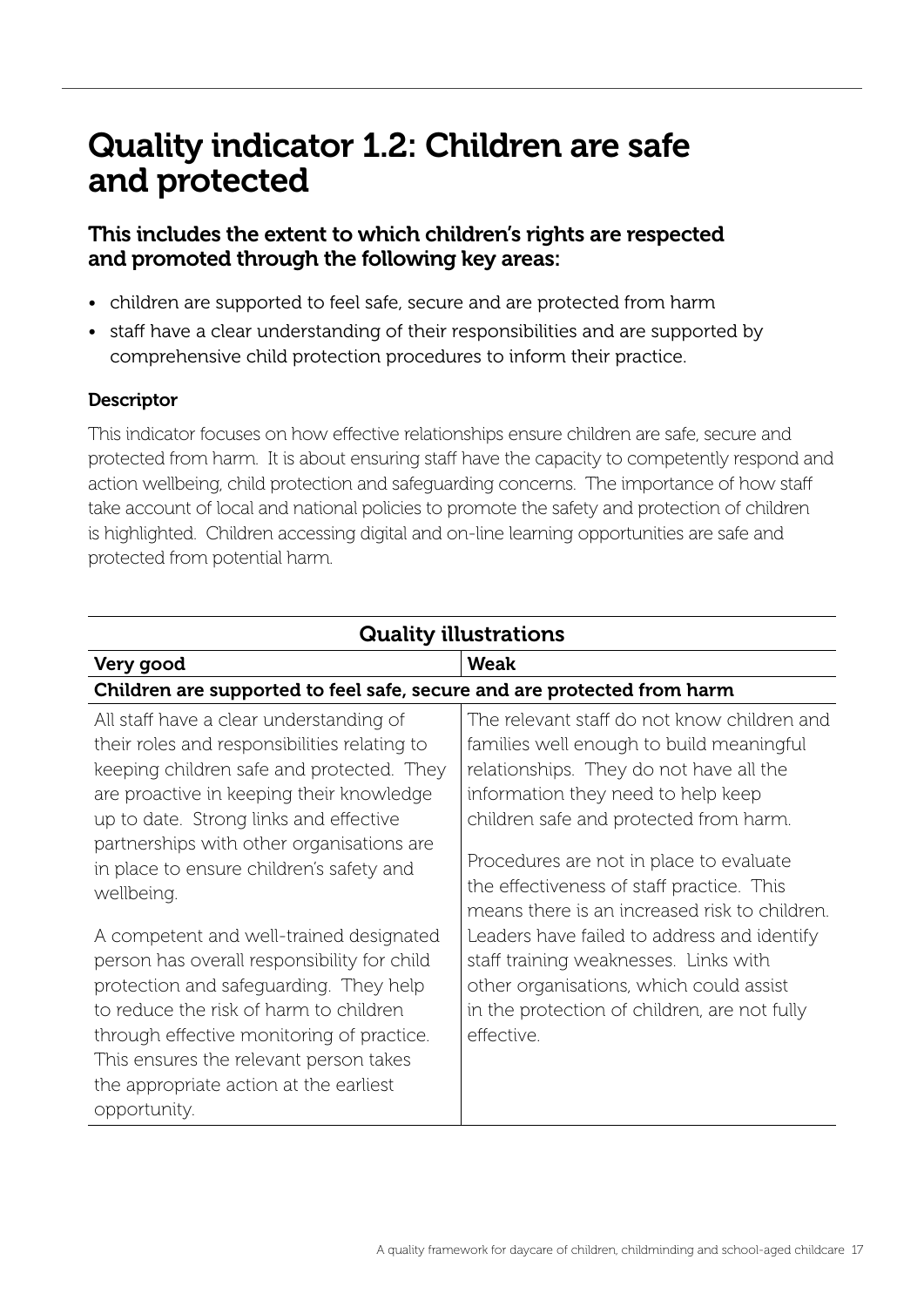| <b>Quality illustrations</b>                                                                                                                                                                                                                                                                                                                                                                                                                                                                                                                            |                                                                                                                                                                                                                                                                                                                                       |  |
|---------------------------------------------------------------------------------------------------------------------------------------------------------------------------------------------------------------------------------------------------------------------------------------------------------------------------------------------------------------------------------------------------------------------------------------------------------------------------------------------------------------------------------------------------------|---------------------------------------------------------------------------------------------------------------------------------------------------------------------------------------------------------------------------------------------------------------------------------------------------------------------------------------|--|
| Very good                                                                                                                                                                                                                                                                                                                                                                                                                                                                                                                                               | <b>Weak</b>                                                                                                                                                                                                                                                                                                                           |  |
| Children are supported to feel safe, secure and are protected from harm                                                                                                                                                                                                                                                                                                                                                                                                                                                                                 |                                                                                                                                                                                                                                                                                                                                       |  |
| Staff work together to accurately identify<br>and address areas of learning in relation to<br>safeguarding and child protection practice<br>and procedures.<br>Staff skilfully engage with families, other<br>organisations and the wider community<br>to minimise risks to children. They<br>promote fairness, challenge discrimination,<br>and ensure children receive the support<br>they need at the right time to build<br>resilience. They support children to stay<br>safe including when engaging in online<br>activities while in the service. | Staff may be unfamiliar with online activity<br>children engage in and fail to recognise<br>the risks presented. They may lack<br>confidence and understanding of digital<br>and online resources. As a result, there is a<br>potential that children may be at risk while<br>participating in online activity within the<br>service. |  |
| Staff have a clear understanding of their responsibilities and are supported by<br>comprehensive child protection procedures to inform their practice                                                                                                                                                                                                                                                                                                                                                                                                   |                                                                                                                                                                                                                                                                                                                                       |  |
| Detailed safeguarding and child protection<br>policies and procedures are in place to help<br>the relevant staff keep children safe and<br>protect them from harm. These policies<br>and procedures reflect emerging issues<br>within society. Accurate record keeping<br>and meaningful chronologies ensure that<br>the relevant staff have the information they<br>need to help them keep children safe and<br>protected.                                                                                                                             | Leaders have not sufficiently developed<br>and implemented effective child protection<br>policies and procedures. Staff have a<br>limited understanding of their roles and<br>responsibilities, therefore there is a potential<br>increased risk to children.<br>Sensitive information is not stored                                  |  |
|                                                                                                                                                                                                                                                                                                                                                                                                                                                                                                                                                         | securely and presents a risk to children's<br>confidentiality. Poorly maintained children's<br>records and chronologies increase the risk<br>to children. The relevant people do not<br>have access to the information they need<br>to assess children's needs and keep them<br>safe and protected.                                   |  |
|                                                                                                                                                                                                                                                                                                                                                                                                                                                                                                                                                         | Overall, leaders have not taken all the<br>necessary steps to uphold the rights of<br>all children to be safe and protected from<br>harm.                                                                                                                                                                                             |  |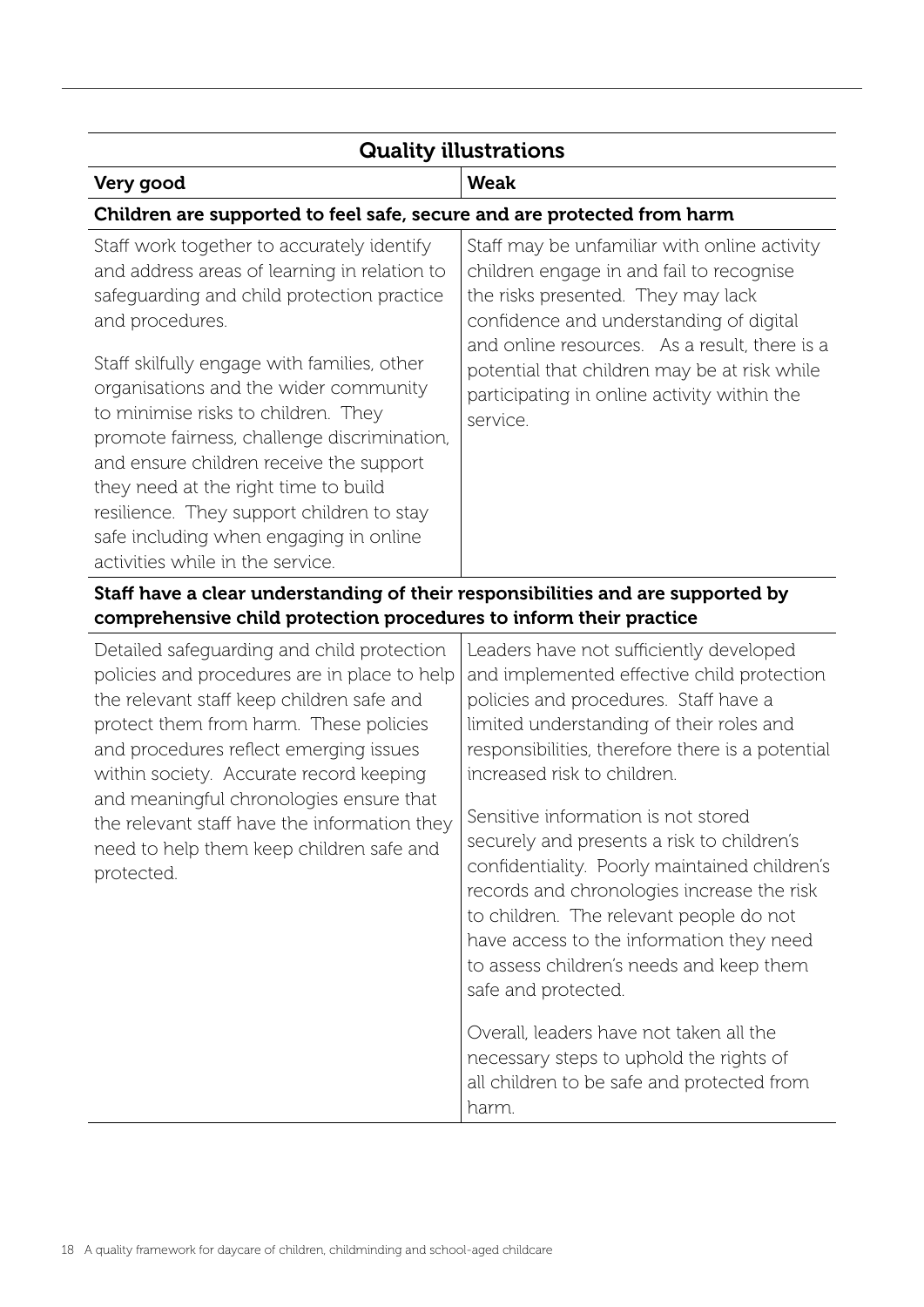#### Links to the Health and Social Care Standards

- 3.20 I am protected from harm, neglect, abuse, bullying and exploitation by people who have a clear understanding of their responsibilities.
- 3.21 I am protected from harm because people are alert and respond to signs of significant deterioration in my health and wellbeing, that I may be unhappy or may be at risk of harm.
- 3.22 I am listened to and taken seriously if I have a concern about the protection and safety of myself or others, with appropriate assessments and referrals made.
- 4.17 If I am supported and cared for by a team or more than one organisation, this is well coordinated so that I experience consistency and continuity.

#### [Summary of UNCRC Articles](https://www.unicef.org.uk/wp-content/uploads/2010/05/UNCRC_summary-1.pdf) C

Article 2, Article 3, Article 6, Article 19, Article 24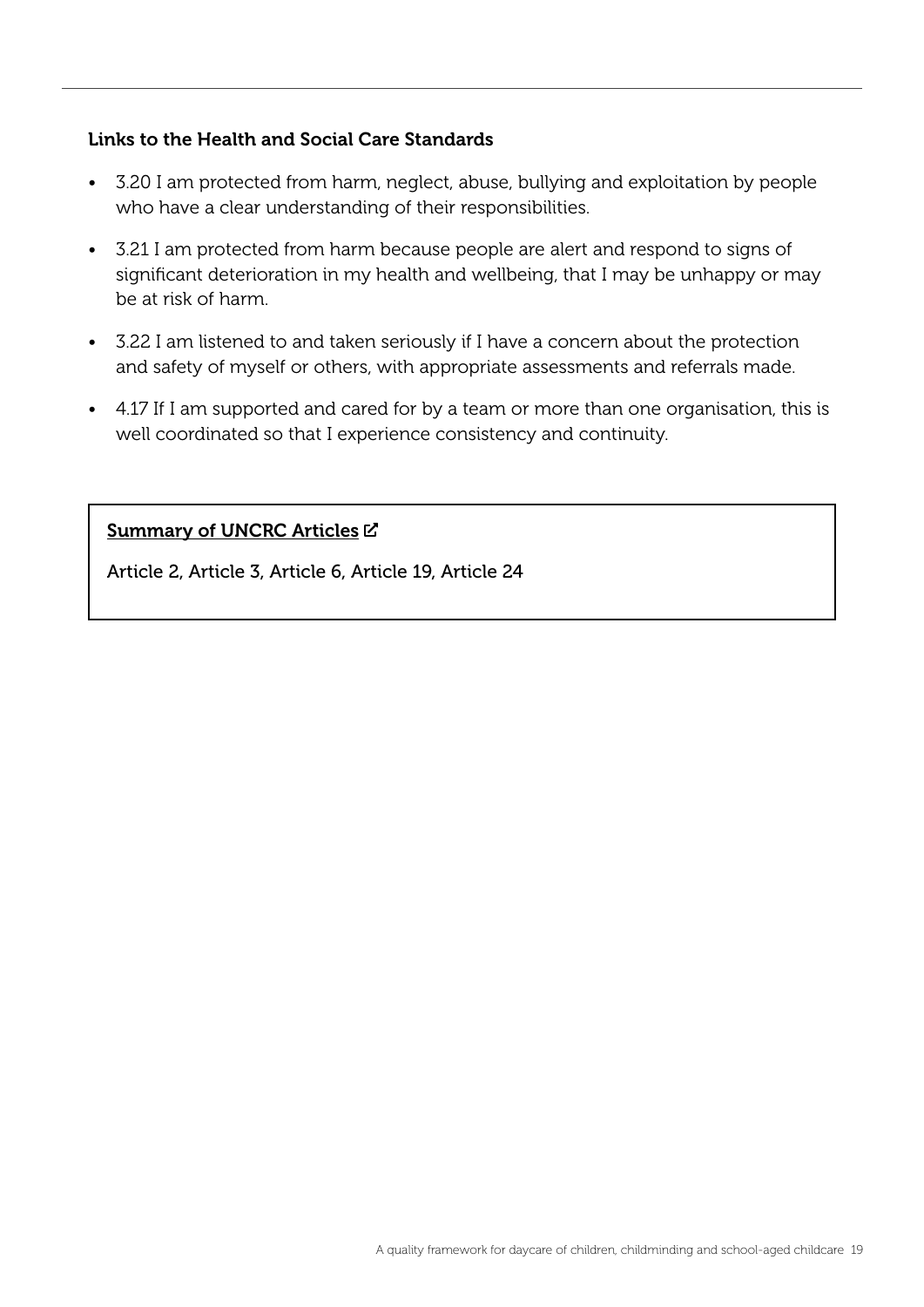#### Improvement and support questions

How well do we listen to and support children to ensure they are safe, secure and protected from harm?

How do we know our staff fully understand our systems to keep children safe?

How often do we review and update our processes to support and keep children safe?

How well are our relationships with other agencies working?

How do we ensure we communicate effectively with all parties to ensure children's safety and wellbeing?

How can we be confident that our children are protected from all forms of abuse when accessing online activities within our service?

How do we ensure staff are up to date and can recognise the signs of online abuse, such as, grooming, cyberbullying and sexting?

#### Key improvement resources

Children & Young People's Commissioner, Convention on the Rights of the Child: <https://www.cypcs.org.uk/rights/uncrc>

Getting it Right for Every Child (GIRFEC): <https://www.gov.scot/policies/girfec/>

National child protection guidelines:

[https://www.gov.scot/publications/national-guidance-child-protection](https://www.gov.scot/publications/national-guidance-child-protection-scotland-2021/)[scotland-2021/](https://www.gov.scot/publications/national-guidance-child-protection-scotland-2021/)

National risk framework to support the assessment of children and young people: [https://www.gov.scot/publications/national-risk-framework-support-assessment](https://www.gov.scot/publications/national-risk-framework-support-assessment-children-young-people/)[children-young-people/](https://www.gov.scot/publications/national-risk-framework-support-assessment-children-young-people/)

Online safety – NSPCC resource: <https://www.nspcc.org.uk/keeping-children-safe/online-safety/>

What is Child Abuse? NSPCC resource: <https://www.nspcc.org.uk/what-is-child-abuse/>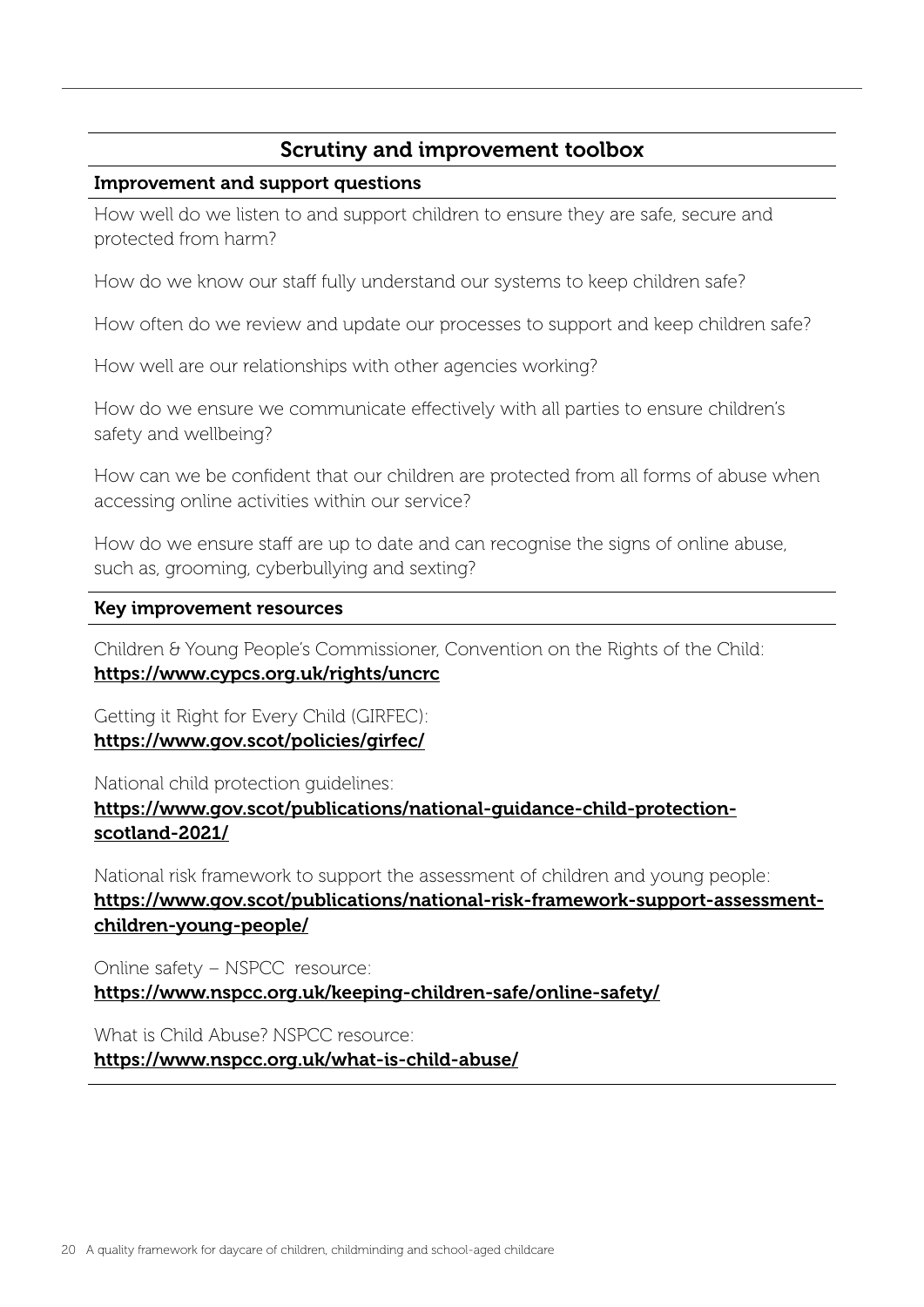# Quality indicator 1.3: Play and learning

### This includes the extent to which children's rights are respected and promoted through the following key areas:

- children have fun as they experience high quality play, learning and development opportunities
- children are empowered to be fully involved in their play and learning through the skilled interactions and actions of staff.

#### **Descriptor**

This indicator focuses on children's right to play, have fun, experience joy and the resulting impact this has on their learning and development. It recognises the value of play as a concept in itself, as well as an opportunity for developing life skills and learning. It highlights the importance of placing the needs and interests of children at the centre of their play and learning. It acknowledges the critical role of staff to support children's current interests and curiosities to promote their learning and development.

It emphasises the importance of a very good understanding of child development, theory and practice. Quality assessments are used effectively to promote all aspects of children's development, learning and wellbeing. This ensures that children's successes and achievements are maximised, and any supports are identified and implemented.

| <b>Quality illustrations</b>                                                                                                                                                                                                                                                                                                                                                                                                                              |                                                                                                                                                                                                                                                                                                                                                                                                                                                                                             |  |
|-----------------------------------------------------------------------------------------------------------------------------------------------------------------------------------------------------------------------------------------------------------------------------------------------------------------------------------------------------------------------------------------------------------------------------------------------------------|---------------------------------------------------------------------------------------------------------------------------------------------------------------------------------------------------------------------------------------------------------------------------------------------------------------------------------------------------------------------------------------------------------------------------------------------------------------------------------------------|--|
| Very good                                                                                                                                                                                                                                                                                                                                                                                                                                                 | <b>Weak</b>                                                                                                                                                                                                                                                                                                                                                                                                                                                                                 |  |
| Children have fun as they experience high quality play, learning and development<br>opportunities                                                                                                                                                                                                                                                                                                                                                         |                                                                                                                                                                                                                                                                                                                                                                                                                                                                                             |  |
| Children are meaningfully and actively<br>involved in leading their play and learning<br>through a balance of spontaneous<br>and planned high quality experiences<br>that promote children's choice and<br>independence. Well considered innovations<br>and creative approaches successfully<br>engage children's imagination and enrich<br>their play and learning. Play experiences<br>develop children's skills in language, literacy<br>and numeracy. | Children have too few opportunities<br>to have fun and be actively involved in<br>leading their play and learning. Planning<br>approaches to play and learning may be<br>too adult directed or lack appropriate adult<br>input. There are missed opportunities to<br>support children's creativity and choices<br>through their play experiences.<br>Not all children experience learning that<br>is relevant, personalised, or sufficiently<br>challenging for their stage of development. |  |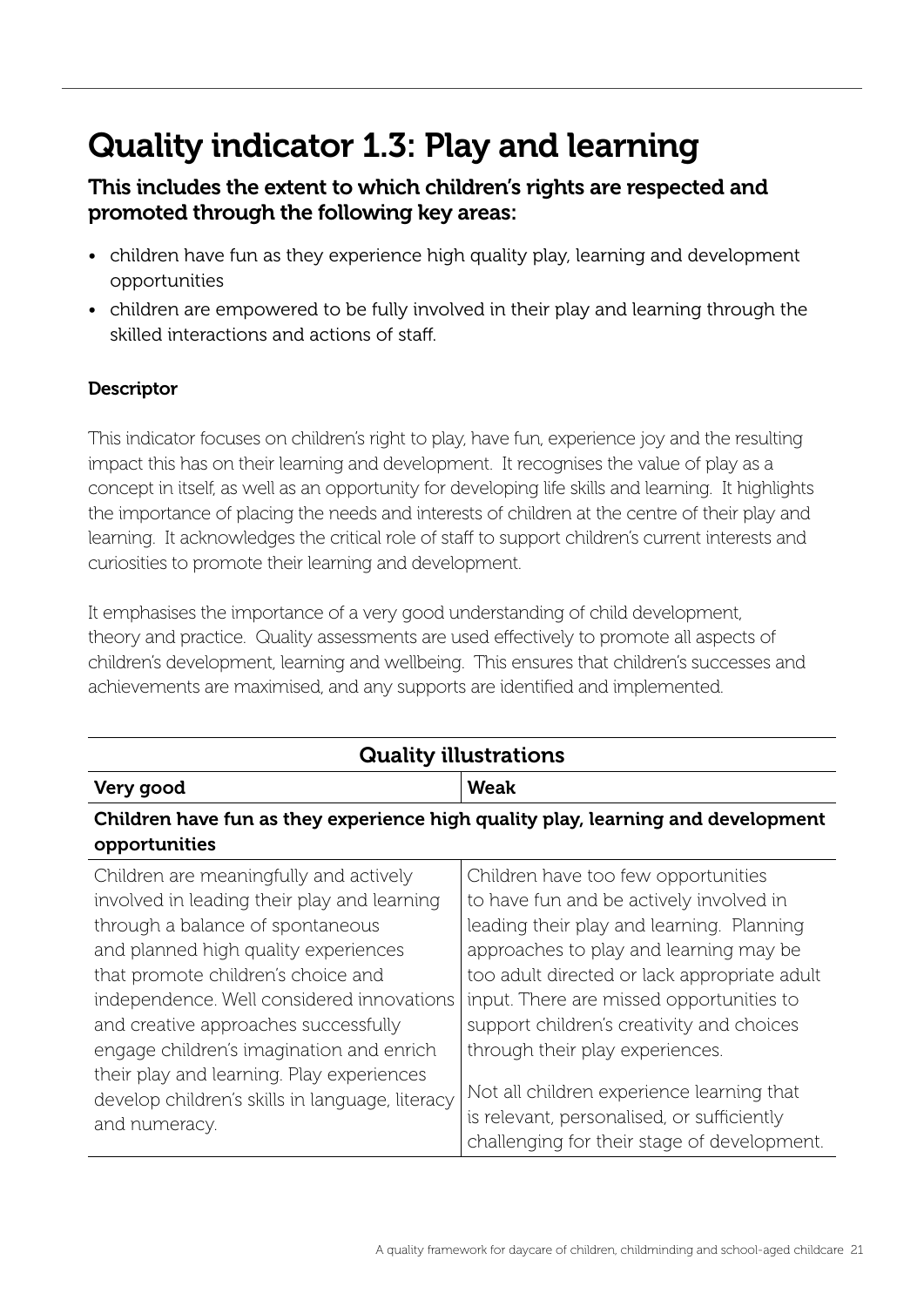### Quality illustrations

Very good Weak

#### Children have fun as they experience high quality play, learning and development opportunities

| Planning approaches are child centred                                                                                            | Children have little access to their own or |
|----------------------------------------------------------------------------------------------------------------------------------|---------------------------------------------|
| and responsive to children's interests                                                                                           | wider communities. This limits access to a  |
| and life experiences. As a result, children                                                                                      | wide range of resources and experiences to  |
| are progressing well, and are happy and                                                                                          | stimulate children's interests and enhance  |
| confident.                                                                                                                       | play and learning opportunities.            |
| Children's opportunities for play and learning<br>are enhanced through strong connections to<br>their own and wider communities. |                                             |

#### Children are empowered to be fully involved in their play and learning through the skilled interactions and actions of staff

| Staff have a very good understanding of<br>child development, relevant theory, and<br>practice, and skilfully use this to support<br>high quality play and learning experiences.<br>They support the emotional resilience of<br>children and families through holistic and<br>nurturing approaches to secure children's<br>wellbeing including, the right to play.                                                           | Current child development, theory and<br>practice is not used effectively to develop<br>quality play and learning experiences for<br>children. Conversations with children<br>lack structure and challenge and miss<br>opportunities to build on their interests.<br>Some children are not experiencing                                                                                                                                                         |
|------------------------------------------------------------------------------------------------------------------------------------------------------------------------------------------------------------------------------------------------------------------------------------------------------------------------------------------------------------------------------------------------------------------------------|-----------------------------------------------------------------------------------------------------------------------------------------------------------------------------------------------------------------------------------------------------------------------------------------------------------------------------------------------------------------------------------------------------------------------------------------------------------------|
| High quality observations and skilled<br>interactions promote children's creativity<br>and curiosity. Effective use of questioning<br>extends children's thinking, widens their<br>skills, and consolidates their learning<br>through play.<br>Children make informed choices about<br>leading their play and learning within a<br>stimulating, challenging, creative setting.<br>Through careful observations and effective | appropriate opportunities to support and<br>consolidate their own learning through<br>play and are not sufficiently challenged at<br>an appropriate level.<br>There are limited approaches in place<br>to evaluate children's progress and<br>achievements. Staff do not use information<br>effectively to enable them to respond<br>and plan appropriately to meet children's<br>individual needs, including additional<br>supports where required. There is a |
| assessment of information, progress<br>and achievements are recognised and<br>enhanced. Any additional supports are<br>identified, planned for, and implemented.<br>This highly responsive approach ensures<br>children are developing a broad range of<br>lifelong learning skills.                                                                                                                                         | limited understanding of the importance of<br>supporting children's emotional resilience<br>and their right to play. Children are not<br>fully supported to reach their potential and<br>develop lifelong learning skills.                                                                                                                                                                                                                                      |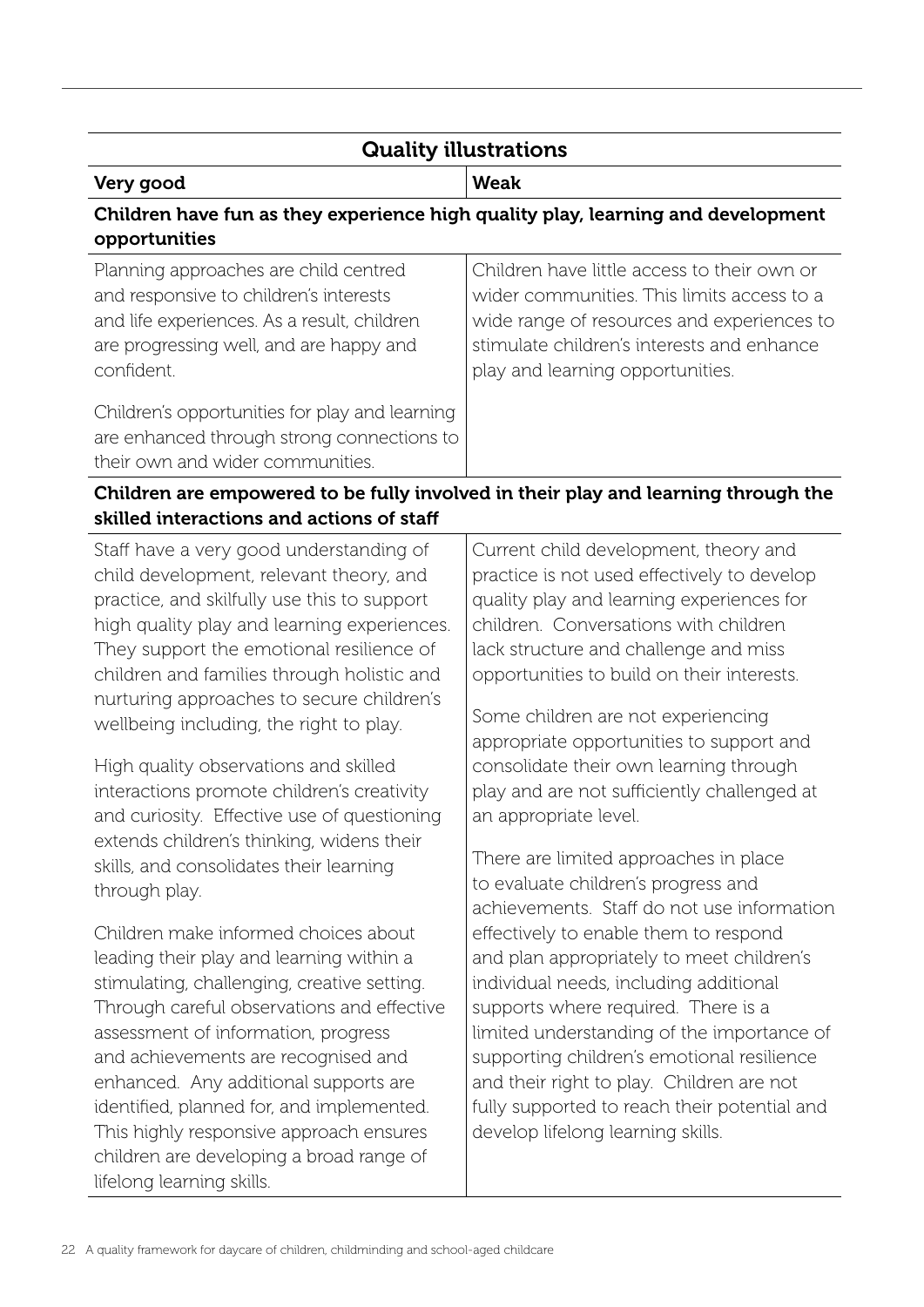#### Links to the Health and Social Care Standards

- 1.27 I am supported to achieve my potential in education and employment if this is right for me.
- 2.27 As a child, I can direct my own play and activities in the way that I choose, and freely access a wide range of experiences and resources suitable to my age and stage, which stimulate my natural curiosity, learning and creativity.
- 3.13 I am treated as an individual by people who respect my needs, choices and wishes, and anyone making a decision about my future care and support knows me.

#### [Summary of UNCRC Articles](https://www.unicef.org.uk/wp-content/uploads/2010/05/UNCRC_summary-1.pdf)  $\boxtimes$

Article 5, Article 6 , Article 12, Article 13, Article 23, Article 24, Article 28, Article 29, Article 31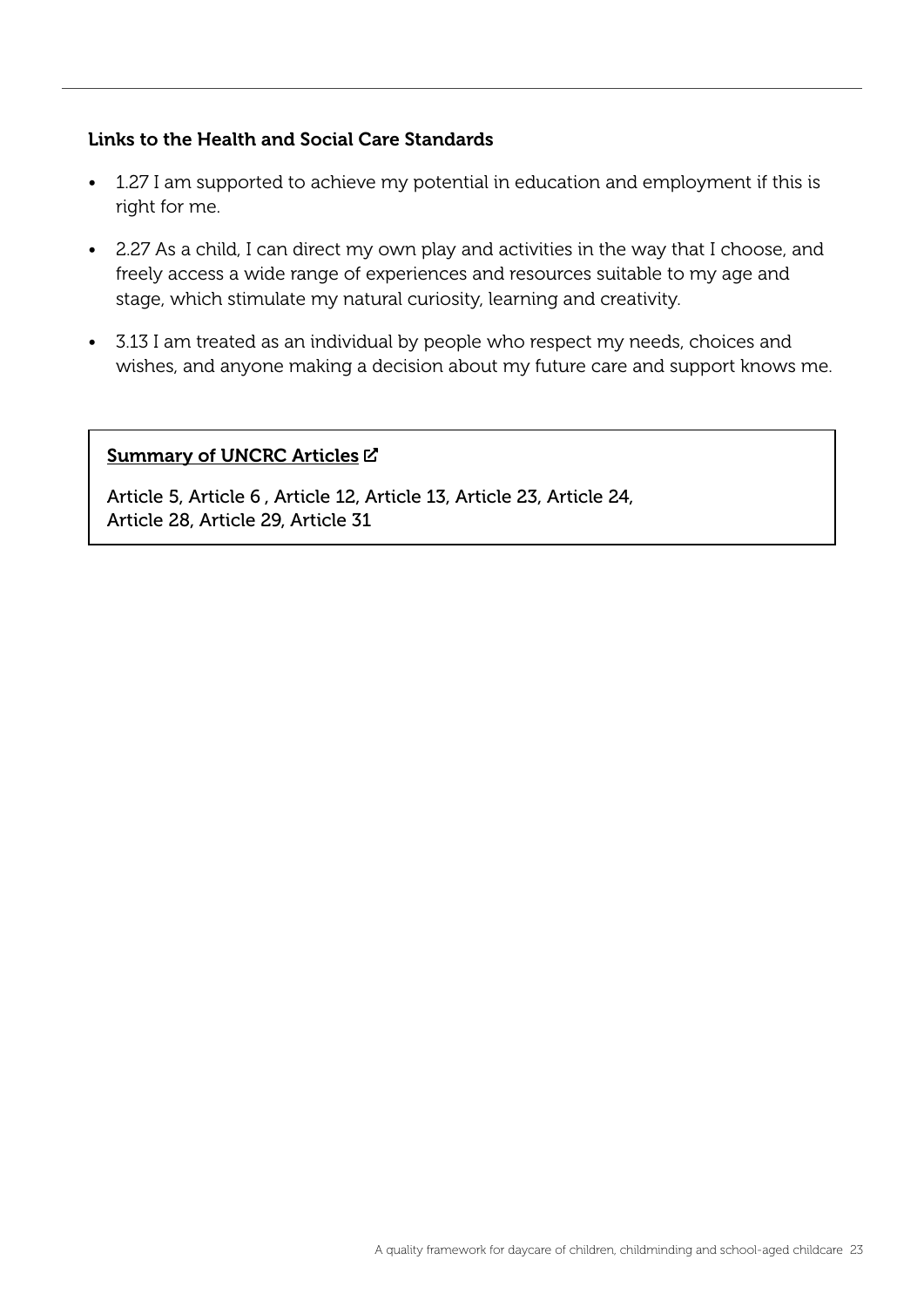#### Improvement and support questions

How are we using national and current best practice to plan children's play and learning experiences?

How well do we support and encourage children's natural curiosity in our setting?

What approaches are we using to promote children's developing language, numeracy and literacy skills?

How effective are our processes to track children's development, progress and achievements?

How well are we involving children in identifying and assessing their learning and progress?

#### Key improvement resources

Animal magic:

[https://hub.careinspectorate.com/how-we-support-improvement/care](https://hub.careinspectorate.com/how-we-support-improvement/care-inspectorate-programmes-and-publications/animal-magic/)[inspectorate-programmes-and-publications/animal-magic/](https://hub.careinspectorate.com/how-we-support-improvement/care-inspectorate-programmes-and-publications/animal-magic/)

Out of school care - a review of children's experiences:

[https://hub.careinspectorate.com/media/3465/out-of-school-care-review-of](https://hub.careinspectorate.com/media/3465/out-of-school-care-review-of-childrens-experiences-march-2019.pdf)[childrens-experiences-march-2019.pdf](https://hub.careinspectorate.com/media/3465/out-of-school-care-review-of-childrens-experiences-march-2019.pdf)

Curriculum for Excellence: <https://scotlandscurriculum.scot/4/>

Gender equal play:

[https://hub.careinspectorate.com/how-we-support-improvement/care](https://hub.careinspectorate.com/how-we-support-improvement/care-inspectorate-programmes-and-publications/gender-equal-play-in-early-learning-and-childcare/)[inspectorate-programmes-and-publications/gender-equal-play-in-early-learning](https://hub.careinspectorate.com/how-we-support-improvement/care-inspectorate-programmes-and-publications/gender-equal-play-in-early-learning-and-childcare/)[and-childcare/](https://hub.careinspectorate.com/how-we-support-improvement/care-inspectorate-programmes-and-publications/gender-equal-play-in-early-learning-and-childcare/)

Getting it Right for Every Child (GIRFEC): <https://www.gov.scot/policies/girfec/>

Loose parts play - a toolkit: [https://www.inspiringscotland.org.uk/wp-content/uploads/2017/03/Loose-Parts-](https://www.inspiringscotland.org.uk/wp-content/uploads/2017/03/Loose-Parts-Play-web.pdf)[Play-web.pdf](https://www.inspiringscotland.org.uk/wp-content/uploads/2017/03/Loose-Parts-Play-web.pdf)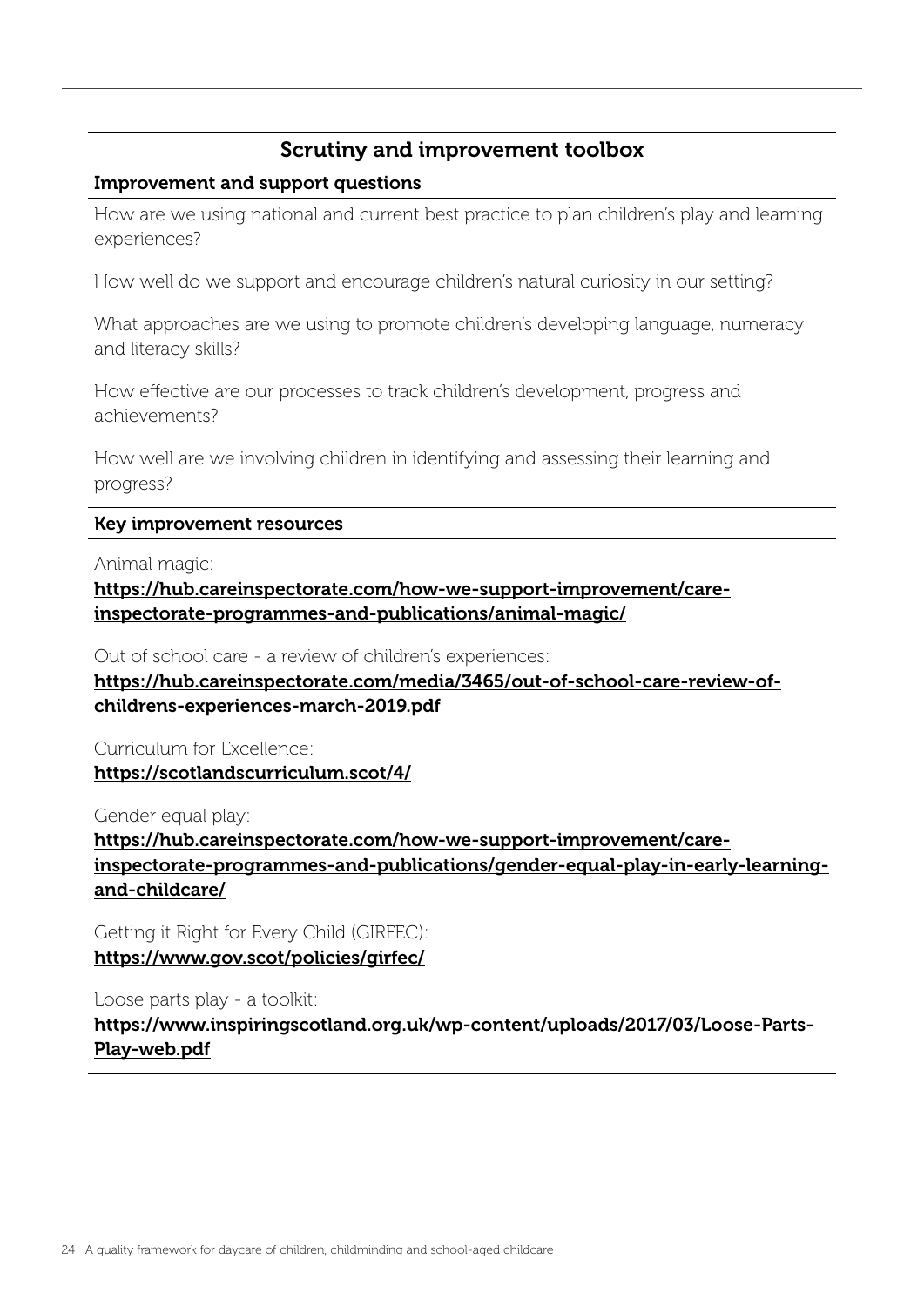#### Key improvement resources

My Childminding Experience:

[https://hub.careinspectorate.com/how-we-support-improvement/care](https://hub.careinspectorate.com/how-we-support-improvement/care-inspectorate-programmes-and-publications/my-childminding-experience/)[inspectorate-programmes-and-publications/my-childminding-experience/](https://hub.careinspectorate.com/how-we-support-improvement/care-inspectorate-programmes-and-publications/my-childminding-experience/)

Our Creative Journey:

[https://hub.careinspectorate.com/how-we-support-improvement/care](https://hub.careinspectorate.com/how-we-support-improvement/care-inspectorate-programmes-and-publications/our-creative-journey/)[inspectorate-programmes-and-publications/our-creative-journey/](https://hub.careinspectorate.com/how-we-support-improvement/care-inspectorate-programmes-and-publications/our-creative-journey/)

Out to Play:

[https://hub.careinspectorate.com/media/1289/out-to-play-creating-outdoor-play](https://hub.careinspectorate.com/media/1289/out-to-play-creating-outdoor-play-experiences-for-children-practical-guidance.pdf)[experiences-for-children-practical-guidance.pdf](https://hub.careinspectorate.com/media/1289/out-to-play-creating-outdoor-play-experiences-for-children-practical-guidance.pdf)

Playwork Principles:

[https://www.playscotland.org/resources/print/The-Playwork-Principles-an](https://www.playscotland.org/resources/print/The-Playwork-Principles-an-overview.pdf?plsctml_id=19402)[overview.pdf?plsctml\\_id=19402](https://www.playscotland.org/resources/print/The-Playwork-Principles-an-overview.pdf?plsctml_id=19402)

Play Strategy for Scotland:

#### <https://www2.gov.scot/resource/0042/00425722.pdf>

Play Types toolkit:

[https://www.playscotland.org/wp-content/uploads/Play-Scotland-Play-Types-](https://www.playscotland.org/wp-content/uploads/Play-Scotland-Play-Types-Tooolkit-bringing-more-play-into-the-school-day.pdf)[Tooolkit-bringing-more-play-into-the-school-day.pdf](https://www.playscotland.org/wp-content/uploads/Play-Scotland-Play-Types-Tooolkit-bringing-more-play-into-the-school-day.pdf)

Realising the ambition - Being Me: <https://education.gov.scot/media/3bjpr3wa/realisingtheambition.pdf>

Schematic Play:

<https://education.gov.scot/improvement/Learning-resources/schematic-play>

Space to Grow:

[https://hub.careinspectorate.com/how-we-support-improvement/care](https://hub.careinspectorate.com/how-we-support-improvement/care-inspectorate-programmes-and-publications/space-to-grow/)[inspectorate-programmes-and-publications/space-to-grow/](https://hub.careinspectorate.com/how-we-support-improvement/care-inspectorate-programmes-and-publications/space-to-grow/)

What is Play?:

<https://www.playscotland.org/playful-learning/what-is-play-2/>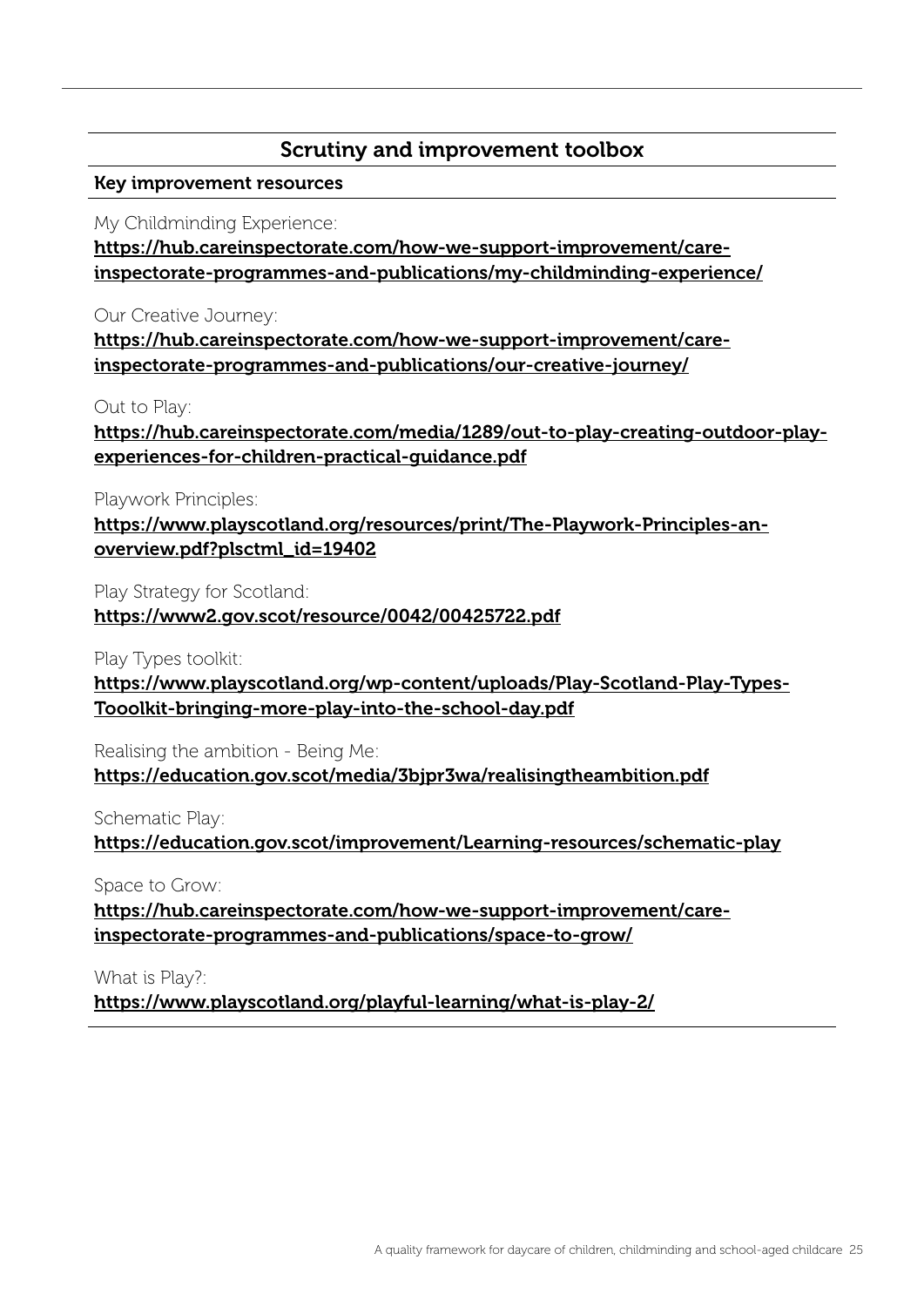# Quality indicator 1.4: Family engagement

#### This includes the extent to which children's rights are respected and promoted through the following key areas:

- high-quality engagement facilitates a partnership approach to care, play and learning outcomes
- staff recognise the importance of engaging families in understanding how to support learning in the child's home environment
- where needed, well planned early intervention supports and strengthens children's and families' overall health, wellbeing, and resilience
- children's and families' rights are respected and promoted.

#### **Descriptor**

This indicator focuses on engaging with families to support children's care, play and learning together. This recognises the importance of sharing key approaches with families focused on the home learning environment. The emphasis is on working in partnership with families to achieve positive outcomes for children. It highlights the importance of children and families building resilience and feeling loved, safe and respected so that children can realise their full potential. It recognises family differences and responds without judgement. It supports the ambition of the Promise to support care experienced children and their families.

Staff understand the importance of children's human rights and reflect this in all of their work. This ensures children are healthy, happy and safe and that they have a say in their lives. Staff value diversity and challenge discrimination where this is needed.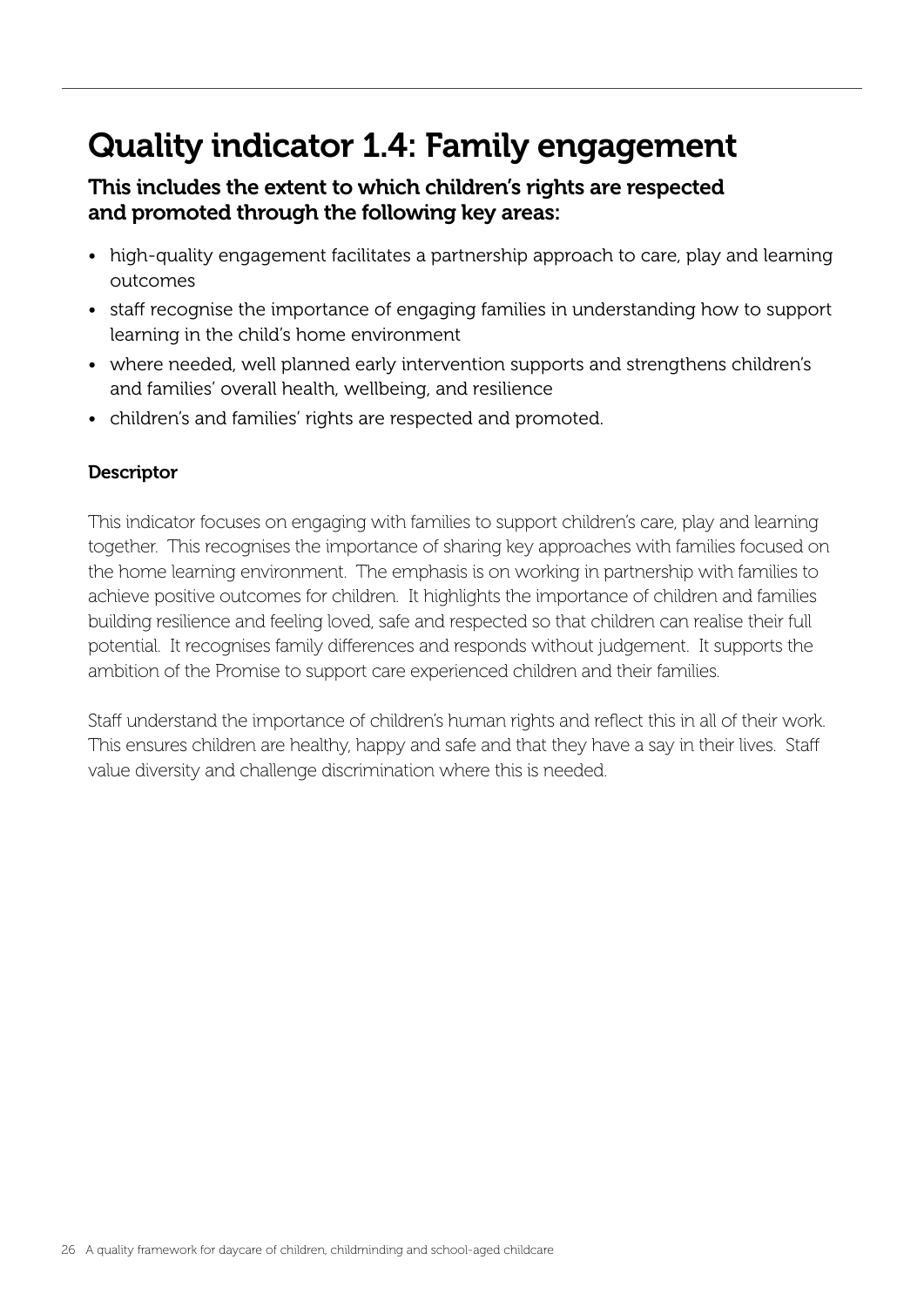### Quality illustrations

#### Very good Weak

support them to achieve this. Staff understand that supporting families to build overall health, wellbeing and

proportionate, and timely.

resilience in their lives must be appropriate,

#### High-quality engagement facilitates a partnership approach to care, play and learning outcomes

| Families benefit from respectful and<br>trusting relationships from the first contact<br>and are encouraged to regularly and<br>meaningfully engage in their children's play<br>and learning. Staff recognise the strengths<br>that families bring to the setting, they use<br>individualised approaches to capture this<br>knowledge for the benefit of all children.<br>Creative approaches are used to engage<br>families to be fully involved across all<br>aspects of their children's play and learning. | Families' introductions to the setting are<br>not planned or sufficiently flexible to<br>support their circumstances and children's<br>needs. There is limited understanding<br>of the aims, purpose and benefits of<br>family engagement. Family strengths and<br>knowledge are not shared and used to<br>influence learning opportunities for the<br>benefit of all children. |
|----------------------------------------------------------------------------------------------------------------------------------------------------------------------------------------------------------------------------------------------------------------------------------------------------------------------------------------------------------------------------------------------------------------------------------------------------------------------------------------------------------------|---------------------------------------------------------------------------------------------------------------------------------------------------------------------------------------------------------------------------------------------------------------------------------------------------------------------------------------------------------------------------------|
| Staff recognise the importance of engaging families in understanding how to<br>support learning in the child's home environment.                                                                                                                                                                                                                                                                                                                                                                               |                                                                                                                                                                                                                                                                                                                                                                                 |
| Staff have established strong partnerships                                                                                                                                                                                                                                                                                                                                                                                                                                                                     | Staff do not engage effectively with families                                                                                                                                                                                                                                                                                                                                   |
| with families to share information on                                                                                                                                                                                                                                                                                                                                                                                                                                                                          | to share information on children's learning                                                                                                                                                                                                                                                                                                                                     |
| children's learning at home and in the                                                                                                                                                                                                                                                                                                                                                                                                                                                                         | at home and in settings. Engagement                                                                                                                                                                                                                                                                                                                                             |
| setting. There is regular and structured                                                                                                                                                                                                                                                                                                                                                                                                                                                                       | with families is not structured or planned                                                                                                                                                                                                                                                                                                                                      |
| engagement with families that impacts                                                                                                                                                                                                                                                                                                                                                                                                                                                                          | effectively. There is little evidence of                                                                                                                                                                                                                                                                                                                                        |
| on the quality of the children's learning                                                                                                                                                                                                                                                                                                                                                                                                                                                                      | impact or benefits to children's learning                                                                                                                                                                                                                                                                                                                                       |
| experiences.                                                                                                                                                                                                                                                                                                                                                                                                                                                                                                   | at home.                                                                                                                                                                                                                                                                                                                                                                        |
| Where needed, well planned early intervention supports and strengthens<br>children's and families' overall health, wellbeing, and resilience                                                                                                                                                                                                                                                                                                                                                                   |                                                                                                                                                                                                                                                                                                                                                                                 |
| Families are supported to build trusting                                                                                                                                                                                                                                                                                                                                                                                                                                                                       | Little value is put on building effective                                                                                                                                                                                                                                                                                                                                       |
| relationships at the earliest possible stage.                                                                                                                                                                                                                                                                                                                                                                                                                                                                  | trusting relationships with families to                                                                                                                                                                                                                                                                                                                                         |
| Staff recognise that families need the time                                                                                                                                                                                                                                                                                                                                                                                                                                                                    | improve children's and families' overall                                                                                                                                                                                                                                                                                                                                        |
| and space to build secure relationships.                                                                                                                                                                                                                                                                                                                                                                                                                                                                       | health, wellbeing, and resilience.                                                                                                                                                                                                                                                                                                                                              |
| Families are active participants in                                                                                                                                                                                                                                                                                                                                                                                                                                                                            | The needs of families are not fully                                                                                                                                                                                                                                                                                                                                             |
| identifying and agreeing intended                                                                                                                                                                                                                                                                                                                                                                                                                                                                              | understood by the staff who support them.                                                                                                                                                                                                                                                                                                                                       |
| outcomes for their children and staff                                                                                                                                                                                                                                                                                                                                                                                                                                                                          | Opportunities to respond effectively at an                                                                                                                                                                                                                                                                                                                                      |

Opportunities to respond effectively at an early stage are missed.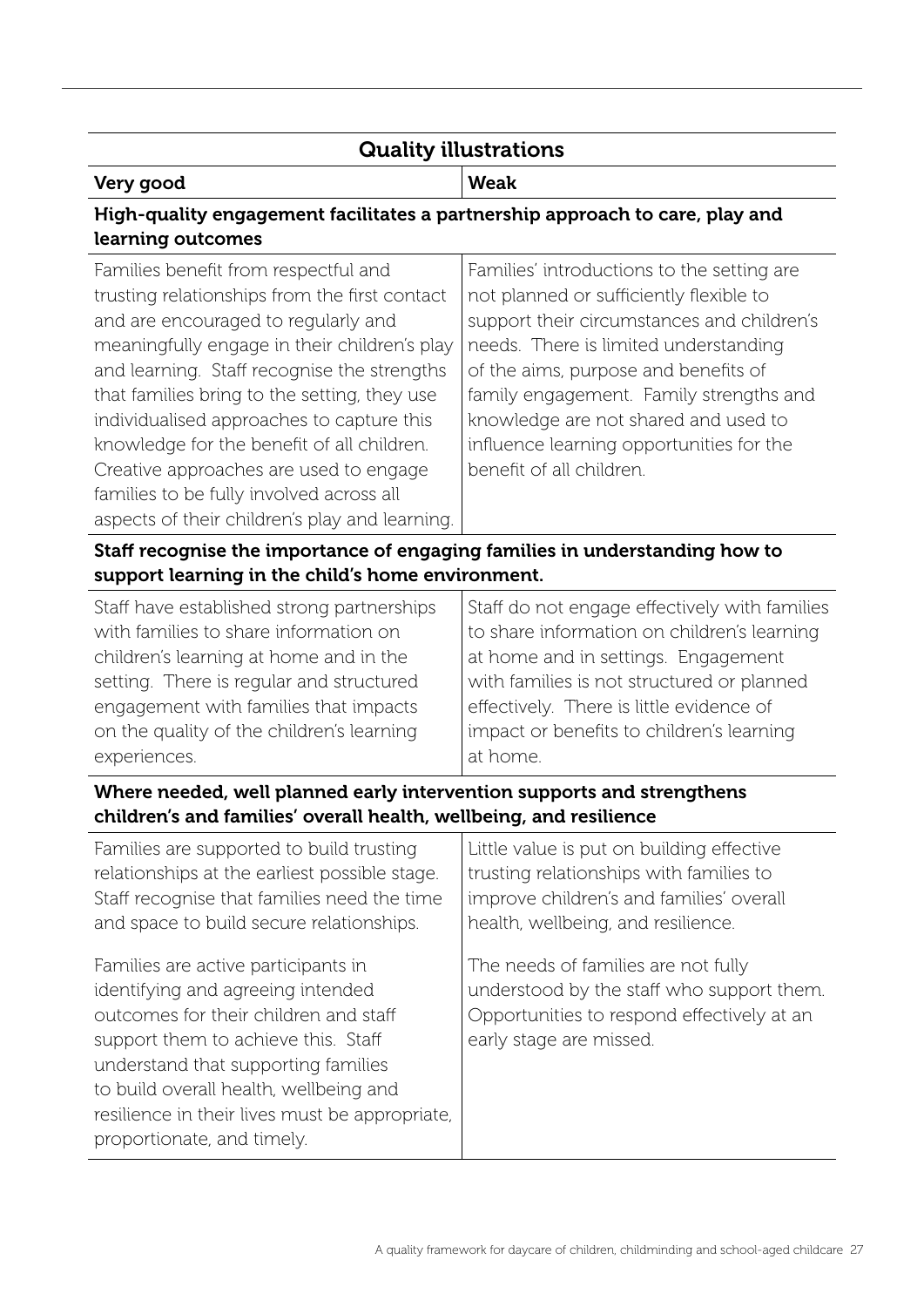| <b>Quality illustrations</b>                                                                                                                                                                                                                                                          |                                                                                                                                                                                                                                                                                |  |
|---------------------------------------------------------------------------------------------------------------------------------------------------------------------------------------------------------------------------------------------------------------------------------------|--------------------------------------------------------------------------------------------------------------------------------------------------------------------------------------------------------------------------------------------------------------------------------|--|
| Very good                                                                                                                                                                                                                                                                             | <b>Weak</b>                                                                                                                                                                                                                                                                    |  |
| Children's and families' rights are respected and promoted                                                                                                                                                                                                                            |                                                                                                                                                                                                                                                                                |  |
| All staff recognise and promote the rights of<br>children and families; all children and their<br>families are treated with dignity and respect<br>and their human rights are promoted.<br>Procedures are in place to ensure service<br>policies do not compromise children's rights. | A rights-based approach is not evident<br>within the service and at times procedures<br>may compromise children or families'<br>dignity and respect. This may be observed<br>in staff interactions or indirectly through<br>written communication, policies and<br>procedures. |  |
| Staff are well informed about the United                                                                                                                                                                                                                                              | Staff may not fully understand the United                                                                                                                                                                                                                                      |  |
| Nations Convention on the Rights of the                                                                                                                                                                                                                                               | Nations Convention on the Rights of the                                                                                                                                                                                                                                        |  |
| Child (UNCRC) and The Promise and                                                                                                                                                                                                                                                     | Child (UNCRC) or the Health and Social                                                                                                                                                                                                                                         |  |
| are able to translate this into actions that                                                                                                                                                                                                                                          | Care Standards and where they have some                                                                                                                                                                                                                                        |  |
| promote children's overall wellbeing and                                                                                                                                                                                                                                              | knowledge, this may not translate into the                                                                                                                                                                                                                                     |  |
| quality of experience.                                                                                                                                                                                                                                                                | experiences and outcomes for children.                                                                                                                                                                                                                                         |  |
| Along with the Health and Social Care                                                                                                                                                                                                                                                 | There is limited understanding of the five                                                                                                                                                                                                                                     |  |
| Standards, this approach ensures high                                                                                                                                                                                                                                                 | foundations of The Promise and how this                                                                                                                                                                                                                                        |  |
| quality rights-based care, play and learning                                                                                                                                                                                                                                          | should inform work with children in the                                                                                                                                                                                                                                        |  |
| experiences for all children.                                                                                                                                                                                                                                                         | setting.                                                                                                                                                                                                                                                                       |  |
| Diversity is valued and discrimination is                                                                                                                                                                                                                                             | Equality and diversity are not well promoted                                                                                                                                                                                                                                   |  |
| challenged. Effective plans are in place to                                                                                                                                                                                                                                           | or supported and approaches to tackling                                                                                                                                                                                                                                        |  |
| improve outcomes for all children with a                                                                                                                                                                                                                                              | discrimination are not well embedded.                                                                                                                                                                                                                                          |  |
| focus on those facing the most challenges.                                                                                                                                                                                                                                            | Therefore, families may not feel secure.                                                                                                                                                                                                                                       |  |
| A positive emphasis on challenging                                                                                                                                                                                                                                                    | There is limited consideration of positive                                                                                                                                                                                                                                     |  |
| discrimination and stereotypes is evident                                                                                                                                                                                                                                             | discrimination within the service. Negative                                                                                                                                                                                                                                    |  |
| in provision of resources and experiences                                                                                                                                                                                                                                             | or outdated stereotypes may be promoted                                                                                                                                                                                                                                        |  |
| for children. Children see themselves, their                                                                                                                                                                                                                                          | through the resources provided. Children                                                                                                                                                                                                                                       |  |
| community and their families reflected                                                                                                                                                                                                                                                | may not be able to recognise themselves or                                                                                                                                                                                                                                     |  |
| positively in the resources available to                                                                                                                                                                                                                                              | their communities in a positive light due to                                                                                                                                                                                                                                   |  |
| them.                                                                                                                                                                                                                                                                                 | the limits of the resources available.                                                                                                                                                                                                                                         |  |
| A strong focus on driving improvement,                                                                                                                                                                                                                                                | Plans for improvement do not take                                                                                                                                                                                                                                              |  |
| promoting flexibility and encouraging                                                                                                                                                                                                                                                 | account of children's rights and as limits                                                                                                                                                                                                                                     |  |
| innovation to achieve high quality, rights-                                                                                                                                                                                                                                           | the opportunities to ensure all children and                                                                                                                                                                                                                                   |  |
| based care, play and learning experiences                                                                                                                                                                                                                                             | families have equality of access to high                                                                                                                                                                                                                                       |  |
| is evident throughout the work with                                                                                                                                                                                                                                                   | quality rights-based care, play and learning                                                                                                                                                                                                                                   |  |
| children and families.                                                                                                                                                                                                                                                                | experiences.                                                                                                                                                                                                                                                                   |  |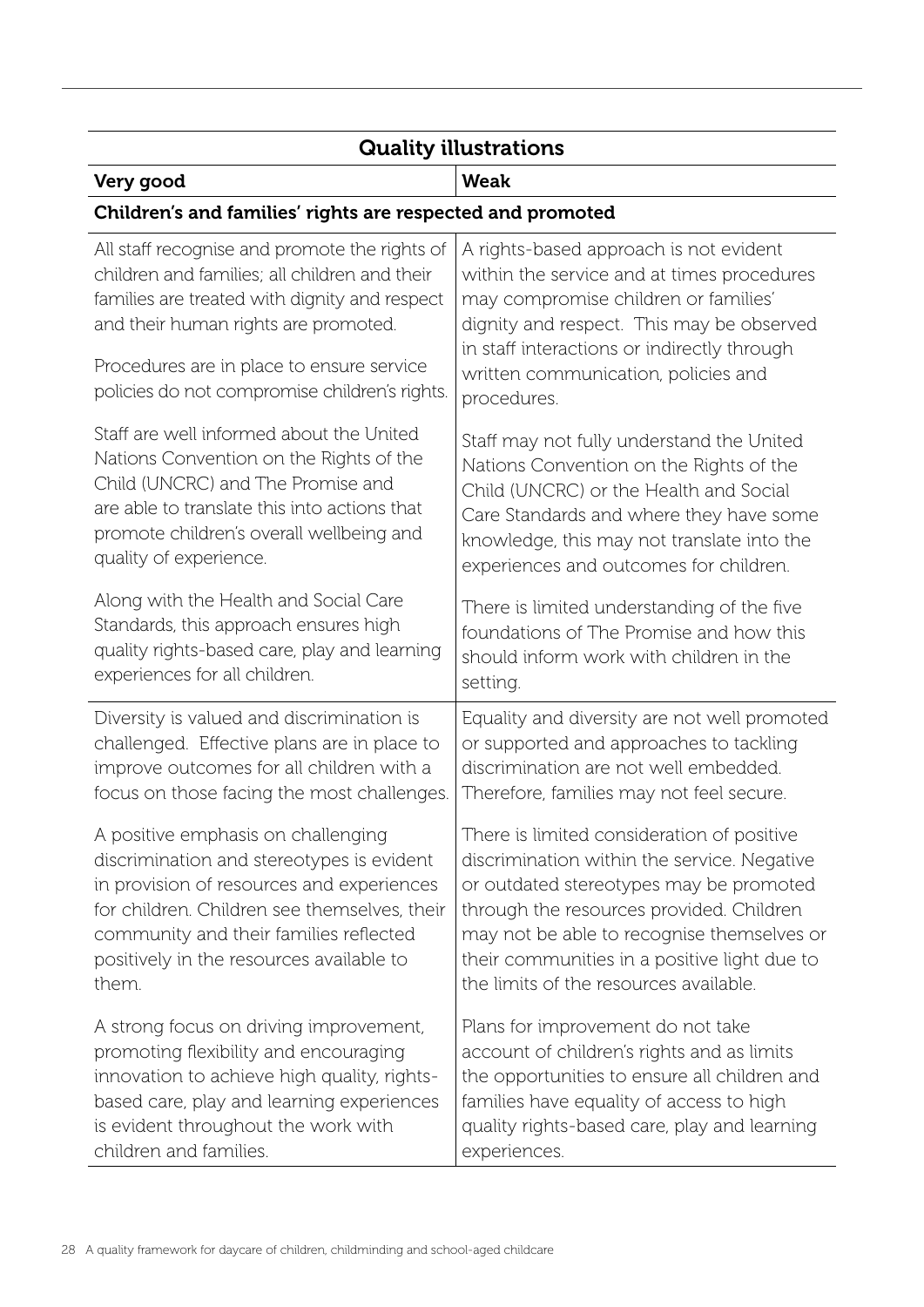#### Links to the Health and Social Care Standards

- 1.1 I am accepted and valued whatever my needs, ability, gender, age, faith, mental health, race, background or sexual orientation.
- 1.2 My human rights are protected and promoted, and I experience no discrimination.
- 1.6 I get the most out of life because the people and organisation who support and care for me have an enabling attitude and believe in my potential.
- 1.29 I am supported to be emotionally resilient, have a strong sense of my own identity and wellbeing, and address any experiences of trauma or neglect.
- 2.2 I am empowered and enabled to be as independent and as in control of my life as I want and can be.
- 2.3 I am supported to understand and uphold my rights.
- 2.9 I receive and understand information and advice in a format or language that is right for me.
- 3.14 I have confidence in people because they are trained, competent and skilled, are able to reflect on their practice and follow their professional and organisational codes.
- 4.2. The organisations that support and care for me help tackle health and social inequalities.
- 4.16 I am supported and cared for by people I know so that I experience consistency and continuity.
- 4.18 I benefit from different organisations working together and sharing information about me promptly where appropriate, and I understand how my privacy and confidentiality are respected.
- 4.23 I use a service and organisation that are well led and managed.

#### [Summary of UNCRC Articles](https://www.unicef.org.uk/wp-content/uploads/2010/05/UNCRC_summary-1.pdf) C

Article 2, Article 5, Article 6, Article 14, Article 12 ,Article 13, Article 18, Article 23, Article 24, Article 28, Article 29, Article 31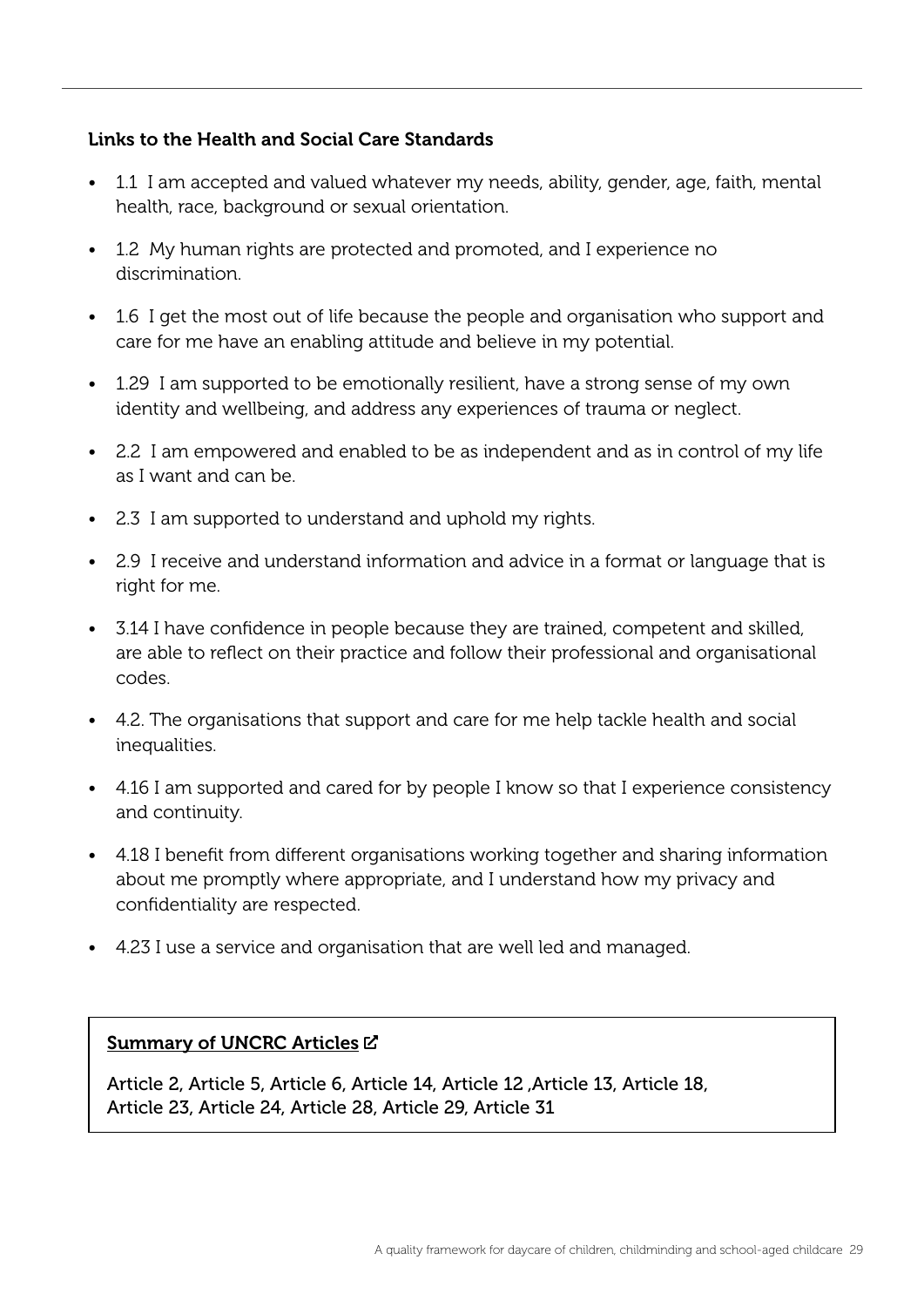#### Improvement and support questions

How well do we support and respect the individual needs and rights of children and families?

How well do staff understand, champion, and enable the rights of looked after and care experienced children and families?

When children and their families first arrive at our setting, how do we know they are welcomed and have a positive experience of their induction?

In what ways do we build empowering and respectful relationships with children and families?

How do we ensure we are providing an inclusive service for children and families?

How well do we ensure that our children and families voices are included in our decision-making?

How effective are our partnership approaches (parents, health education, social service, third sector, other care services) when ensuring children's wellbeing needs are being met?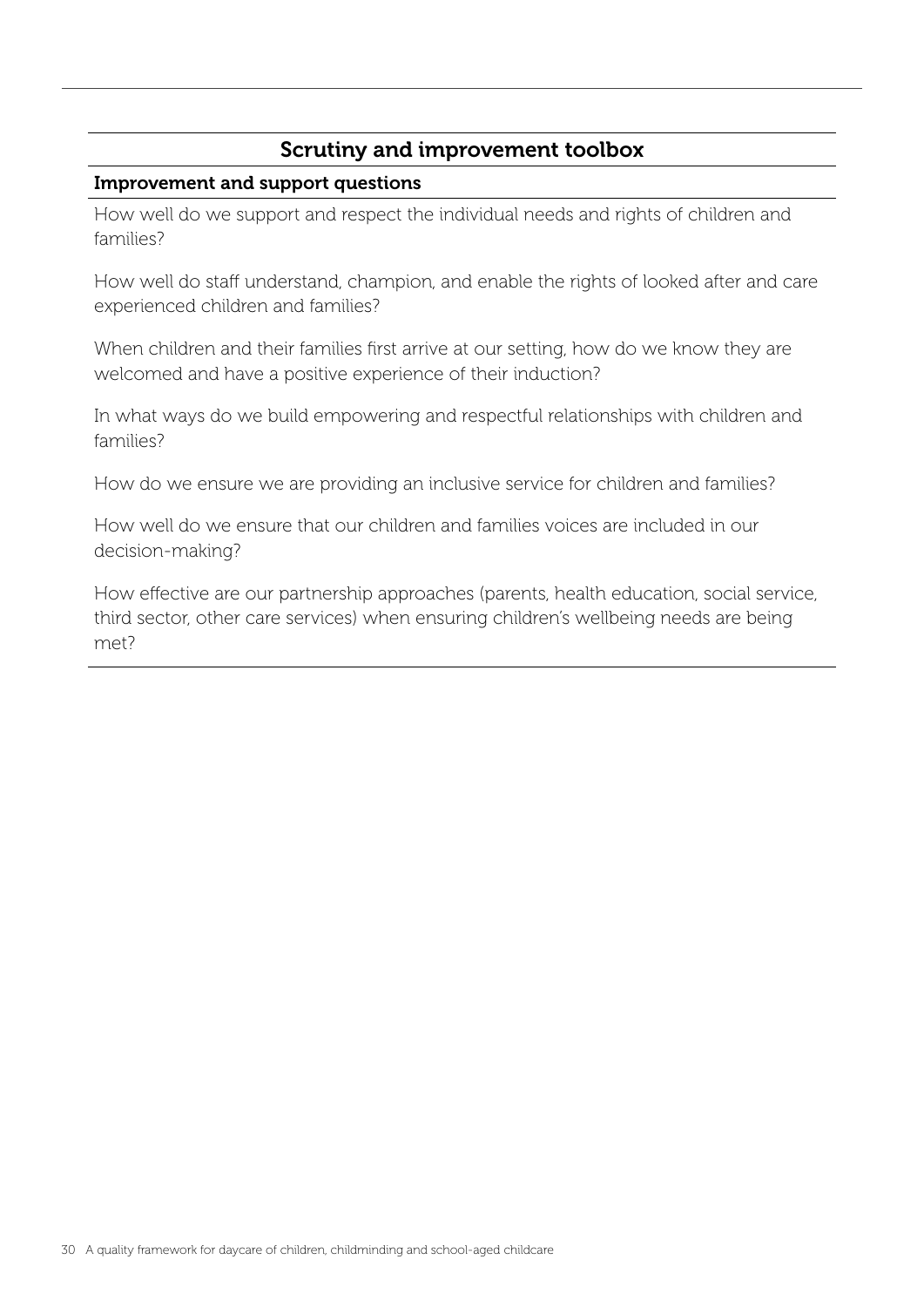#### Key improvement resources

Bringing Generations Together:

[https://hub.careinspectorate.com/how-we-support-improvement/care](https://hub.careinspectorate.com/how-we-support-improvement/care-inspectorate-programmes-and-publications/bringing-generations-together/)[inspectorate-programmes-and-publications/bringing-generations-together/](https://hub.careinspectorate.com/how-we-support-improvement/care-inspectorate-programmes-and-publications/bringing-generations-together/)

Corporate parenting plan:

[https://www.careinspectorate.com/images/documents/6039/Corporate%20](https://www.careinspectorate.com/images/documents/6039/Corporate%20Parenting%20Plan%202021-23.pdf) [Parenting%20Plan%202021-23.pdf](https://www.careinspectorate.com/images/documents/6039/Corporate%20Parenting%20Plan%202021-23.pdf)

Children & Young People's Commissioner, Convention on the Rights of the Child: <https://www.cypcs.org.uk/rights/uncrc>

Family learning and engagement:

[https://education.gov.scot/improvement/practice-exemplars/family-learning](https://education.gov.scot/improvement/practice-exemplars/family-learning-framework/)[framework/](https://education.gov.scot/improvement/practice-exemplars/family-learning-framework/)

Out of school care, survey of parents in Scotland:

<https://www.gov.scot/publications/out-school-care-survey-parents-scotland/>

Parents as partners in their children's learning – toolkit:

[https://education.gov.scot/parentzone/Documents/parents-as-partners-toolkit.](https://education.gov.scot/parentzone/Documents/parents-as-partners-toolkit.pdf) [pdf](https://education.gov.scot/parentzone/Documents/parents-as-partners-toolkit.pdf)

Practice Guide – involving children and young people in improving children's services: [https://hub.careinspectorate.com/media/1582/practice-guide-involving-children](https://hub.careinspectorate.com/media/1582/practice-guide-involving-children-and-young-people-in-improving-services.pdf)[and-young-people-in-improving-services.pdf](https://hub.careinspectorate.com/media/1582/practice-guide-involving-children-and-young-people-in-improving-services.pdf)

Scotland's National Action Plan for Human Rights:

[https://www.celcis.org/news/news-pages/power-human-rights-improve-peoples](https://www.celcis.org/news/news-pages/power-human-rights-improve-peoples-health-and-care)[health-and-care](https://www.celcis.org/news/news-pages/power-human-rights-improve-peoples-health-and-care)

The Children's Parliament: <https://www.childrensparliament.org.uk/>

The Independent Care Review: <https://www.carereview.scot/>

The Promise Scotland: <https://thepromise.scot/>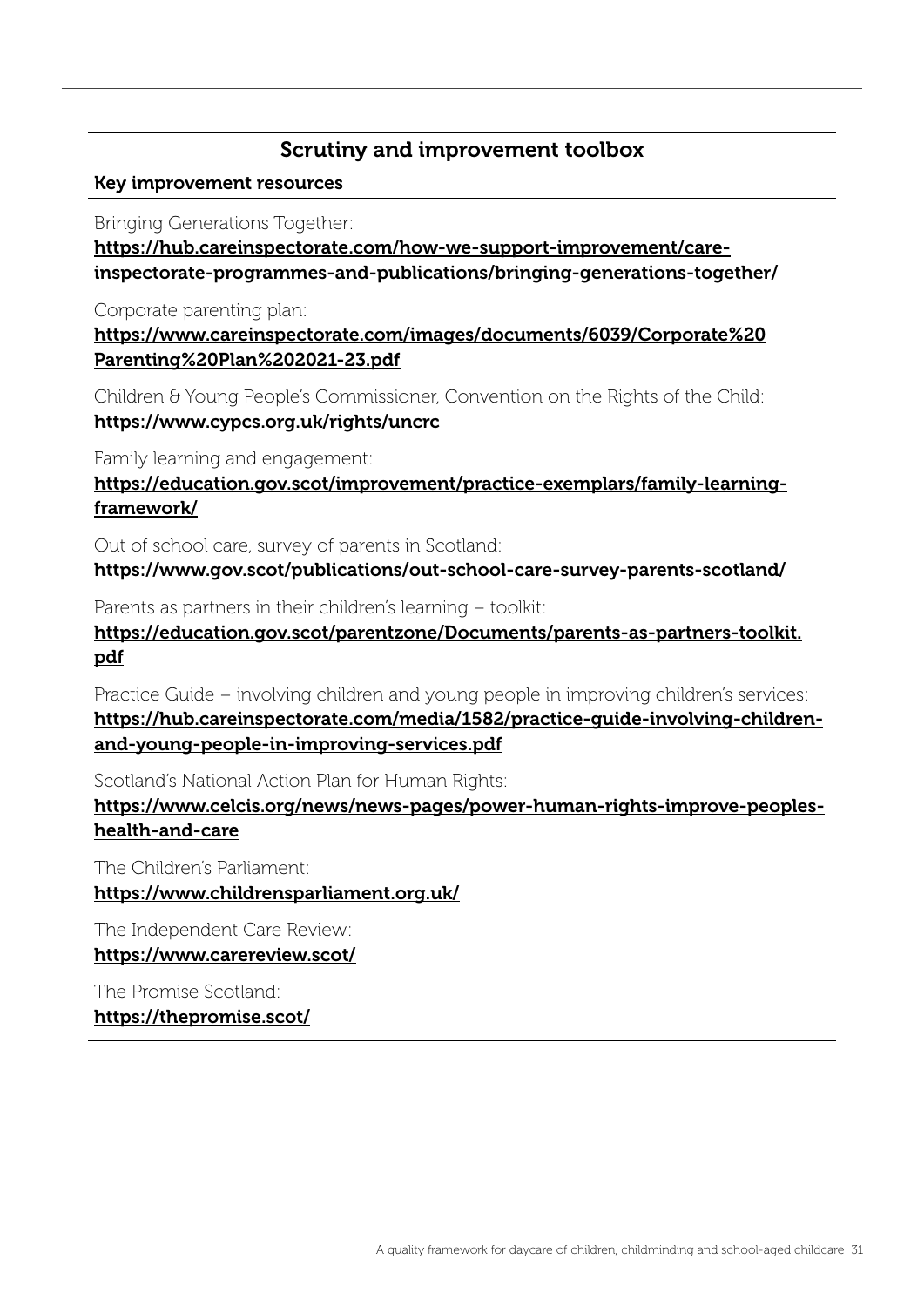# Quality indicator 1.5: Effective transitions

### This includes the extent to which children's rights are respected and promoted through the following key areas:

- approaches to transitions promote children's security and wellbeing
- effective communication, throughout transition promotes continuity and progression of children's care, play and learning.

#### **Descriptor**

This indicator focuses on the need for children to be well supported at times of transition. Recognising that moving into and out of any childcare setting, or moving through different rooms or stages of learning requires careful planning. This includes developing procedures that consider children's individual and developmental needs within the transition planning process. It promotes the need for meaningful consultation and effective communication with children, families and all professionals involved when any changes in the arrangements for their care, play and learning are due to take place.

| <b>Quality illustrations</b>                                                                                                                                                                                                                                                                                                                                                                                                                                                                                                                                                                                                                                                                                                   |                                                                                                                                                                                                                                                                                                                                                                                                                                                                                                                                                                                                              |  |
|--------------------------------------------------------------------------------------------------------------------------------------------------------------------------------------------------------------------------------------------------------------------------------------------------------------------------------------------------------------------------------------------------------------------------------------------------------------------------------------------------------------------------------------------------------------------------------------------------------------------------------------------------------------------------------------------------------------------------------|--------------------------------------------------------------------------------------------------------------------------------------------------------------------------------------------------------------------------------------------------------------------------------------------------------------------------------------------------------------------------------------------------------------------------------------------------------------------------------------------------------------------------------------------------------------------------------------------------------------|--|
| Very good                                                                                                                                                                                                                                                                                                                                                                                                                                                                                                                                                                                                                                                                                                                      | <b>Weak</b>                                                                                                                                                                                                                                                                                                                                                                                                                                                                                                                                                                                                  |  |
| Approaches to transitions promote children's security and wellbeing                                                                                                                                                                                                                                                                                                                                                                                                                                                                                                                                                                                                                                                            |                                                                                                                                                                                                                                                                                                                                                                                                                                                                                                                                                                                                              |  |
| The approach to transitions places the<br>child and their family at the heart of any<br>decision-making process. Wherever<br>possible, children are supported to<br>transition when it is appropriate, and they<br>are ready to do so. There is a wider focus<br>on children's development and learning<br>and decisions are not solely based on<br>children's age.<br>Once transitions are agreed, there is a<br>planned approach that is individual to each<br>child and their family to enable them to<br>feel secure with the changes. This is not<br>limited to visits, but also includes other<br>innovative ways to make connections and<br>begin to build trusting relationships before<br>permanent moves take place. | The approach to transitions does not give<br>due consideration to the needs of the<br>children and their families. The process<br>of decision-making may be inflexible<br>or may not be consistently applied. Key<br>information is not considered when<br>planning for changes to children's care,<br>play and learning experience. It is likely<br>that decisions are based on children's age<br>rather than including a broader range of<br>considerations.<br>Once transitions are agreed, these<br>take place at short notice, with limited<br>opportunities for children to adjust and feel<br>secure. |  |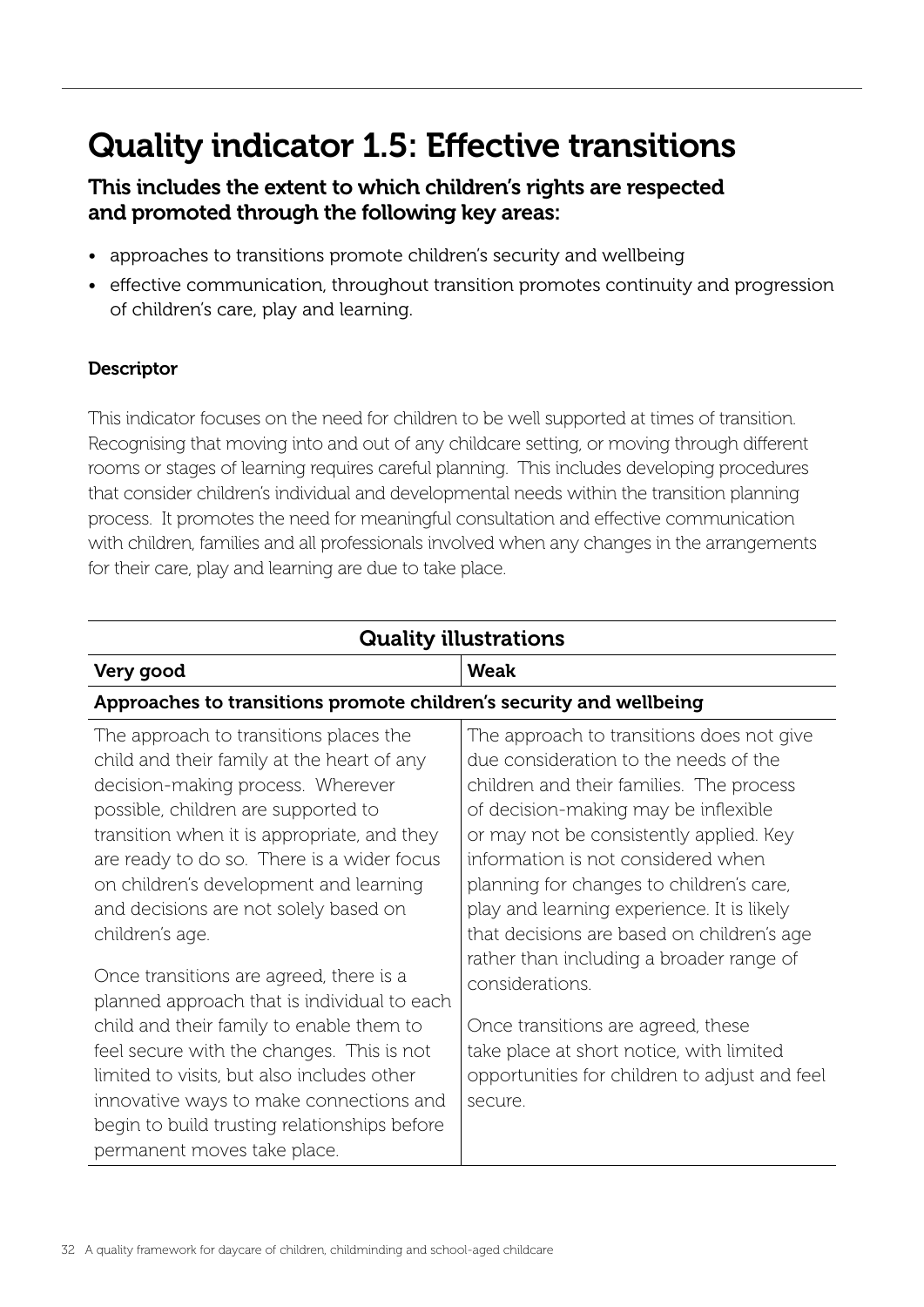| <b>Quality illustrations</b>                                                                                                                                                                                                                                                                                                                                                          |                                                                                                                                                                                                                                                                                                                                                                                                                                                                                |
|---------------------------------------------------------------------------------------------------------------------------------------------------------------------------------------------------------------------------------------------------------------------------------------------------------------------------------------------------------------------------------------|--------------------------------------------------------------------------------------------------------------------------------------------------------------------------------------------------------------------------------------------------------------------------------------------------------------------------------------------------------------------------------------------------------------------------------------------------------------------------------|
| Very good                                                                                                                                                                                                                                                                                                                                                                             | <b>Weak</b>                                                                                                                                                                                                                                                                                                                                                                                                                                                                    |
| Approaches to transitions promote children's security and wellbeing                                                                                                                                                                                                                                                                                                                   |                                                                                                                                                                                                                                                                                                                                                                                                                                                                                |
| Staff are sensitive to, and can recognise,<br>where any change may impact on other<br>children. They use flexible approaches<br>and innovative ideas to enable children to<br>maintain friendships where appropriate.<br>Together these approaches support<br>children and families to feel confident and<br>secure as they move to another stage of<br>learning or to a new setting. | A tokenistic approach to supporting<br>transition is applied and opportunities to<br>support children to begin to form trusting<br>relationships may be missed or limited.<br>There is limited understanding of the<br>impact on remaining children and as such<br>some children may not receive support as<br>they experience change and in some cases<br>loss. Children experience insecurity and<br>distress because of the management of<br>transition within the setting. |

progression of children's care, play and learning

All staff recognise the importance of effective communication and implement this when children are experiencing any transition. Arrangements are in place to foster positive working relationships internally and across other settings children move to, such as local primary schools or another childcare setting. Key information to support children's continuity and progression in their care and learning are shared appropriately, securely and in good time. Staff use this information effectively to plan for both continuity and change in children's care, play and learning needs. As a result, children are happy, stimulated and receive appropriate challenge throughout their transition. Arrangements in the setting do not support effective communication when children are experiencing transition. Implementation of transition processes contribute to creating or maintaining barriers. Staff communication is ineffective whether internally or externally, and opportunities to support children are missed. Key information to support children is not shared appropriately, securely and in good time. Where information is shared, it may not be sufficiently up to date or detailed to accurately provide a current picture of the child and their family. There may be significant gaps in information or staff may not use information well. As a result, children will experience a lack of continuity and progression in their care, play and learning needs throughout transition.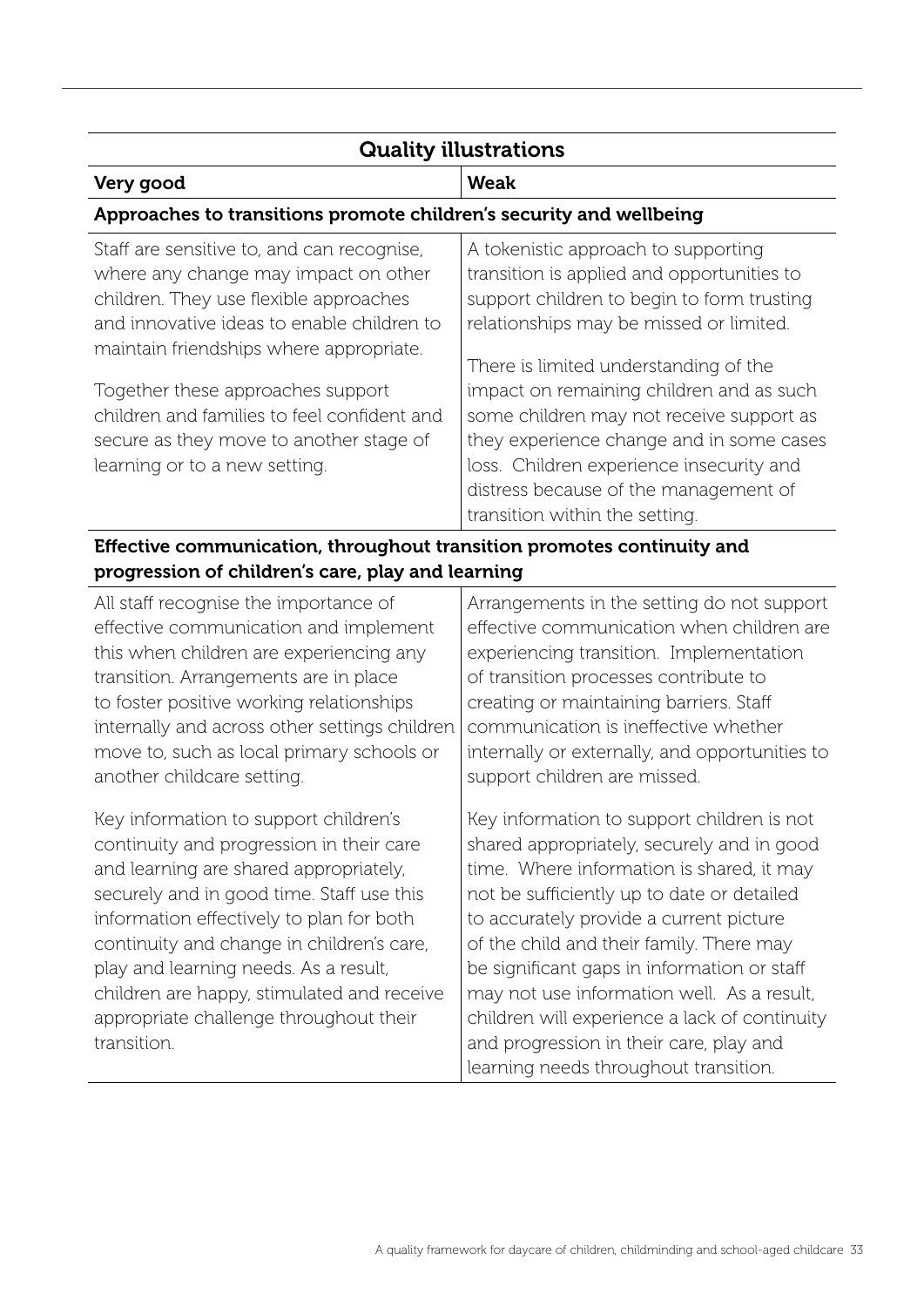#### Links to the Health and Social Care Standards

- 1.1 I am accepted and valued whatever my needs, ability, gender, age, faith, mental health, race, background or sexual orientation.
- 1.2. My human rights are protected and promoted, and I experience no discrimination.
- 1.6. I get the most out of life because the people and organisation who support and care for me have an enabling attitude and believe in my potential.
- 1.29 I am supported to be emotionally resilient, have a strong sense of my own identity and wellbeing, and address any experiences of trauma or neglect.
- 2.2. I am empowered and enabled to be as independent and as in control of my life as I want and can be.
- 2.3. I am supported to understand and uphold my rights.
- 2.9 I receive and understand information and advice in a format or language that is right for me.
- 3.14 I have confidence in people because they are trained, competent and skilled, are able to reflect on their practice and follow their professional and organisational codes.
- 4.2. The organisations that support and care for me help tackle health and social inequalities.
- 4.16 I am supported and cared for by people I know so that I experience consistency and continuity.
- 4.18 I benefit from different organisations working together and sharing information about me promptly where appropriate, and I understand how my privacy and confidentiality are respected.
- 4.23 I use a service and organisation that are well led and managed.

#### [Summary of UNCRC Articles](https://www.unicef.org.uk/wp-content/uploads/2010/05/UNCRC_summary-1.pdf) C

Article 3, Article 5, Article 6, Article 23, Article 24, Article 28, Article 29, Article 31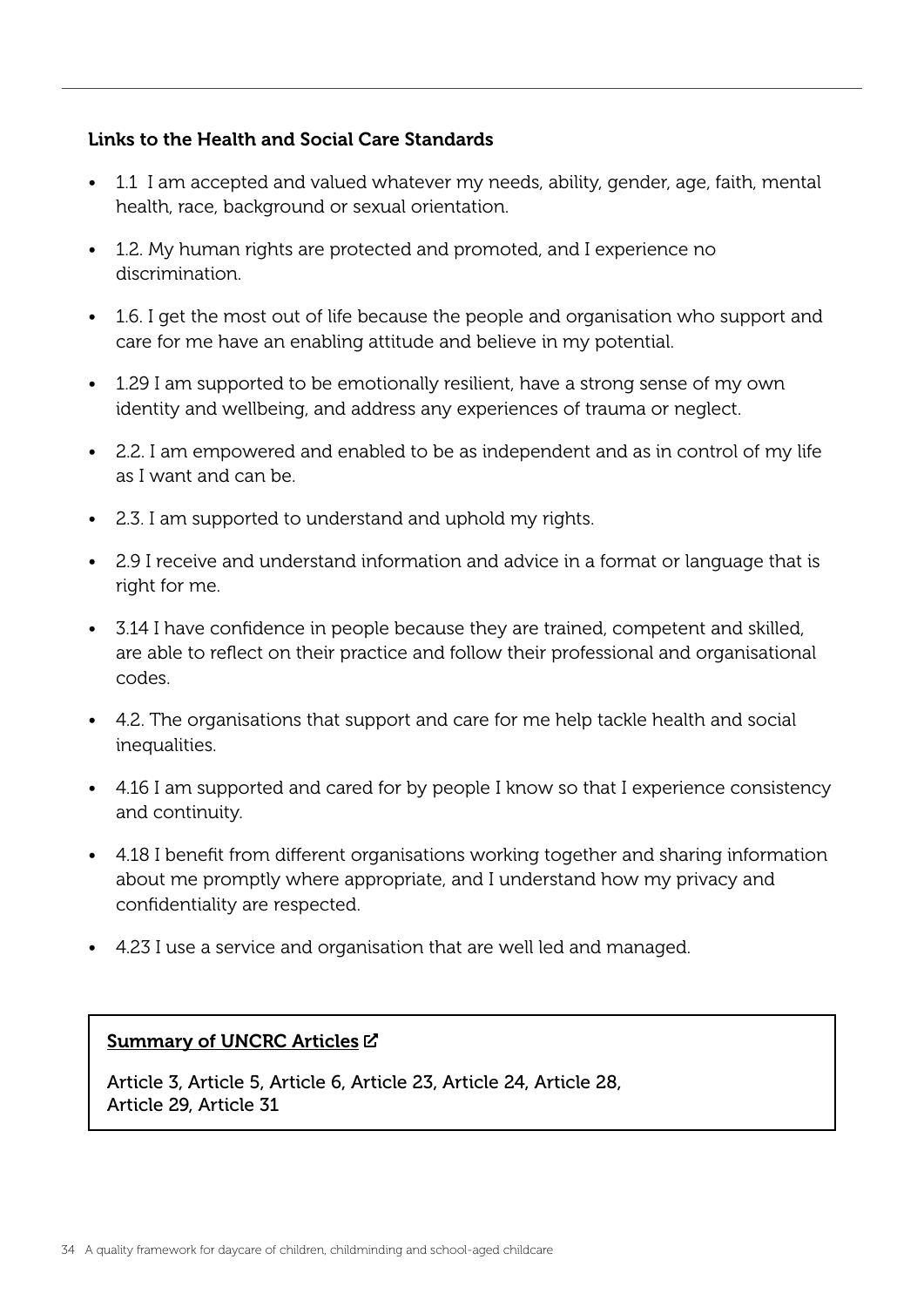#### Improvement and support questions

How do we know our approach to transition supports best outcomes for children and their families?

In what ways do family and children's views influence decisions about transitions within our setting?

How well do we link with other professionals to make a positive difference to children's experience of transition?

How confident are we that our record keeping and relevant information to support children and their families is shared effectively and securely to support positive transitions?

How well do we ensure that transitions are child-centred, sensitively planned and implemented?

How effective are our partnership approaches (parents, health education, social service, third sector, other care services) when ensuring children's wellbeing needs are being met?

How do we measure the positive difference our transition process is making to children and their families?

#### Key improvement resources

Bringing generations together:

[https://hub.careinspectorate.com/how-we-support-improvement/care](https://hub.careinspectorate.com/how-we-support-improvement/care-inspectorate-programmes-and-publications/bringing-generations-together/)[inspectorate-programmes-and-publications/bringing-generations-together/](https://hub.careinspectorate.com/how-we-support-improvement/care-inspectorate-programmes-and-publications/bringing-generations-together/)

Children & Young People's Commissioner, Convention on the Rights of the Child: <https://www.cypcs.org.uk/rights/uncrc>

Out of school care, survey of parents in Scotland: <https://www.gov.scot/publications/out-school-care-survey-parents-scotland/>

Parents as partners in their children's learning - toolkit: <https://education.gov.scot/parentzone/Documents/parents-as-partners-toolkit.pdf>

Pre-Birth to Three: Professor Aline-Wendy Dunlop - Transitions: <https://youtu.be/6zIkBLTj-KM>

Scottish early childhood and families transitions statement:

[https://education.gov.scot/improvement/Documents/nih105-ScottishEYTransition](https://education.gov.scot/improvement/Documents/nih105-ScottishEYTransitionsPositionStatementSummary.pdf) [sPositionStatementSummary.pdf](https://education.gov.scot/improvement/Documents/nih105-ScottishEYTransitionsPositionStatementSummary.pdf)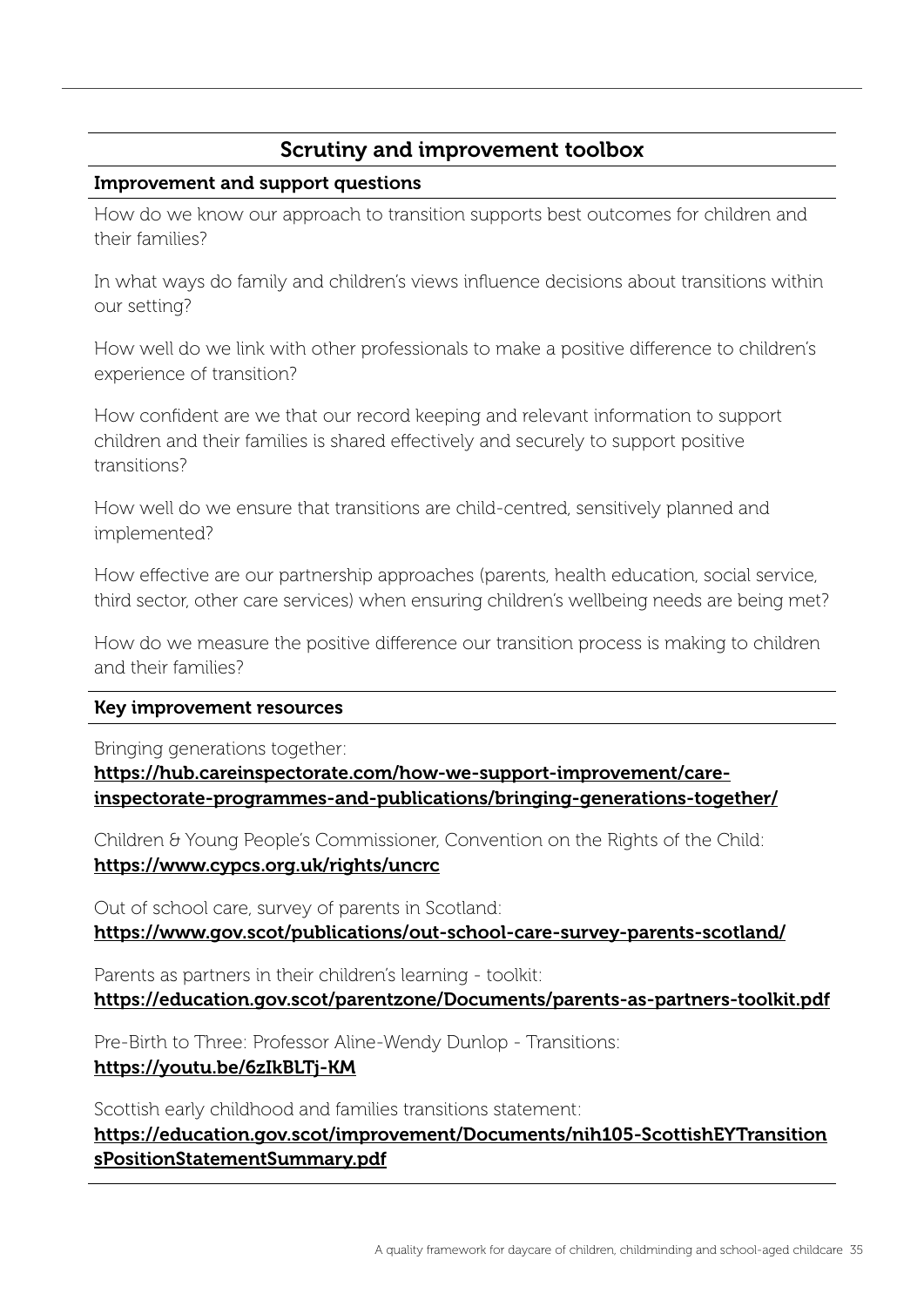# Key question 2: How good is our setting?

This key question has two quality indicators associated with it.

They are:

- 2.1: Quality of the setting for care, play and learning
- 2.2: Children experience high quality facilities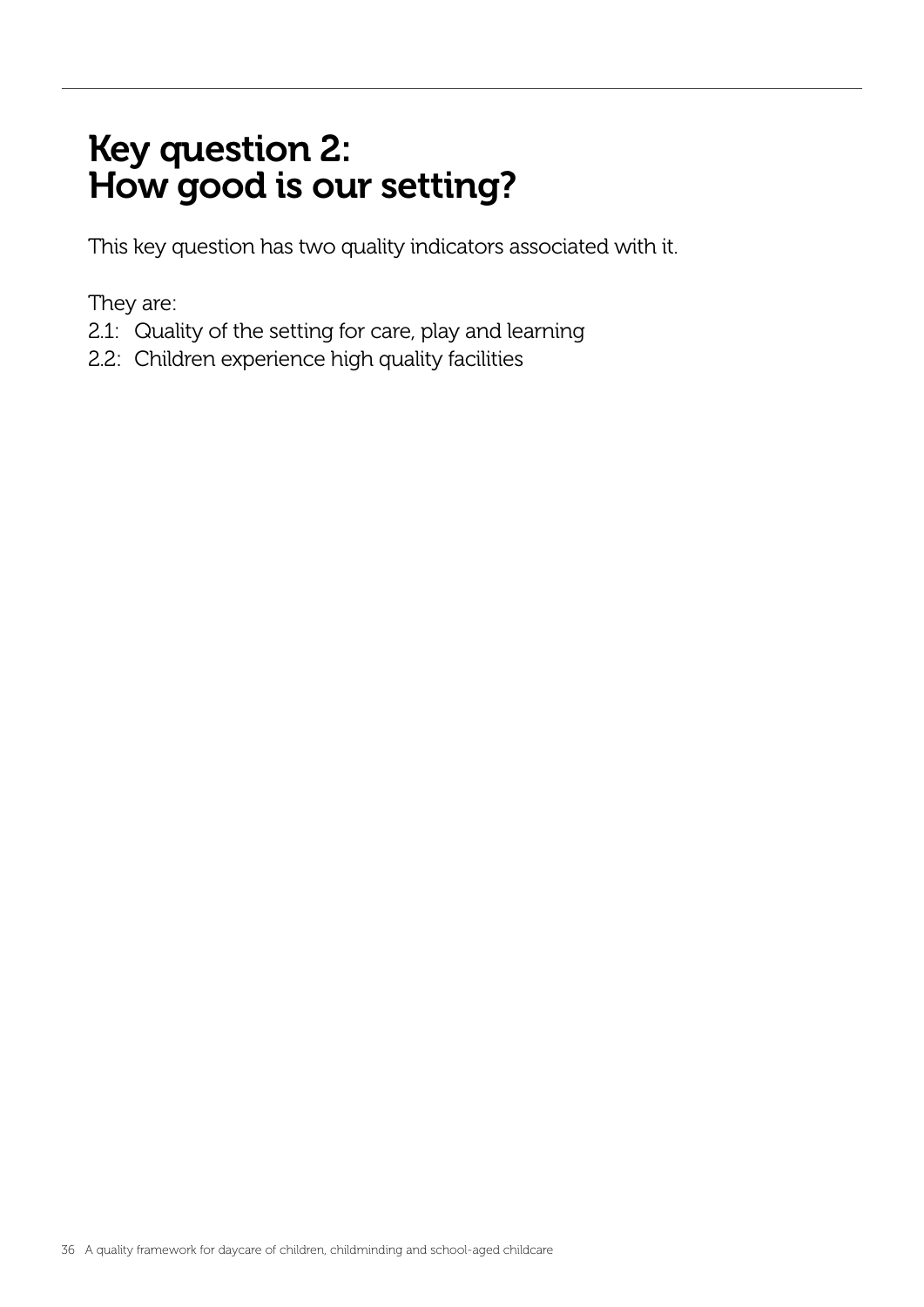# Quality indicator 2.1: Quality of the setting for care, play and learning

# This includes the extent to which children's rights are respected and promoted through the following key areas:

- children benefit from high quality care, play and learning settings
- staff enable children to influence the design of the setting, the provision of appropriate resources, and how they use them.

# **Descriptor**

This indicator highlights the importance of having an inspiring setting, whether delivered indoors, outdoors or a blend of both. It makes clear the importance of children having an active role in influencing the design of the setting and in shaping their experiences and activities throughout the day. It supports children to access play and learning opportunities that will impact positively on their development, health, wellbeing and happiness. Staff understand the importance of outdoor play for children's health and wellbeing, promoting sustainability and caring for the environment. The setting reflects a risk benefit approach to children's play, learning and development.

| <b>Quality illustrations</b>                                                                                                                                                                                      |                                                                                                                                                                                                                                                        |  |
|-------------------------------------------------------------------------------------------------------------------------------------------------------------------------------------------------------------------|--------------------------------------------------------------------------------------------------------------------------------------------------------------------------------------------------------------------------------------------------------|--|
| Very good                                                                                                                                                                                                         | <b>Weak</b>                                                                                                                                                                                                                                            |  |
| Children benefit from high quality care, play and learning settings                                                                                                                                               |                                                                                                                                                                                                                                                        |  |
| The setting has been designed to<br>empower children to actively experience<br>play and learning challenges centred on<br>their needs and interests. Opportunities                                                | The setting design has limited opportunity to<br>empower children to actively experience play<br>and learning challenges centred on their needs<br>and interests.                                                                                      |  |
| are well matched to the stages of<br>development of children and promote<br>fun, learning and independence.                                                                                                       | Staff demonstrate limited understanding of<br>the benefits of the outdoors to children's play,<br>learning and development. Current best practice                                                                                                      |  |
| Staff recognise the right of all children<br>to enjoy outdoor play. Children can<br>influence when they play outdoors every<br>day and regularly explore a natural play<br>and learning environment. Children are | or research is not used effectively to inform their<br>knowledge in this area. Children's views do not<br>sufficiently influence their access to outdoors.<br>Staff do not always recognise when children<br>need more energetic, outdoor experiences. |  |
| confident in exploring and developing<br>their outdoor environment, supported<br>by staff who actively support and<br>encourage children in their endeavours.                                                     | Not enough thought has gone into meeting<br>the range of needs of all children and reducing<br>potential barriers to their play and learning.                                                                                                          |  |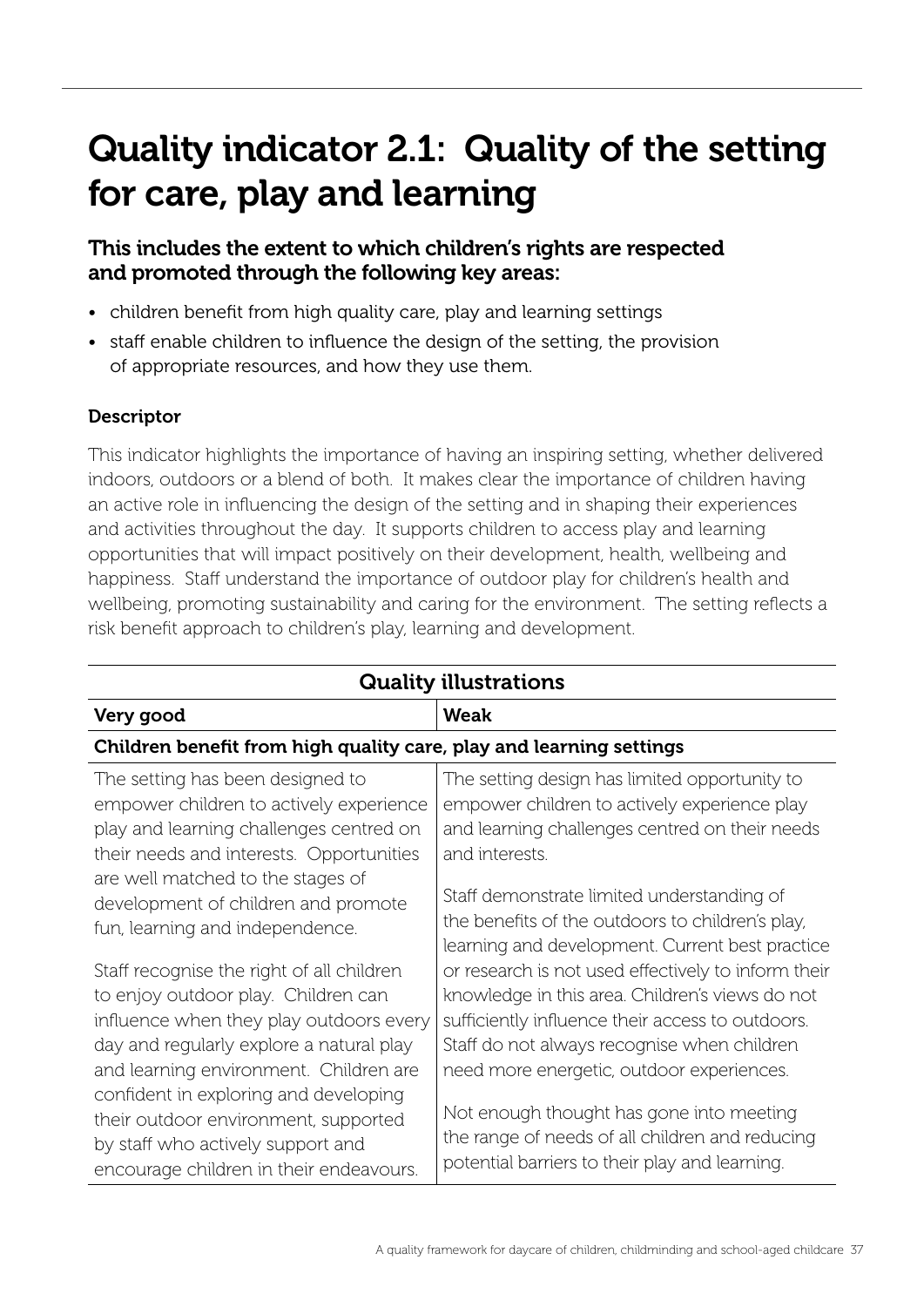| <b>Quality illustrations</b>                                                                                                                                                                                                                                                                                                |                                                                                                                                                                                                                                                                                                                                                                                         |  |
|-----------------------------------------------------------------------------------------------------------------------------------------------------------------------------------------------------------------------------------------------------------------------------------------------------------------------------|-----------------------------------------------------------------------------------------------------------------------------------------------------------------------------------------------------------------------------------------------------------------------------------------------------------------------------------------------------------------------------------------|--|
| Very good                                                                                                                                                                                                                                                                                                                   | <b>Weak</b>                                                                                                                                                                                                                                                                                                                                                                             |  |
| Children benefit from high quality care, play and learning settings                                                                                                                                                                                                                                                         |                                                                                                                                                                                                                                                                                                                                                                                         |  |
| There are safe, cosy spaces indoors and<br>outdoors where children can rest or sleep,<br>as needed.<br>Arrangements for sleep are planned<br>around the family routine and the child's                                                                                                                                      | The design of the setting does not take<br>account of children's need to sleep or<br>rest as appropriate. As a result, children's<br>routines are disrupted, they may be<br>overtired as a result. There is potential for                                                                                                                                                               |  |
| developing needs.                                                                                                                                                                                                                                                                                                           | risk where arrangements do not reflect safe<br>sleep guidance.                                                                                                                                                                                                                                                                                                                          |  |
| The arrangements for children to receive<br>personal care are well planned, support<br>high levels of infection, prevention and<br>control and respect children's privacy and<br>dignity.                                                                                                                                   | The arrangements for children to receive<br>personal care are not well considered<br>and do not respect children's privacy<br>and dignity. The use of the setting<br>compromises infection prevention and                                                                                                                                                                               |  |
| There is appropriate space where staff can<br>speak in confidence to parents and carers                                                                                                                                                                                                                                     | control measures and as a result, children<br>are at potential risk of harm.                                                                                                                                                                                                                                                                                                            |  |
| when needed. Children benefit from social<br>spaces that are designed around them.<br>The layout enables children's privacy to be<br>respected.                                                                                                                                                                             | Staff demonstrate limited understanding of<br>the benefits of the outdoors to children's<br>play, learning and development. Current<br>best practice or research is not used                                                                                                                                                                                                            |  |
| The setting stimulates children's natural<br>curiosity, and they have fun as they<br>develop their skills in understanding,<br>thinking, investigation and problem solving.<br>Children are engrossed and motivated<br>in their play as they learn and are<br>progressing very well in all aspects of their<br>development. | effectively to inform their knowledge in<br>this area. Access to outdoor areas may be<br>limited by a lack of vision, limiting children's<br>opportunities to benefit from enriching<br>outdoor experiences. Children's views do<br>not sufficiently influence their access to<br>outdoors. Staff do not always recognise<br>when children need more energetic,<br>outdoor experiences. |  |
| Staff understand the positive impact rich,<br>multi-sensory outdoor play and learning<br>has on children's resilience, health and<br>wellbeing. Children have uninterrupted<br>time to become absorbed in their play and<br>have fun.                                                                                       |                                                                                                                                                                                                                                                                                                                                                                                         |  |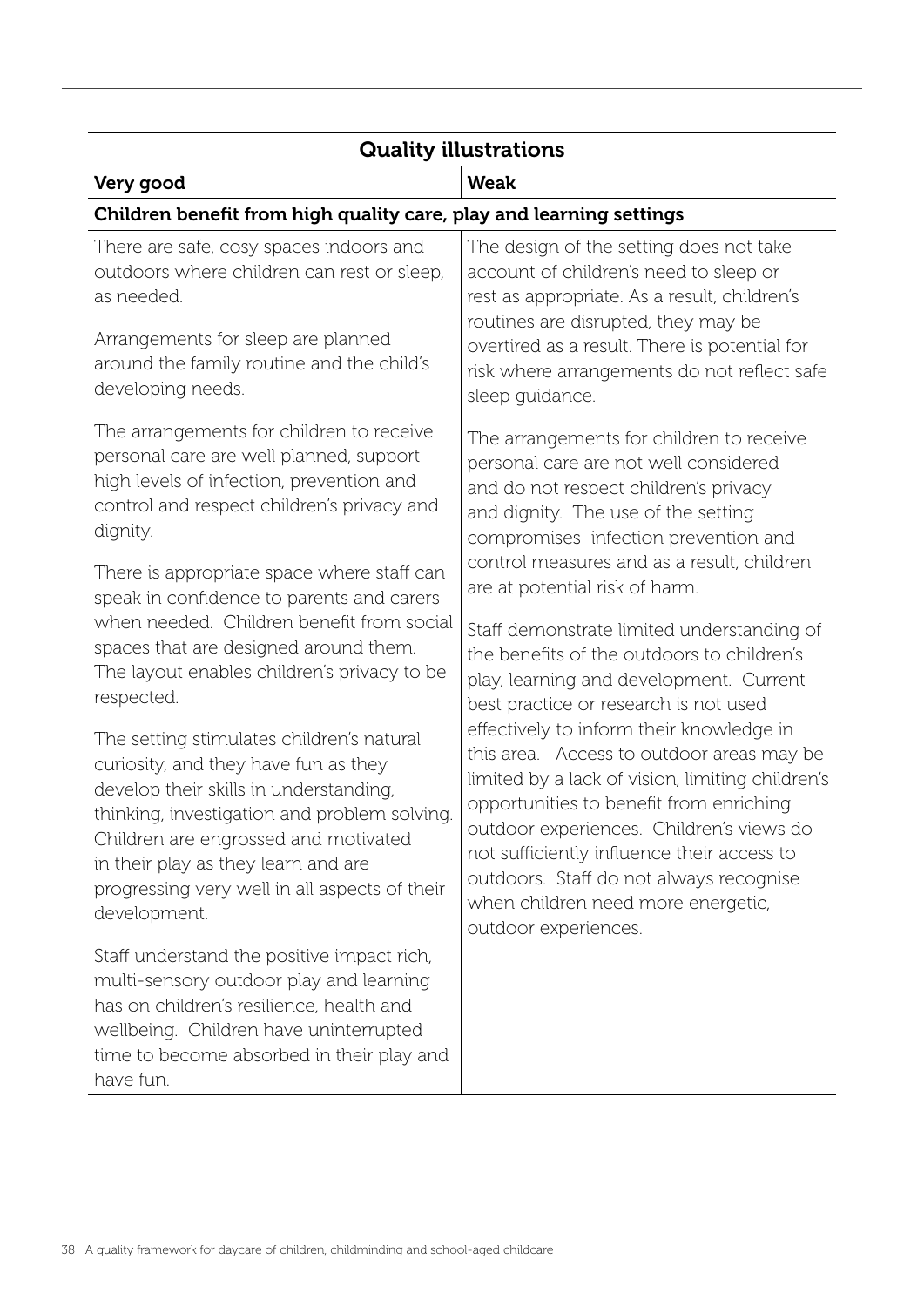| <b>Quality illustrations</b>                                                                                                                                                                                                                                                                                                                                                                                |                                                                                                                                                                                                                                                                                                                                                                                   |  |
|-------------------------------------------------------------------------------------------------------------------------------------------------------------------------------------------------------------------------------------------------------------------------------------------------------------------------------------------------------------------------------------------------------------|-----------------------------------------------------------------------------------------------------------------------------------------------------------------------------------------------------------------------------------------------------------------------------------------------------------------------------------------------------------------------------------|--|
| Very good                                                                                                                                                                                                                                                                                                                                                                                                   | <b>Weak</b>                                                                                                                                                                                                                                                                                                                                                                       |  |
| Staff enable children to influence the design of the setting, the provision<br>of appropriate resources, and how they use them                                                                                                                                                                                                                                                                              |                                                                                                                                                                                                                                                                                                                                                                                   |  |
| The design of the setting enables children<br>to be independent and make choices.<br>Children are encouraged to take positive<br>risks which support them to develop skills<br>for life. Positive approaches to the benefits<br>of risky play underpin effective outdoor<br>and physical play and learning experiences.<br>Staff have worked with parents to ensure<br>that they understand the benefits of | Children's needs and views are not<br>consistently sought or taken into<br>consideration when designing the setting<br>and experiences. The design of the<br>setting limits children's opportunities to be<br>independent and make choices.<br>Children are unable to direct their own<br>play and activities in the way they choose.<br>There are few opportunities for children |  |
| children enjoying riskier play.                                                                                                                                                                                                                                                                                                                                                                             | to learn about sustainability and caring for<br>their natural environment.                                                                                                                                                                                                                                                                                                        |  |
| Staff embrace a risk benefit approach and<br>support children to safely engage in play to<br>push their own boundaries and build self-<br>confidence.                                                                                                                                                                                                                                                       | Staff may demonstrate an approach to<br>risk that is either risk averse or not well<br>considered. This may result in the potential<br>for harm. Staff may not engage effectively                                                                                                                                                                                                 |  |
| Staff actively engage with children to<br>enable them to direct their play and<br>activities in the way they choose. Children<br>know that they are listened to and that<br>their views matter. They have a key role<br>in shaping the environment and their                                                                                                                                                | with parents and carers to deepen their<br>understanding of the benefits of riskier<br>outdoor play and learning experiences.<br>Children's confidence may be affected<br>where staff place unnecessary restrictions<br>on their play and learning experiences.                                                                                                                   |  |
| experiences. Space has been thoughtfully<br>arranged to allow children control<br>over what they do and how they play.<br>Opportunities are provided for children to<br>learn about sustainability and caring for<br>their natural environment.                                                                                                                                                             | The breadth and balance of resources<br>do not sufficiently meet children's stages<br>of development or offer challenge and<br>exploration. Resources are of poor quality<br>and do not engage children's interest.                                                                                                                                                               |  |
| Well-resourced play areas and experiences<br>support and extend children's learning in<br>all areas. The extensive range of interesting<br>materials, access to nature, tools and open-<br>ended resources enable big scale and<br>small world play. This engages children's<br>curiosity and challenges their thinking.                                                                                    |                                                                                                                                                                                                                                                                                                                                                                                   |  |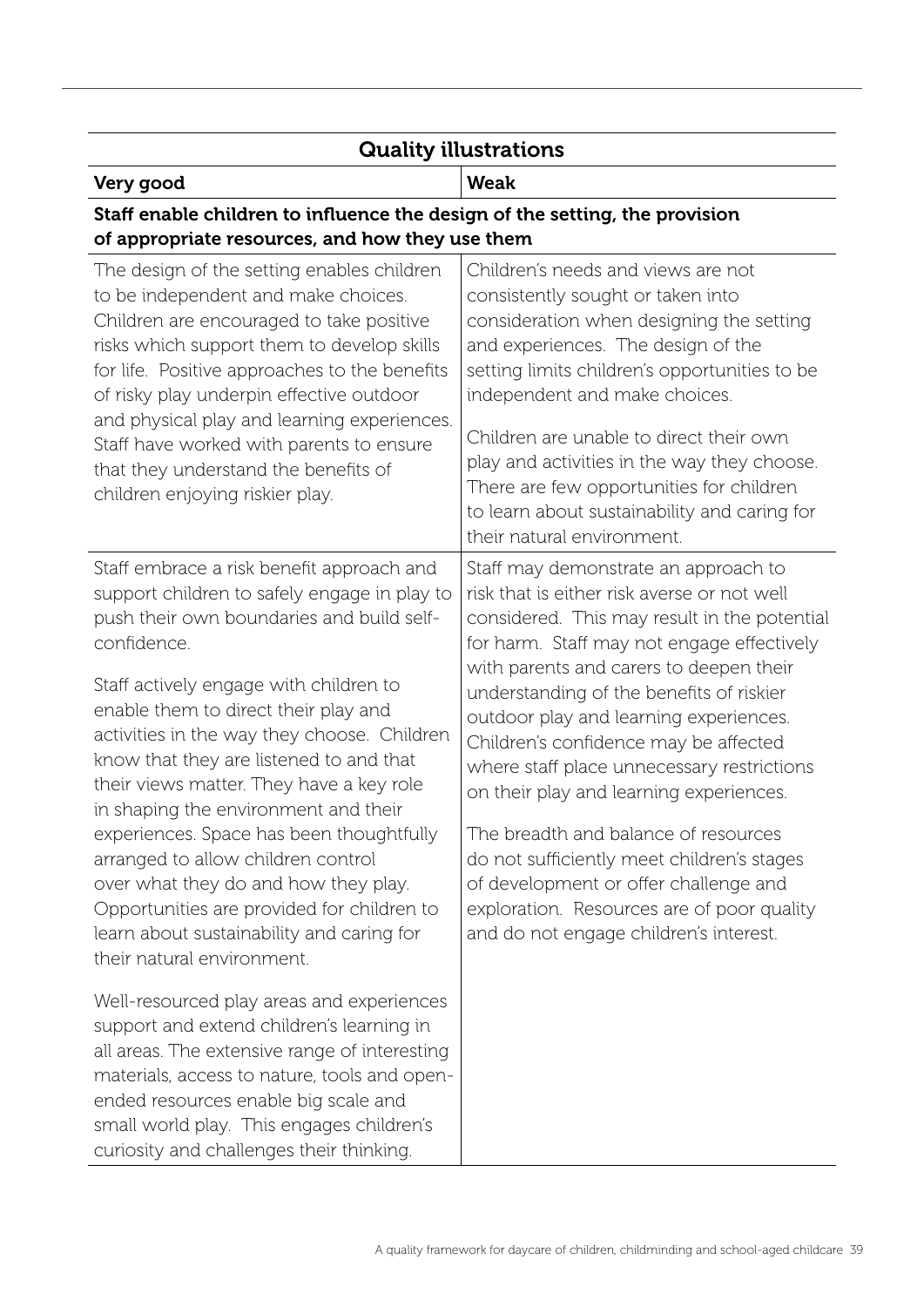#### Links to the Health and Social Care Standards

- 1.25 I can choose to have an active life and participate in a range of recreational, social, creative, physical and learning activities every day, both indoors and outdoors.
- 1.32 As a child, I play outdoors every day and regularly explore a natural environment.
- 2.24 I make informed choices and decisions about the risks I take in my daily life and am encouraged to take positive risks which enhance the quality of my life.
- 2.27 As a child, I can direct my own play and activities in the way that I choose, and freely access a wide range of experiences and resources suitable for my age and stage, which stimulate my natural curiosity, learning and creativity.
- 5.17 My environment is secure and safe.
- 5.18 My environment is relaxed, welcoming, peaceful and free from avoidable and intrusive noise and smells.
- 5.19 My environment has plenty of natural light and fresh air and the lighting, ventilation and heating can be adjusted to meet my needs and wishes.
- 5.20 I have enough physical space to meet my needs and wishes.
- 5.21 I am able to access a range of good quality equipment and furnishings to meet my needs, wishes and choices.
- 5.22 I experience an environment that is well looked after with clean, tidy and well maintained premises, furnishings and equipment.

### [Summary of UNCRC Articles](https://www.unicef.org.uk/wp-content/uploads/2010/05/UNCRC_summary-1.pdf) C

Article 3, Article 6, Article 12, Article 23, Article 24, Article 28, Article 29, Article 31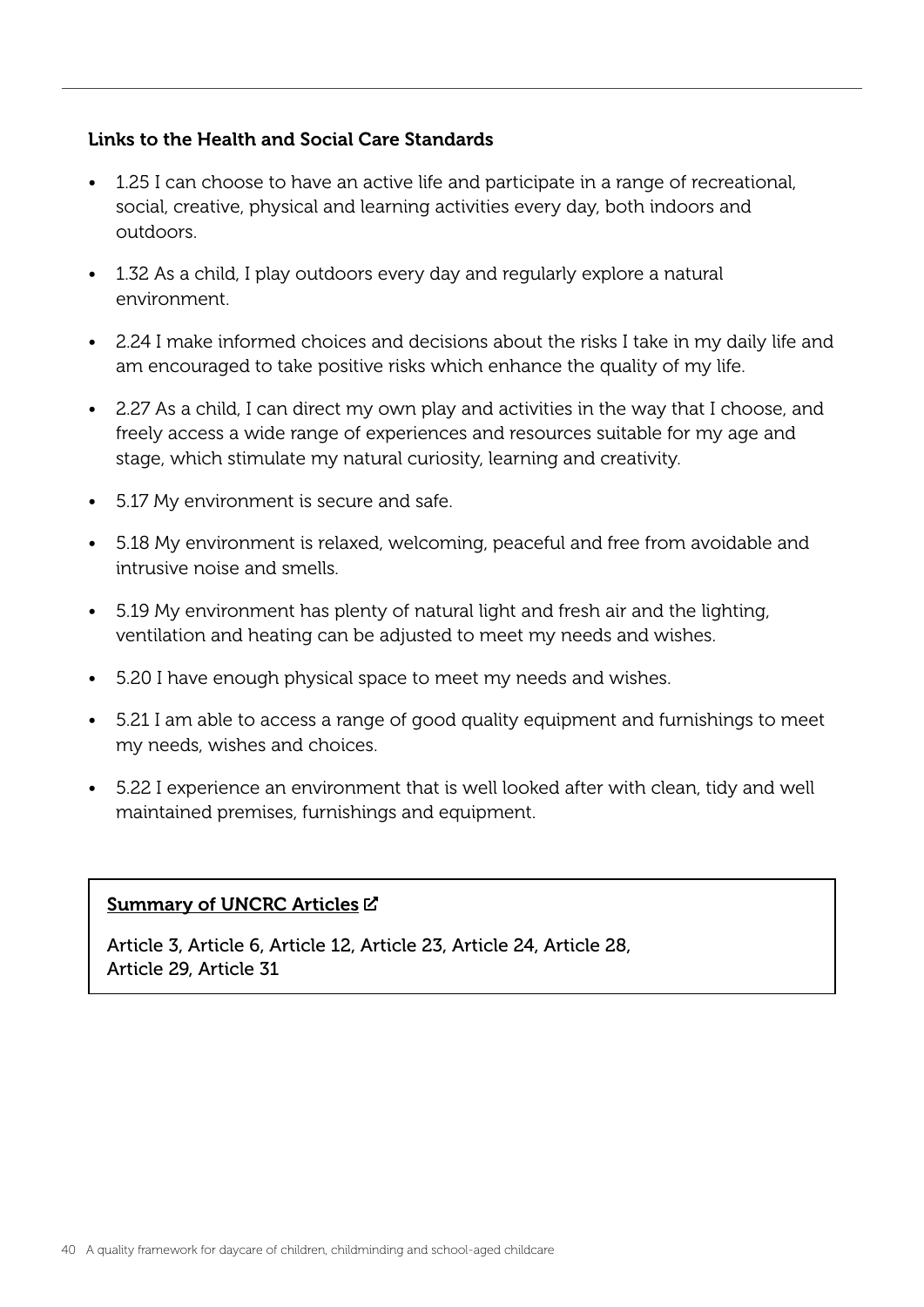# Scrutiny and improvement toolbox

#### Improvement and support questions

How can we be confident that our setting maximises opportunities for children to be challenged, creative and engaged in their play and learning?

In what way does the design of our setting enable children to be independent and make choices, shaping their individual play and learning needs?

How effective are we at using current and national practice to effectively capture and extend children's play and learning opportunities?

How do we know our setting provides a wide range of challenging outdoor play and learning experiences that support health and wellbeing across all spaces for children?

How do we ensure we are confident in promoting outdoor play experiences?

What approaches do we have to ensure children access and effectively use, develop and care for their natural environment?

#### Key improvement resources

ELC: Delivering High Quality Play and Learning Environments Outdoors. Practice note: [http://www.careinspectorate.com/images/ELC\\_practice\\_note.pdf](http://www.careinspectorate.com/images/ELC_practice_note.pdf)

### Loose Parts Play - toolkit:

[https://www.inspiringscotland.org.uk/wp-content/uploads/2017/03/Loose-Parts-](https://www.inspiringscotland.org.uk/wp-content/uploads/2017/03/Loose-Parts-Play-web.pdf)[Play-web.pdf](https://www.inspiringscotland.org.uk/wp-content/uploads/2017/03/Loose-Parts-Play-web.pdf)

#### My World Outdoors:

[https://hub.careinspectorate.com/how-we-support-improvement/care](https://hub.careinspectorate.com/how-we-support-improvement/care-inspectorate-programmes-and-publications/my-world-outdoors/
)[inspectorate-programmes-and-publications/my-world-outdoors/](https://hub.careinspectorate.com/how-we-support-improvement/care-inspectorate-programmes-and-publications/my-world-outdoors/
)

Our Creative Journey:

[https://hub.careinspectorate.com/how-we-support-improvement/care](https://hub.careinspectorate.com/how-we-support-improvement/care-inspectorate-programmes-and-publications/our-creative-journey/)[inspectorate-programmes-and-publications/our-creative-journey/](https://hub.careinspectorate.com/how-we-support-improvement/care-inspectorate-programmes-and-publications/our-creative-journey/)

Out to Play:

[https://hub.careinspectorate.com/media/1289/out-to-play-creating-outdoor-play](https://hub.careinspectorate.com/media/1289/out-to-play-creating-outdoor-play-experiences-for-children-practical-guidance.pdf)[experiences-for-children-practical-guidance.pdf](https://hub.careinspectorate.com/media/1289/out-to-play-creating-outdoor-play-experiences-for-children-practical-guidance.pdf)

Play Strategy for Scotland:

[https://hub.careinspectorate.com/media/1297/play-strategy-for-scotland-our](https://hub.careinspectorate.com/media/1297/play-strategy-for-scotland-our-vision.pdf)[vision.pdf](https://hub.careinspectorate.com/media/1297/play-strategy-for-scotland-our-vision.pdf)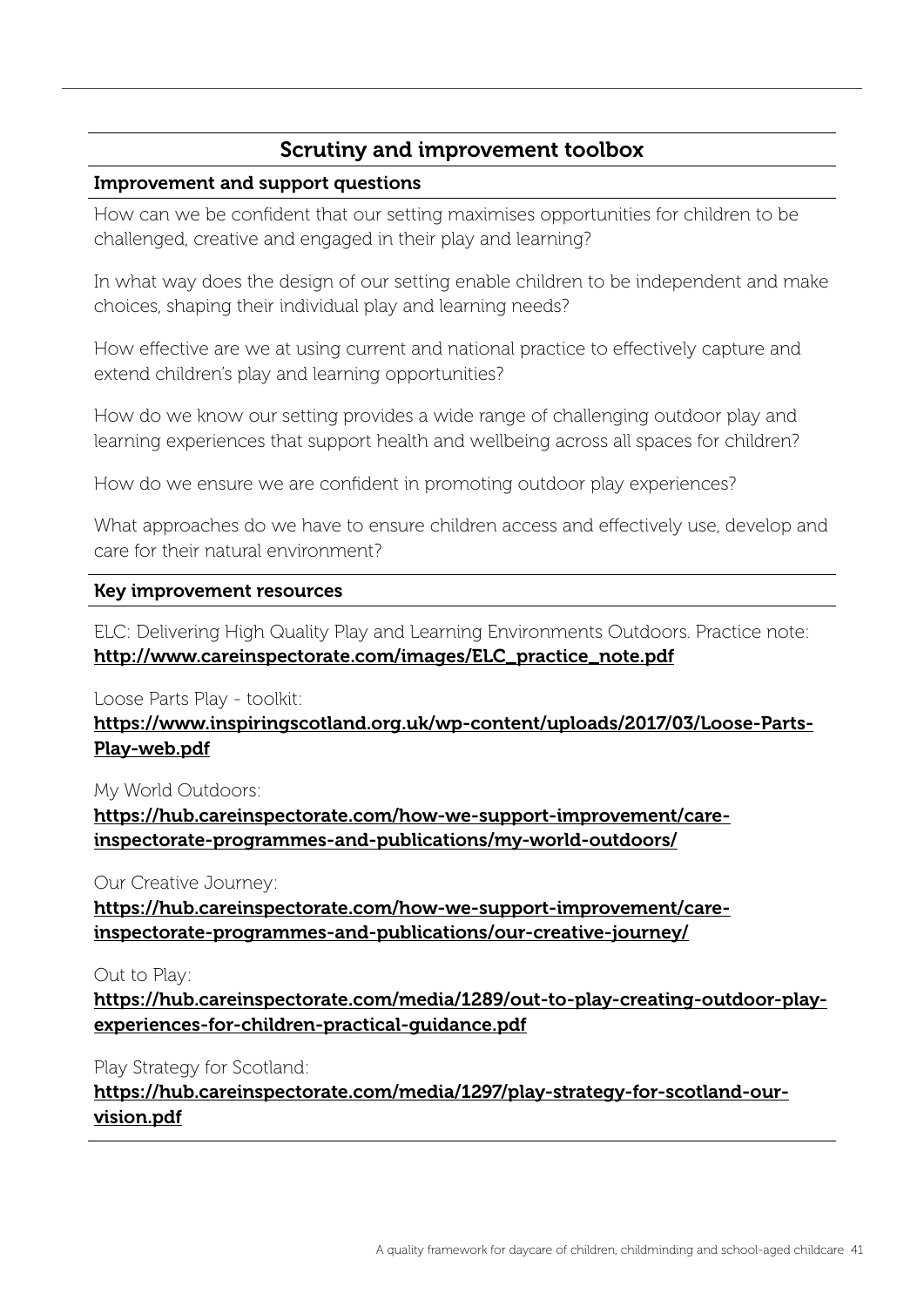# Scrutiny and improvement toolbox

#### Key improvement resources

Play Strategy for Scotland Action Plan:

[https://hub.careinspectorate.com/media/1296/play-strategy-for-scotland-our](https://hub.careinspectorate.com/media/1296/play-strategy-for-scotland-our-action-plan.pdf)[action-plan.pdf](https://hub.careinspectorate.com/media/1296/play-strategy-for-scotland-our-action-plan.pdf)

Playtime Revolution – a resource from Grounds for Learning:

[https://education.gov.scot/improvement/learning-resources/playtime-revolution](https://education.gov.scot/improvement/learning-resources/playtime-revolution-a-resource-from-grounds-for-learning/)[a-resource-from-grounds-for-learning/](https://education.gov.scot/improvement/learning-resources/playtime-revolution-a-resource-from-grounds-for-learning/)

Positive approach to risk in play:

[https://www.careinspectorate.com/index.php/guidance/9-professional/2961](https://www.careinspectorate.com/index.php/guidance/9-professional/2961-positive-approach-to-risk-in-play) [positive-approach-to-risk-in-play](https://www.careinspectorate.com/index.php/guidance/9-professional/2961-positive-approach-to-risk-in-play)

Scotland's Outdoor Play and Learning Coalition Position Statement: [https://www.playscotland.org/wp-content/uploads/Scotland%E2%80%99s-](https://www.playscotland.org/wp-content/uploads/Scotland%E2%80%99s-Outdoor-Play-based-Learning-Coalition-Position-Statement.pdf)[Outdoor-Play-based-Learning-Coalition-Position-Statement.pdf](https://www.playscotland.org/wp-content/uploads/Scotland%E2%80%99s-Outdoor-Play-based-Learning-Coalition-Position-Statement.pdf)

Space to Grow:

[https://hub.careinspectorate.com/how-we-support-improvement/care](https://hub.careinspectorate.com/how-we-support-improvement/care-inspectorate-programmes-and-publications/space-to-grow/)[inspectorate-programmes-and-publications/space-to-grow/](https://hub.careinspectorate.com/how-we-support-improvement/care-inspectorate-programmes-and-publications/space-to-grow/)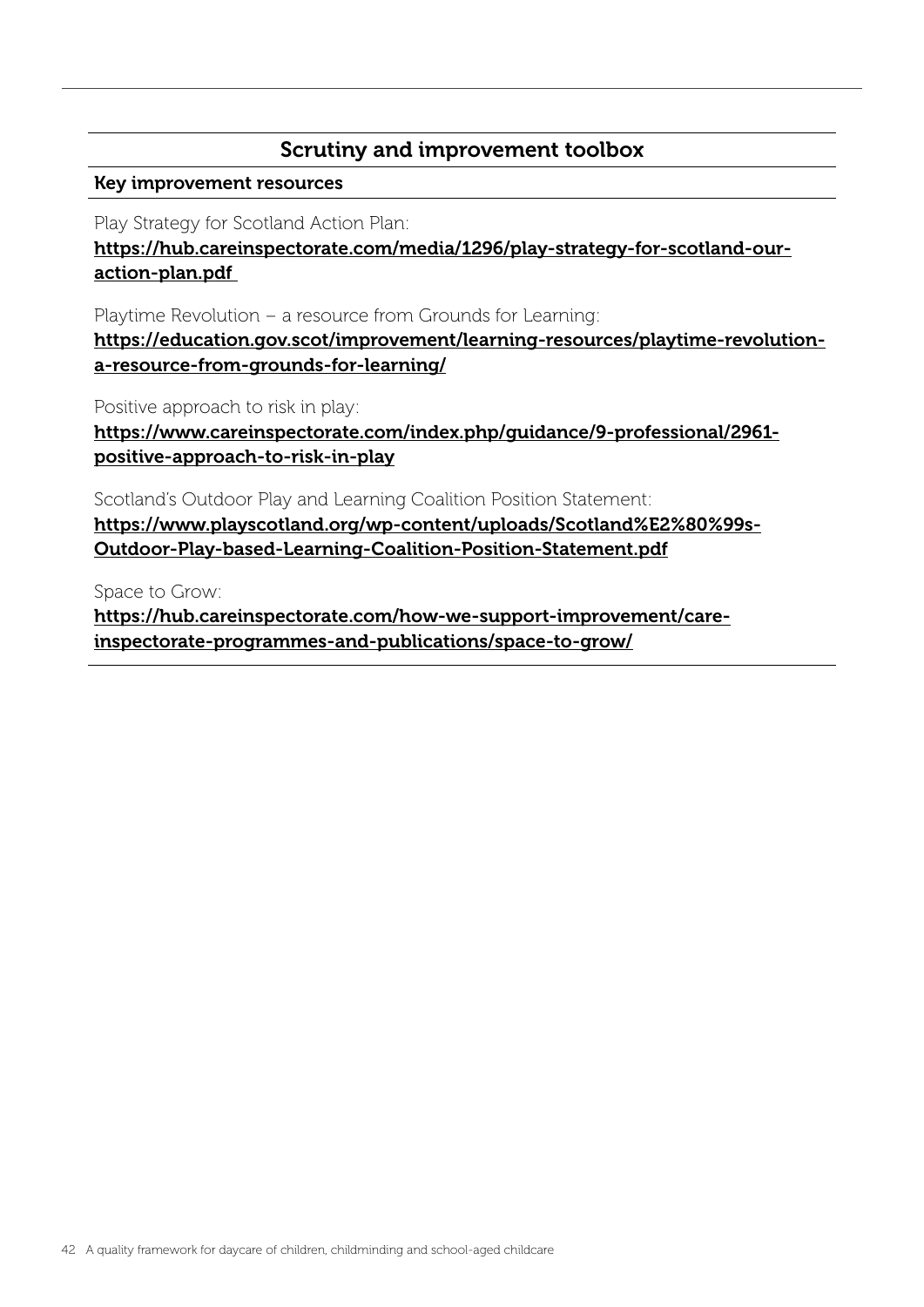# Quality indicator 2.2: Children experience high quality facilities

This includes the extent to which children's rights are respected and promoted through the following key areas:

- the setting is well furnished, comfortable and homely \* (not applicable to fully outdoor settings)
- the setting's indoor and outdoor environments are developmentally appropriate spaces
- the setting and equipment are safe, secure and well-maintained
- children's information is securely stored and managed.

# **Descriptor**

This indicator focuses on the physical environment in which children are cared for, ensuring that the environments are appropriate with high quality furnishings and equipment. It highlights how children's needs are considered and offering exciting and stimulating play spaces. The indicator acknowledges the need for regular maintenance and ensuring appropriate safety measures are in place. It highlights the need for staff to be vigilant to risks to children and supports an appropriate level of risk assessment to minimise those risks and to keep children safe from harm, including the need for rigorous infection prevention and control All aspects of security are recognised as important, including the storage of confidential records and information.

| <b>Quality illustrations</b>                                                                                                                                                                                                                                                       |                                                                                                                                                                                                                                                                                                                        |  |
|------------------------------------------------------------------------------------------------------------------------------------------------------------------------------------------------------------------------------------------------------------------------------------|------------------------------------------------------------------------------------------------------------------------------------------------------------------------------------------------------------------------------------------------------------------------------------------------------------------------|--|
| Very good                                                                                                                                                                                                                                                                          | <b>Weak</b>                                                                                                                                                                                                                                                                                                            |  |
| The setting is well furnished, comfortable, and homely                                                                                                                                                                                                                             |                                                                                                                                                                                                                                                                                                                        |  |
| The setting is very comfortable,<br>furnished to a very high standard and<br>welcoming, with plenty of natural light<br>and ventilation. It gives a strong message<br>to children that they matter. They have<br>ample space for their needs.                                      | The setting may look or feel neglected, may<br>be clinical or a functional environment, rather<br>than warm and welcoming for children.<br>There is a limited attention to detail such as<br>homely touches, decoration, and the quality<br>of furniture. There may be unpleasant smells<br>or intrusive noise levels. |  |
| The setting's indoor and outdoor environments are developmentally appropriate<br>spaces                                                                                                                                                                                            |                                                                                                                                                                                                                                                                                                                        |  |
| The indoor and outdoor environments<br>are sensitively structured and take<br>account of all children's stages of<br>development and learning. Spaces<br>reflect children's current interests and<br>curiosities, with appropriate resources<br>and materials to support learning. | The indoor and outdoor environments do<br>not demonstrate the children's stages of<br>development and current interests. The<br>setting does not offer children a range of rich<br>stimulating play resources to support and<br>develop their learning.                                                                |  |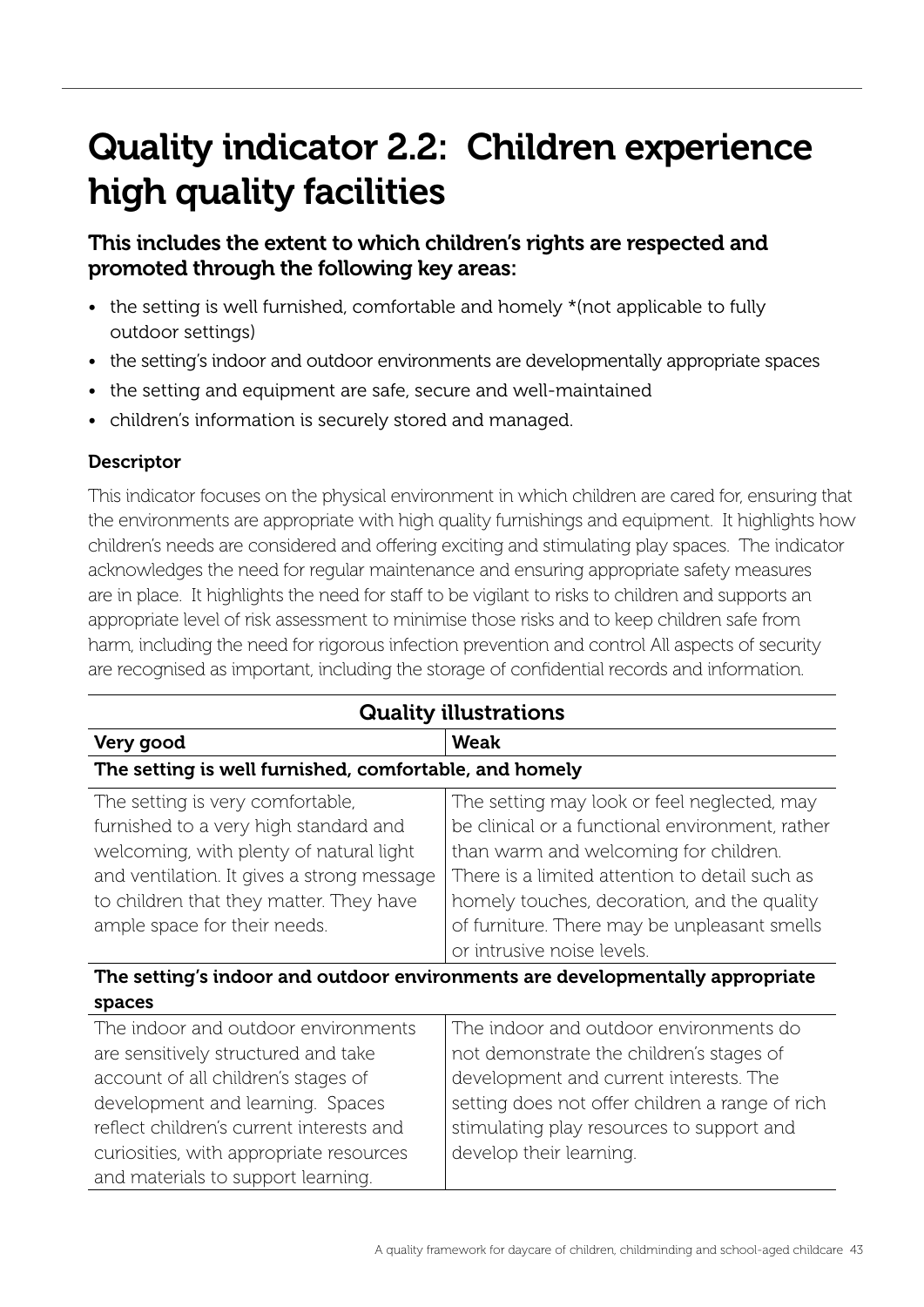| <b>Quality illustrations</b>                                                                                                                                                                                                                                                                                                                                                                                                                                                                                                                                                                                                                                                                                                                                                                                                                   |                                                                                                                                                                                                                                                                                                                                                                                                                                                                                                                                                                                                                                                                                                                                                                                                                                                                                                                                                                                                                                                                                                                                                                                                                                                                                                                            |  |
|------------------------------------------------------------------------------------------------------------------------------------------------------------------------------------------------------------------------------------------------------------------------------------------------------------------------------------------------------------------------------------------------------------------------------------------------------------------------------------------------------------------------------------------------------------------------------------------------------------------------------------------------------------------------------------------------------------------------------------------------------------------------------------------------------------------------------------------------|----------------------------------------------------------------------------------------------------------------------------------------------------------------------------------------------------------------------------------------------------------------------------------------------------------------------------------------------------------------------------------------------------------------------------------------------------------------------------------------------------------------------------------------------------------------------------------------------------------------------------------------------------------------------------------------------------------------------------------------------------------------------------------------------------------------------------------------------------------------------------------------------------------------------------------------------------------------------------------------------------------------------------------------------------------------------------------------------------------------------------------------------------------------------------------------------------------------------------------------------------------------------------------------------------------------------------|--|
| Very good                                                                                                                                                                                                                                                                                                                                                                                                                                                                                                                                                                                                                                                                                                                                                                                                                                      | <b>Weak</b>                                                                                                                                                                                                                                                                                                                                                                                                                                                                                                                                                                                                                                                                                                                                                                                                                                                                                                                                                                                                                                                                                                                                                                                                                                                                                                                |  |
| The setting and equipment are safe, secure, and well-maintained                                                                                                                                                                                                                                                                                                                                                                                                                                                                                                                                                                                                                                                                                                                                                                                |                                                                                                                                                                                                                                                                                                                                                                                                                                                                                                                                                                                                                                                                                                                                                                                                                                                                                                                                                                                                                                                                                                                                                                                                                                                                                                                            |  |
| Well-functioning arrangements for<br>monitoring, maintenance and repair of<br>the setting, equipment and vehicles are<br>consistently implemented. Damaged items<br>are promptly replaced.<br>Staff work well together to identify and<br>remove risks to children within the setting<br>both indoors and outdoors, across the<br>whole day. They ensure children are<br>accounted for at all times and that the<br>environment is secure and safe. This<br>includes when outdoors and in the<br>wider community. In doing so children's<br>activities are not compromised and they<br>are supported to enjoy challenging, fun<br>play experiences.<br>Robust infection prevention and control<br>and food safety practices provide high<br>levels of safety for children. These are<br>supported by effective quality assurance<br>practices. | The arrangements for monitoring,<br>maintenance and repair of the setting,<br>equipment and vehicles are not sufficient<br>to ensure repairs are carried out without<br>delay. Essential equipment does not fully<br>function or breaks down regularly. This has<br>a negative impact on children's care, play<br>and learning experiences.<br>Staff do not always work well together to<br>promote a safe environment for children.<br>they may have limited understanding<br>of children's development and may not<br>recognise when everyday items can pose<br>risk. As a result children may be at risk from<br>avoidable harm. Staff may unnecessarily<br>limit children's experiences in order to<br>keep them safe and as such children's<br>quality of experience is compromised.<br>Arrangements for security within the<br>setting, outdoors and in the wider<br>community may not be well considered<br>and there is the potential for children to exit<br>the setting or be unaccounted for across<br>the day exposing them to risk of harm.<br>Infection prevention and control and food<br>safety practices do not follow best practice<br>quidelines. There is concern about the<br>levels of safety for children. There is no<br>effective and regular system for rigorous<br>quality assurance processes. |  |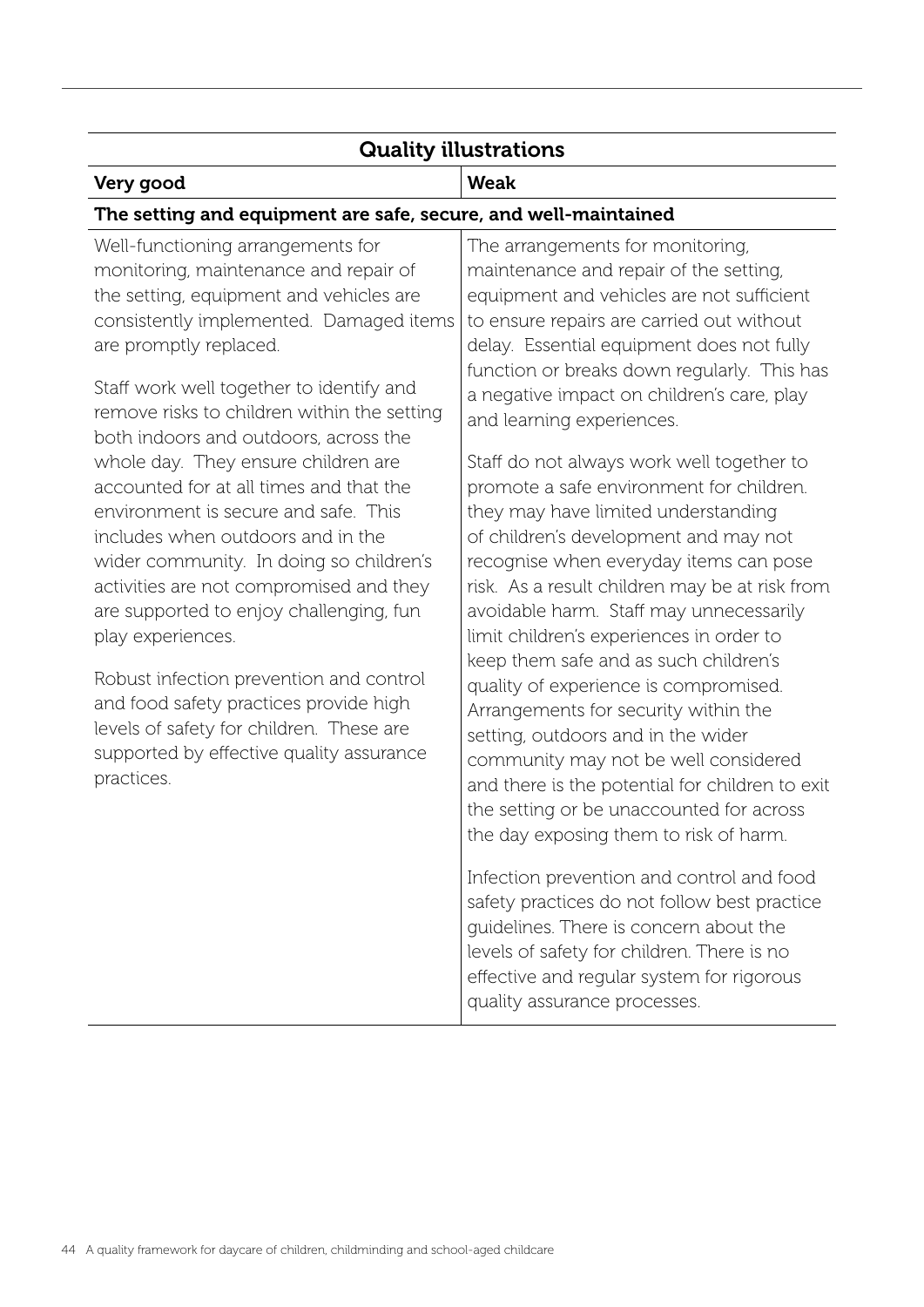|                                                                                                                                                                                                                                                                                                                                                                                                                                                                                                                                                                                                                                            | <b>Quality illustrations</b>                                                                                                                                                                                                                                                                                                                                                                                                                                                                                                                              |
|--------------------------------------------------------------------------------------------------------------------------------------------------------------------------------------------------------------------------------------------------------------------------------------------------------------------------------------------------------------------------------------------------------------------------------------------------------------------------------------------------------------------------------------------------------------------------------------------------------------------------------------------|-----------------------------------------------------------------------------------------------------------------------------------------------------------------------------------------------------------------------------------------------------------------------------------------------------------------------------------------------------------------------------------------------------------------------------------------------------------------------------------------------------------------------------------------------------------|
| Very good                                                                                                                                                                                                                                                                                                                                                                                                                                                                                                                                                                                                                                  | <b>Weak</b>                                                                                                                                                                                                                                                                                                                                                                                                                                                                                                                                               |
| The setting and equipment are safe, secure, and well-maintained                                                                                                                                                                                                                                                                                                                                                                                                                                                                                                                                                                            |                                                                                                                                                                                                                                                                                                                                                                                                                                                                                                                                                           |
| All staff understand the arrangements<br>for cleaning within the service. Risk<br>assessments have been undertaken that<br>address the current guidance in respect<br>of infection prevention and control. Staff<br>have received appropriate training on<br>infection prevention and control and<br>are confident in ensuring a high quality<br>safe environment for themselves and the<br>children in their care.<br>There are clear policies and procedures<br>in place to ensure consistent approaches<br>across the setting. Children are protected<br>as staff take all necessary precautions to<br>prevent the spread of infection. | Staff are unclear about their role in<br>promoting a safe environment for<br>themselves and children in respect of<br>infection prevention and control. There<br>may not have been recent training or the<br>training received has not had an impact on<br>the approach to infection prevention and<br>control within the setting.<br>Policies and procedures may be unclear,<br>or not up to date to support the highest<br>standards of infection prevention and<br>control in the setting. Children may be<br>exposed to a potential risk as a result. |

# Children's information is securely stored and managed

The setting provides security and safety without impinging on children's rights and reflects the service's aims and objectives. Any use of CCTV, is lawful, fair, proportionate and protects their dignity. It is only used for purposes that support the delivery of safe, effective, and compassionate care for children.

Protection of children's personal information is paramount and complies with relevant best practice. Leaders and staff are well-informed about their responsibilities. Appropriate systems are in place to manage electronic information in line with general data protection requirements and advice on cyber-threats.

The use of CCTV is not well understood in the setting. Families may not have been consulted about any CCTV or informed of their rights. The arrangements for CCTV do not meet the requirements of current legislation.

Arrangements for the storage of and processing of children's personal information is poorly managed and does not comply with relevant best practice. Leaders and staff are not well-informed about their responsibilities.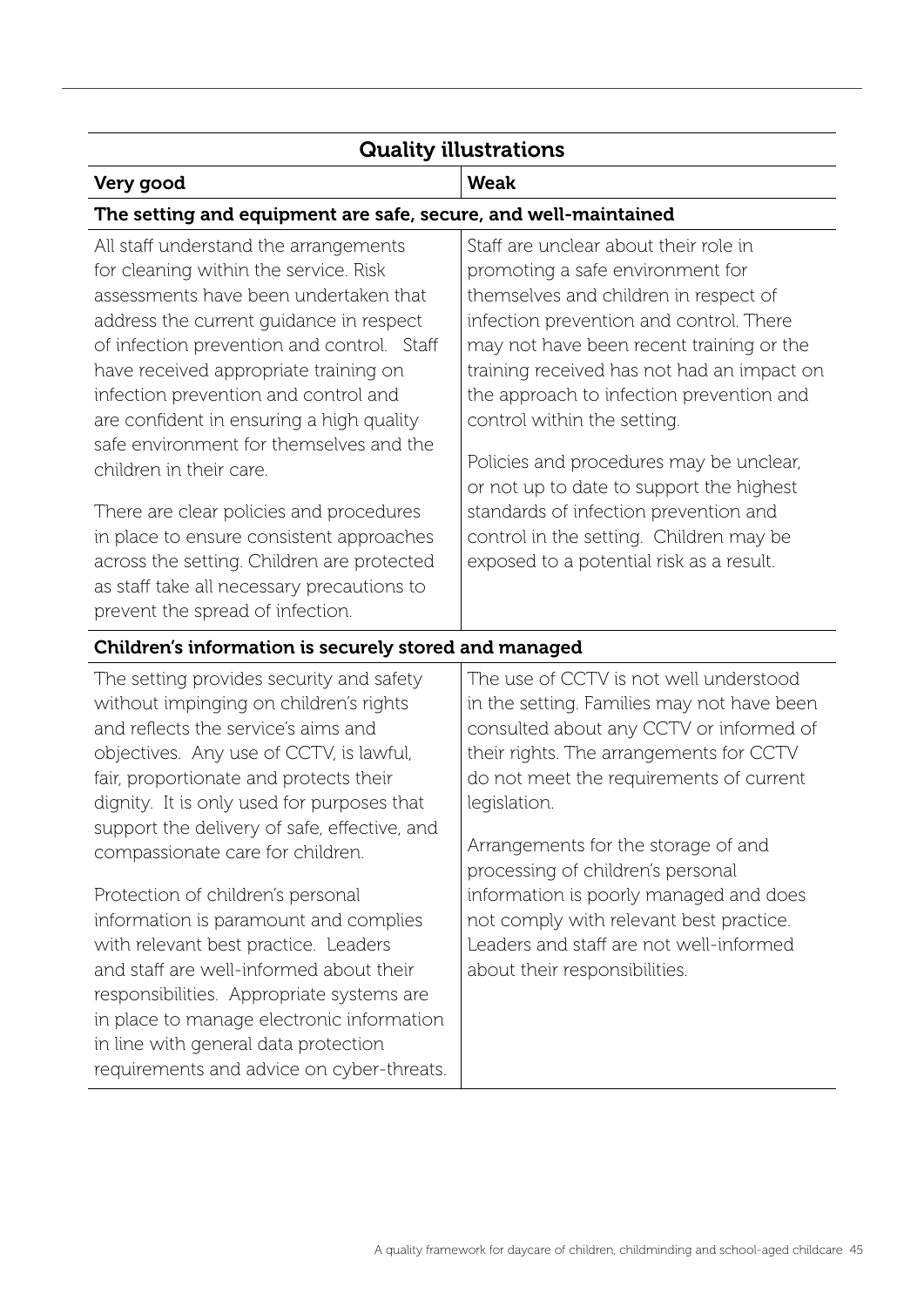### Links to the Health and Social Care Standards

- 5.1 I can use an appropriate mix of private and communal areas, including accessible outdoor space, because the premises have been designed or adapted for high quality care and support.
- 5.2 I can easily access a toilet from the rooms I use and can use this when I need to.
- 5.3 I have an accessible, secure place to keep my belongings.
- 5.4 If I require intimate personal care, there is a suitable area for this, including a sink if needed.
- 5.5 I experience a service that is the right size for me.
- 5.6 If I experience care and support in a group, I experience a homely environment and can use a comfortable area with soft furnishings to relax.
- 5.11 I can independently access the parts of the premises I use, and the environment has been designed to promote this.
- 5.16 The premises have been adapted, equipped and furnished to meet my needs and wishes.
- 5.17 My environment is secure and safe.
- 5.18 My environment is relaxed, welcoming, peaceful and free from avoidable and intrusive noise and smells.
- 5.19 My environment has plenty of natural light and fresh air, and the lighting, ventilation and heating can be adjusted to meet my needs and wishes.
- 5.20 I have enough physical space to meet my needs and wishes.
- 5.21 I am able to access a range of good quality equipment and furnishings to meet my needs, wishes and choices.
- 5.22 I experience an environment that is well looked after with clean, tidy and well maintained premises, furnishings and equipment.

### [Summary of UNCRC Articles](https://www.unicef.org.uk/wp-content/uploads/2010/05/UNCRC_summary-1.pdf) C

Article 3, Article 6, Article 12, Article 23, Article 24, Article 28, Article 29, Article 31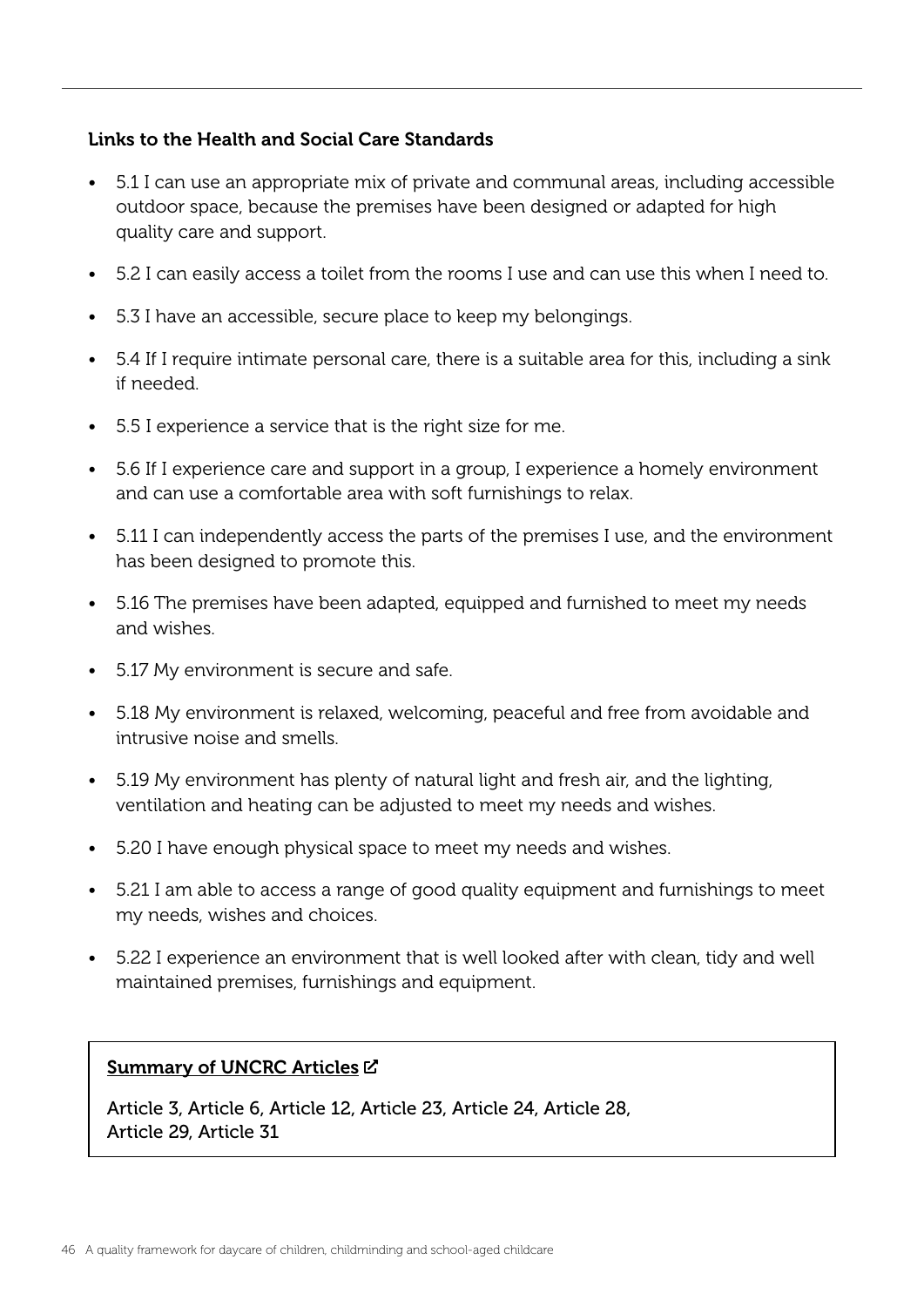# Scrutiny and improvement toolbox

#### Improvement and support questions

How can we be confident that our setting is maintained to the highest standards ensuring a healthy environment for children?

How effective are our systems for reporting repairs and maintenance within our setting?

How do we know we are using CCTV appropriately and in line with all current legislation?

How do we ensure our electronic information is stored securely and is protected from cyber threats?

How do we ensure children are protected when using the internet in our setting?

#### Key improvement resources

Guidance for care providers in Scotland using CCTV (closed circuit television) in their services:

[https://www.careinspectorate.com/images/documents/4412/CCTV%20](https://www.careinspectorate.com/images/documents/4412/CCTV%20guidance%20v2.pdf) [guidance%20v2.pdf](https://www.careinspectorate.com/images/documents/4412/CCTV%20guidance%20v2.pdf)

Infection prevention and control in childcare settings (Daycare and Childminding Settings):

[https://hub.careinspectorate.com/ media/1538/infection-prevention-and- control](https://hub.careinspectorate.com/media/1538/infection-prevention-and-control-in-childcare-settings.pdf)[in-childcare-settings.pdf](https://hub.careinspectorate.com/media/1538/infection-prevention-and-control-in-childcare-settings.pdf)

Information about health and safety at work:

#### <https://www.hse.gov.uk>

Information Commissioner Guidance - General Data Protection requirements: [https://ico.org.uk/for-organisations/guide-to-data-protection/guide-to-the](https://ico.org.uk/for-organisations/guide-to-data-protection/guide-to-the-general-data-protection-regulation-gdpr/)[general-data-protection-regulation-gdpr/](https://ico.org.uk/for-organisations/guide-to-data-protection/guide-to-the-general-data-protection-regulation-gdpr/)

Keeping children safe-look, think, act campaign:

[https://hub.careinspectorate.com/how-we-support-improvement/care](https://hub.careinspectorate.com/how-we-support-improvement/care-inspectorate-programmes-and-publications/keeping-children-safe-look-think-act-campaign/)[inspectorate-programmes-and-publications/keeping-children-safe-look-think](https://hub.careinspectorate.com/how-we-support-improvement/care-inspectorate-programmes-and-publications/keeping-children-safe-look-think-act-campaign/)[act-campaign/](https://hub.careinspectorate.com/how-we-support-improvement/care-inspectorate-programmes-and-publications/keeping-children-safe-look-think-act-campaign/)

National Cyber Security Centre:

<https://www.ncsc.gov.uk/section/about-ncsc/what-we-do>

Royal society for the prevention of accidents - Keeping kids safe: <https://www.rospa.com/resources/information-hubs/keeping-kids-safe>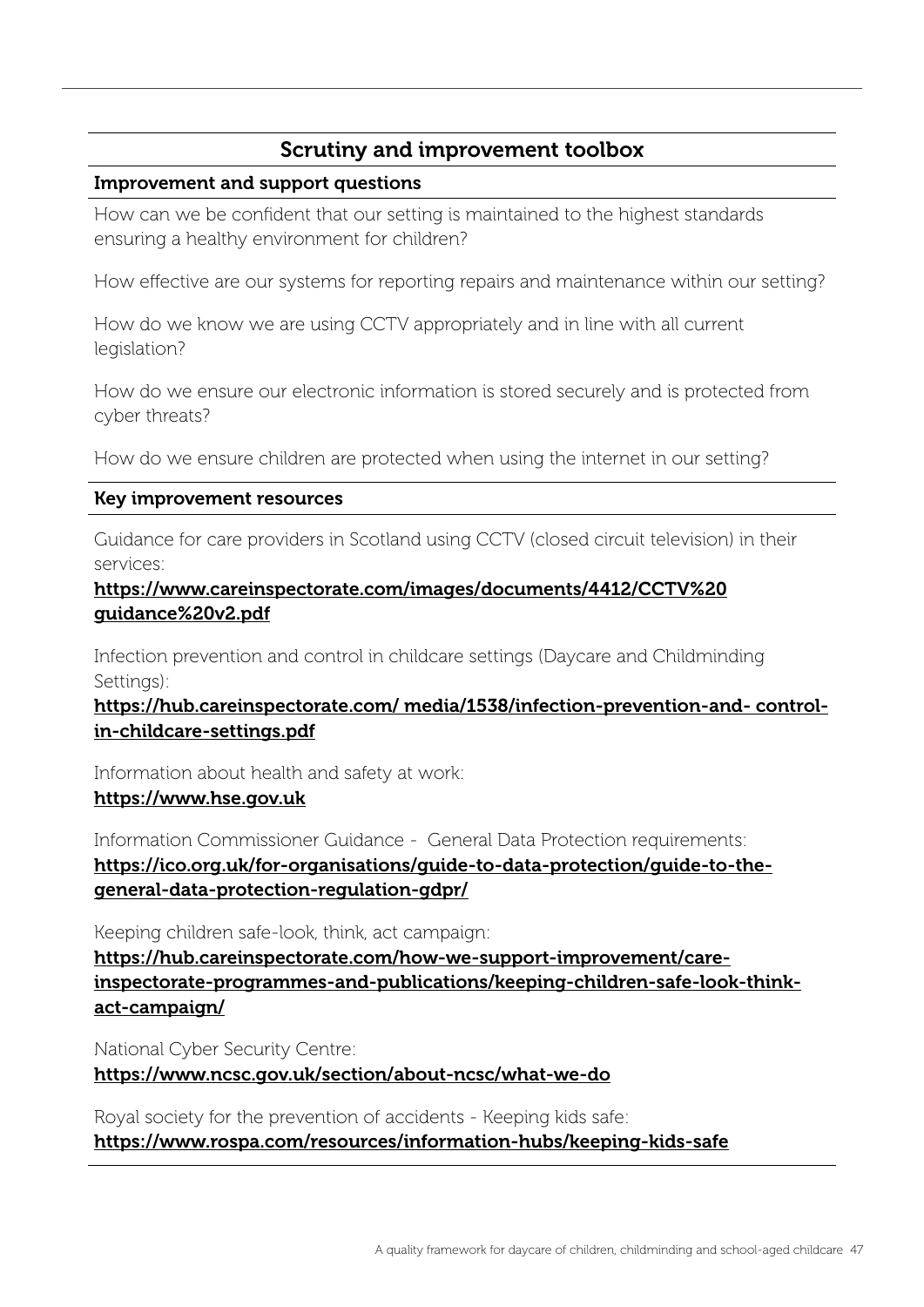# Key question 3: How good is our leadership?

This key question has three quality indicators associated with it.

They are:

- 3.1: Quality assurance and improvement are led well
- 3.2: Leadership of play and learning
- 3.3: Leadership and management of staff and resources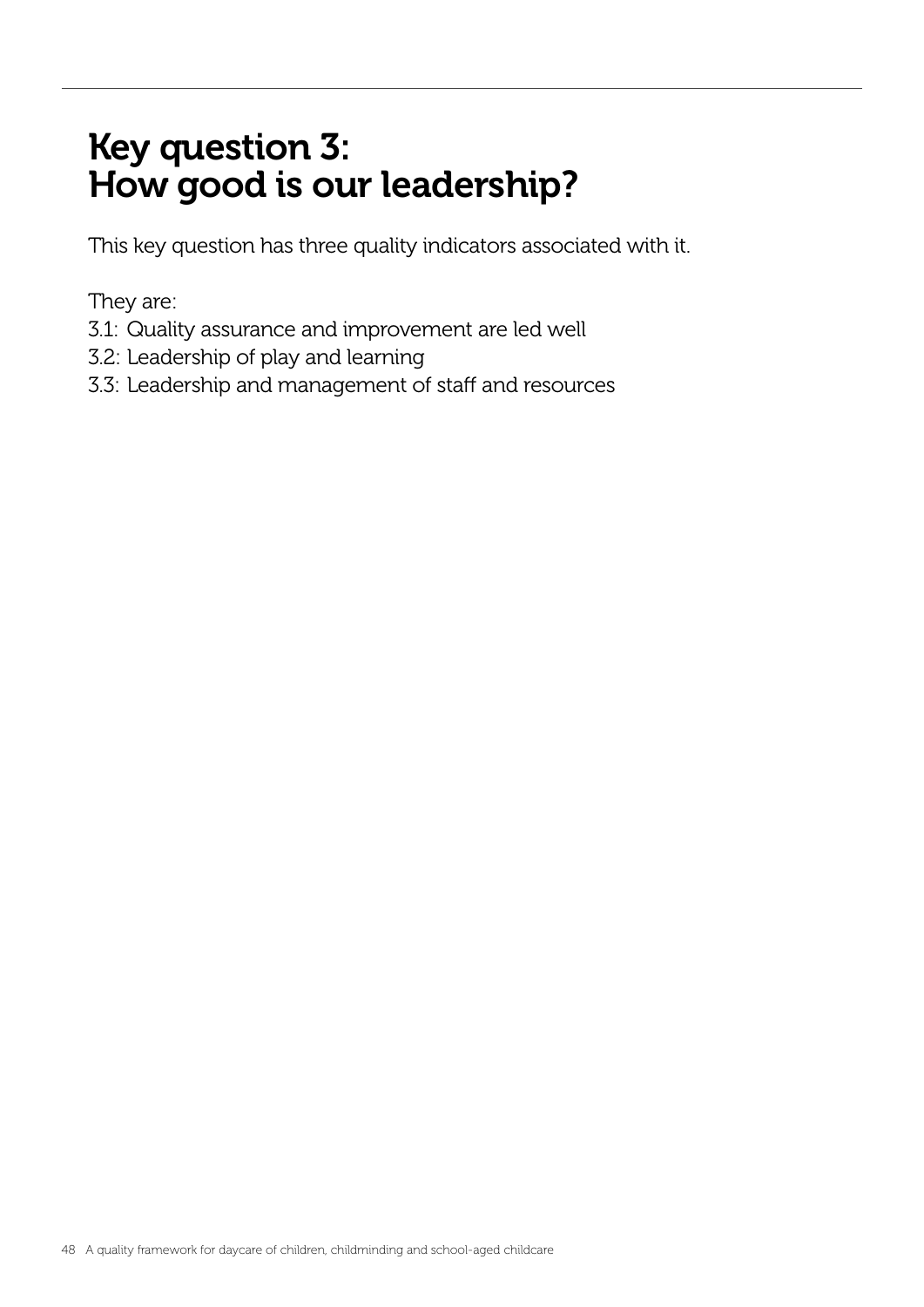# Quality indicator 3.1: Quality assurance and improvement are led well

# This includes the extent to which children's rights are respected and promoted through the following key areas:

- a shared vision, values, aims and objectives positively informs practice
- children and families are meaningfully involved and influence change within the setting
- quality assurance, including self-evaluation and improvement plans, are in place and lead to continuous improvement.

# **Descriptor**

This indicator highlights the need for leaders to ensure an ambitious, shared vision which focuses on improvements and positive outcomes for all. There is a strong ethos of continuous improvement which enhances the delivery of high-quality practice, leading to improved outcomes for all. It underlines that self-evaluation is the responsibility of all involved in the life of the setting. A key factor is how well self-evaluation leads to high quality care and support tailored towards the needs of children and families.

| <b>Quality illustrations</b>                                                                                                                                                                                                                                                                                                                                                                                               |                                                                                                                                                                                                                                                                                                                                                                                                                                                                                                                                           |  |
|----------------------------------------------------------------------------------------------------------------------------------------------------------------------------------------------------------------------------------------------------------------------------------------------------------------------------------------------------------------------------------------------------------------------------|-------------------------------------------------------------------------------------------------------------------------------------------------------------------------------------------------------------------------------------------------------------------------------------------------------------------------------------------------------------------------------------------------------------------------------------------------------------------------------------------------------------------------------------------|--|
| Very good                                                                                                                                                                                                                                                                                                                                                                                                                  | <b>Weak</b>                                                                                                                                                                                                                                                                                                                                                                                                                                                                                                                               |  |
| A shared vision, values, aims and objectives positively informs practice                                                                                                                                                                                                                                                                                                                                                   |                                                                                                                                                                                                                                                                                                                                                                                                                                                                                                                                           |  |
| Leaders promote and sustain a shared<br>vision for the setting that reflects the<br>aspirations of children, families, partners<br>and the wider community. This helps all<br>staff know what is important for the setting<br>to meet the needs of children and families.<br>Leaders create conditions where all people<br>feel confident to initiate well-informed<br>change and share responsibility for the<br>process. | The vision, values and aims for the setting<br>are unclear and there is limited focus on<br>improvement. Not everyone involved in<br>the service are aware of the aims or their<br>role in promoting these. Staff are not<br>supported to reflect on their practice in<br>a meaningful way. Changes which have<br>been made to practice and the setting<br>have little impact on children and families.<br>Leaders or staff show some resistance to<br>change and this impacts negatively on the<br>ability to deliver improved outcomes. |  |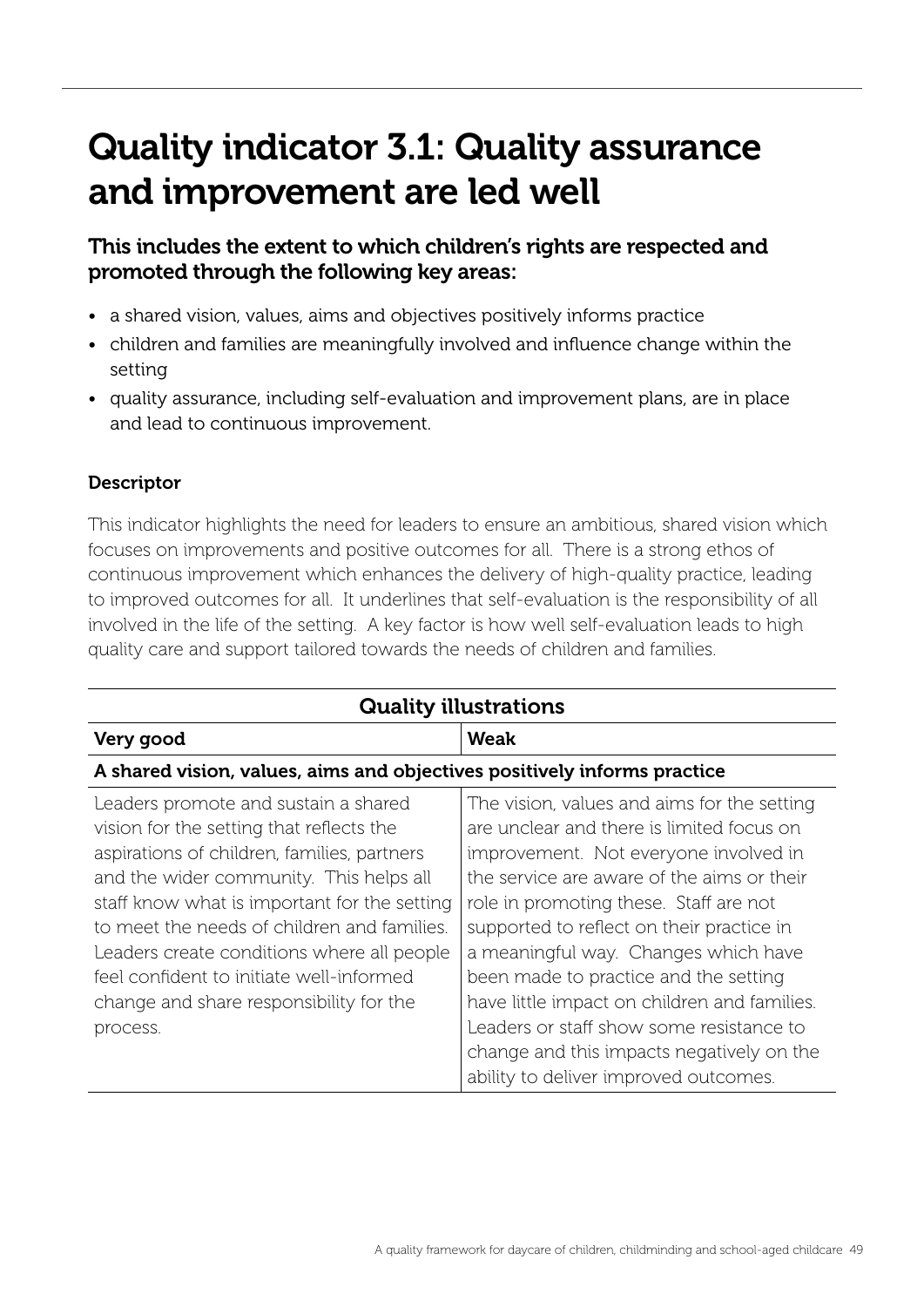# Quality illustrations

# Very good Weak

# Children and families are meaningfully involved and influence change within the setting

| Children and families views are actively      | Children and families do not feel well     |
|-----------------------------------------------|--------------------------------------------|
| sought to inform the development of           | informed about changes to the setting      |
| the setting. Successes and achievements       | or why they are happening. The             |
| are shared with children, families and        | improvement plan is not used consistently  |
| partners and are used as a starting point for | to inform improvement in the quality of    |
| future improvements. Strong leadership        | the service for children and families. The |
| supports staff to have high aspirations and   | culture of self-evaluation for improvement |
| confidence in their capacity to support       | is at an early stage of development or has |
| children and families to reach their full     | not resulted in sustained improvements.    |
| potential.                                    | The culture in the service may not enable  |
|                                               | staff or families to confidently highlight |
|                                               | complaints or improvements.                |
|                                               | Leaders fail to respond promptly to        |
|                                               | feedback and therefore positive change is  |
|                                               | too slow to make improvements.             |

# Quality assurance, including self-evaluation and improvement plans, are in place and lead to continuous improvement

| Leaders have a comprehensive                                                                                                                                                                                                                                                                                                                                                                               | There is insufficient capacity and skill                                                                                                                                                                                                                                                                                                                                                                                                                                                            |
|------------------------------------------------------------------------------------------------------------------------------------------------------------------------------------------------------------------------------------------------------------------------------------------------------------------------------------------------------------------------------------------------------------|-----------------------------------------------------------------------------------------------------------------------------------------------------------------------------------------------------------------------------------------------------------------------------------------------------------------------------------------------------------------------------------------------------------------------------------------------------------------------------------------------------|
| understanding of the importance of using                                                                                                                                                                                                                                                                                                                                                                   | to support a programme of continuous                                                                                                                                                                                                                                                                                                                                                                                                                                                                |
| the views of children and families, as                                                                                                                                                                                                                                                                                                                                                                     | improvement. There are significant gaps in                                                                                                                                                                                                                                                                                                                                                                                                                                                          |
| well as partners, to inform planning and                                                                                                                                                                                                                                                                                                                                                                   | the areas covered by the quality assurance                                                                                                                                                                                                                                                                                                                                                                                                                                                          |
| development of the service.                                                                                                                                                                                                                                                                                                                                                                                | systems in place. Inconsistencies in                                                                                                                                                                                                                                                                                                                                                                                                                                                                |
| Self-evaluation enables the service to<br>deliver high quality care and support<br>tailored towards children's and families<br>particular needs and choices. Staff reflect<br>well together and use these reflections to<br>bring about positive change to outcomes<br>for children and families.<br>Leaders ensure that high-quality<br>learning through play is at the heart of<br>improvement planning. | practice are not fully identified and do not<br>highlight areas for improvement. Leaders<br>fail to motivate staff and staff are not<br>sufficiently challenged to raise standards.<br>Staff reflect together however, these<br>reflections do not influence positive<br>change to outcomes for children and<br>families. When changes are implemented,<br>they are often done in isolation and are not<br>underpinned by current thinking and best<br>practice. Staff are not consistently able to |
|                                                                                                                                                                                                                                                                                                                                                                                                            | drive and sustain improvement.                                                                                                                                                                                                                                                                                                                                                                                                                                                                      |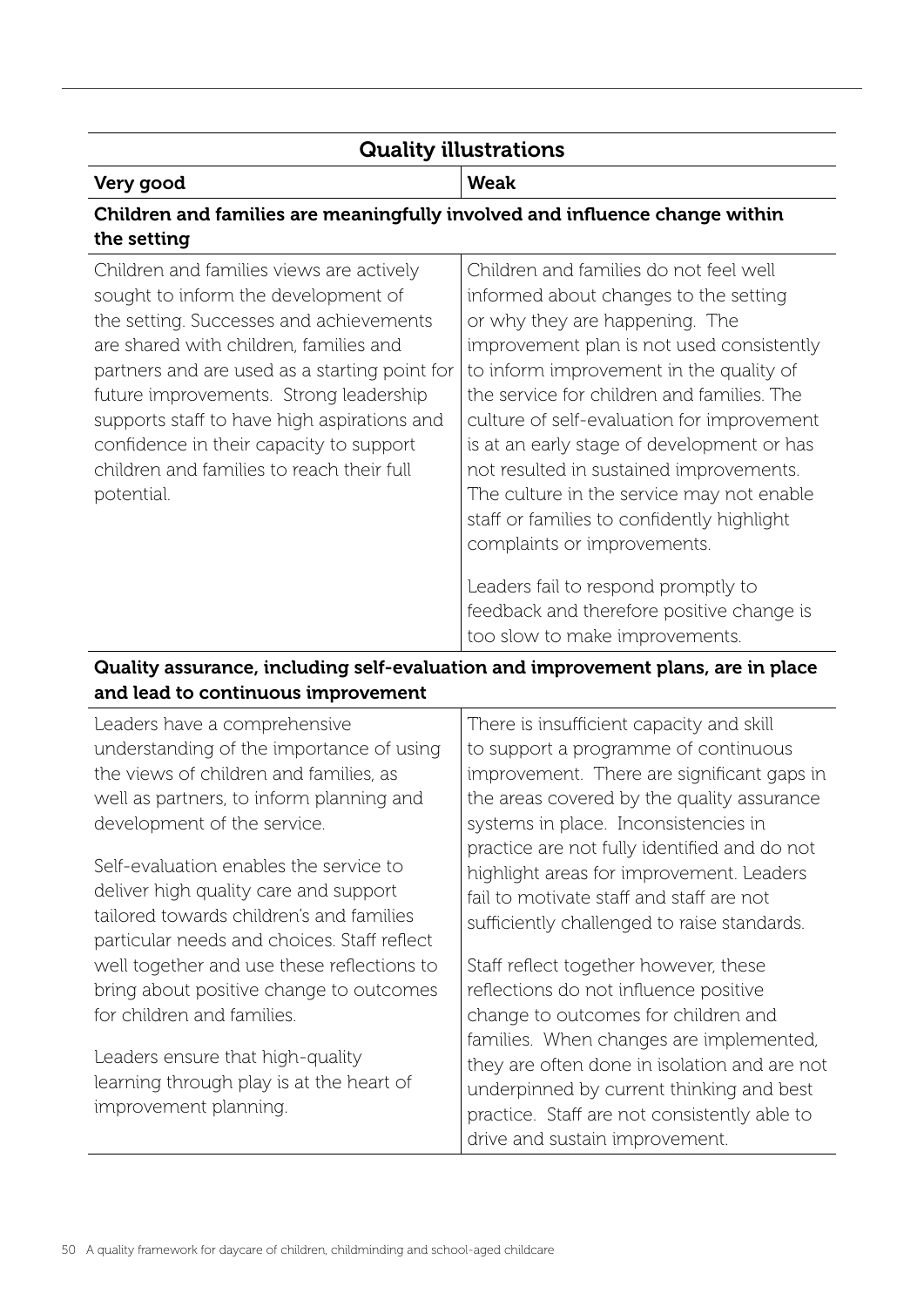### Links to the Health and Social Care Standards

- 4.6 I can be meaningfully involved in how the organisations that support and care for me work and develop.
- 4.7 I am actively encouraged to be involved in improving the service I use, in a spirit of genuine partnership.
- 4.8 I am supported to give regular feedback on how I experience my care and support and the organisation uses learning from this to improve.
- 4.11 I experience high quality care and support based on relevant evidence, guidance and best practice.
- 4.19 I benefit from a culture of continuous improvement, with the organisation having robust and transparent quality assurance processes.
- 4.20 I know how, and can be helped, to make a complaint or raise a concern about my care and support.
- 4.21 If I have a concern or complaint, this will be discussed with me and acted on without negative consequences for me.

### [Summary of UNCRC Articles](https://www.unicef.org.uk/wp-content/uploads/2010/05/UNCRC_summary-1.pdf) C

Article 3, Article 5, Article 6, Article 12, Article 18, Article 23, Article 24, Article 28, Article 29, Article 31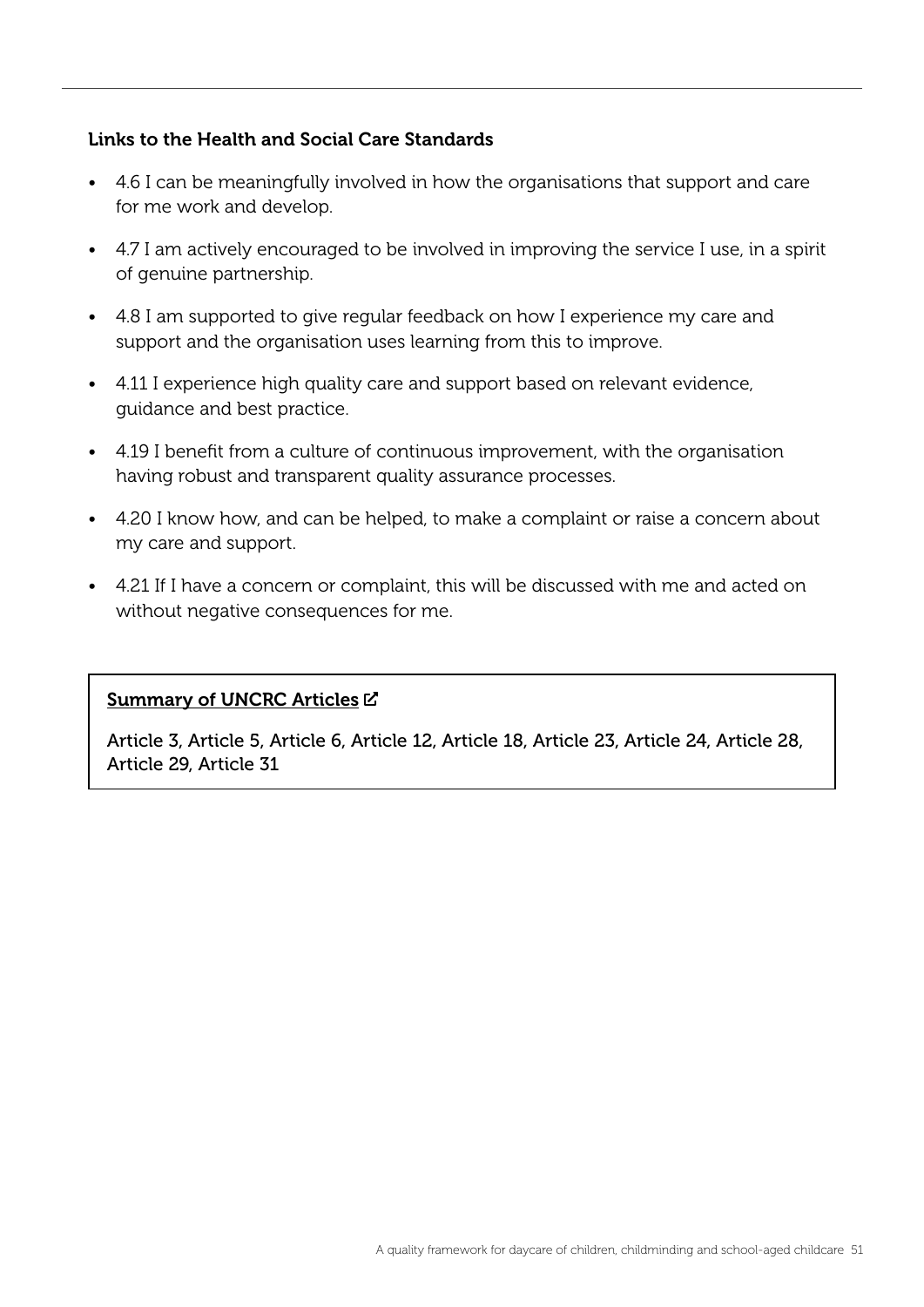# Scrutiny and improvement toolbox

#### Improvement and support questions

How do we know our quality assurance processes improve outcomes for children and families?

How do we ensure that everyone in our service has a shared understanding of service improvements?

How effectively do we promote partnership working to ensure the best outcomes for our children and families?

In what way do we ensure children are involved and influence their day-to-day experiences?

How do we engage our families and children to ensure they have a key role in our quality assurance?

Key improvement resources

Self-evaluation for improvement - your guide:

[https://www.careinspectorate.com/images/Self\\_evaluation\\_for\\_improvement\\_-\\_](https://www.careinspectorate.com/images/Self_evaluation_for_improvement_-_your_guide.pdf
) [your\\_guide.pdf](https://www.careinspectorate.com/images/Self_evaluation_for_improvement_-_your_guide.pdf
)

Self-evaluation - How good is our early learning and childcare:

[https://education.gov.scot/improvement/documents/frameworks\\_selfevaluation/](https://education.gov.scot/improvement/documents/frameworks_selfevaluation/frwk1_niheditself-evaluationhgielc/hgioelc020316revised.pdf) [frwk1\\_niheditself-evaluationhgielc/hgioelc020316revised.pdf](https://education.gov.scot/improvement/documents/frameworks_selfevaluation/frwk1_niheditself-evaluationhgielc/hgioelc020316revised.pdf)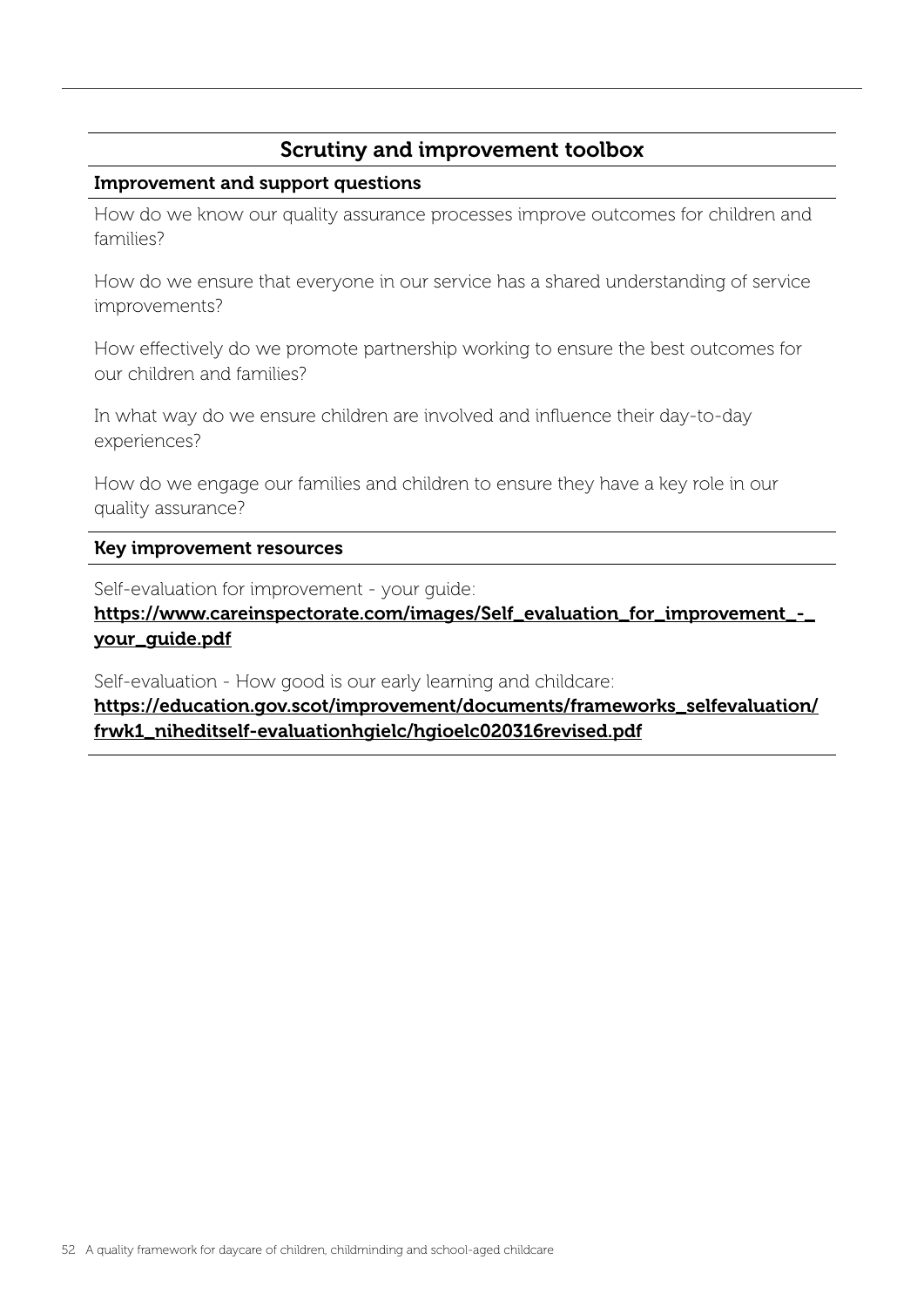# Quality indicator 3.2: Leadership of play and learning

# This includes the extent to which children's rights are respected and promoted through the following key areas:

- high-quality play and learning culture is fully embedded
- children actively lead their play and learning.

# **Descriptor**

This indicator relates to the leadership of improvements in play and learning. Leaders understand the importance of empowering children to lead their own play and learning. It is about how children follow their ideas and interests in their way and for their reasons. This effectively promotes all aspects of children's development, learning and wellbeing.

It focuses on the importance of a shared ethos and commitment to developing high quality play, based on children's needs and interests. This is achieved through observation approaches that place children at the centre of planning and evaluation.

| <b>Quality illustrations</b>                                                                                                                                                                                                                                                                                                                                                                                                                                                                  |                                                                                                                                                                                                                                                                                                                                                                                                                                                                                                                                                                                                                                                                                                                                                                                               |
|-----------------------------------------------------------------------------------------------------------------------------------------------------------------------------------------------------------------------------------------------------------------------------------------------------------------------------------------------------------------------------------------------------------------------------------------------------------------------------------------------|-----------------------------------------------------------------------------------------------------------------------------------------------------------------------------------------------------------------------------------------------------------------------------------------------------------------------------------------------------------------------------------------------------------------------------------------------------------------------------------------------------------------------------------------------------------------------------------------------------------------------------------------------------------------------------------------------------------------------------------------------------------------------------------------------|
| Very good                                                                                                                                                                                                                                                                                                                                                                                                                                                                                     | <b>Weak</b>                                                                                                                                                                                                                                                                                                                                                                                                                                                                                                                                                                                                                                                                                                                                                                                   |
| A high-quality play and learning culture is fully embedded                                                                                                                                                                                                                                                                                                                                                                                                                                    |                                                                                                                                                                                                                                                                                                                                                                                                                                                                                                                                                                                                                                                                                                                                                                                               |
| Leaders support and empower children<br>to have ownership of play through<br>learning on their terms and in their<br>ways. There is a strong professional<br>development and learning culture<br>which supports shared reflections that<br>ensure children are at the centre of all<br>planning for play and learning. Leaders<br>work together with children, families<br>and partners to support children to<br>enjoy their successes and share their<br>achievements in play and learning. | Significant weaknesses in leadership impact on<br>the motivation of staff and the time available to<br>work together to plan children's play and learning<br>experiences. The balance between organised<br>and freely chosen play impacts negatively on the<br>opportunities available for children to develop<br>depth and breadth in their learning, social skills<br>and become confident learners.<br>The approach of the leadership limits staff<br>ability to learn from and implement positive<br>changes using early learning and childcare<br>theory, guidance and training. Leaders provide<br>limited opportunities to work together with<br>children, families and partners to support<br>children to enjoy their successes and share their<br>achievements in play and learning. |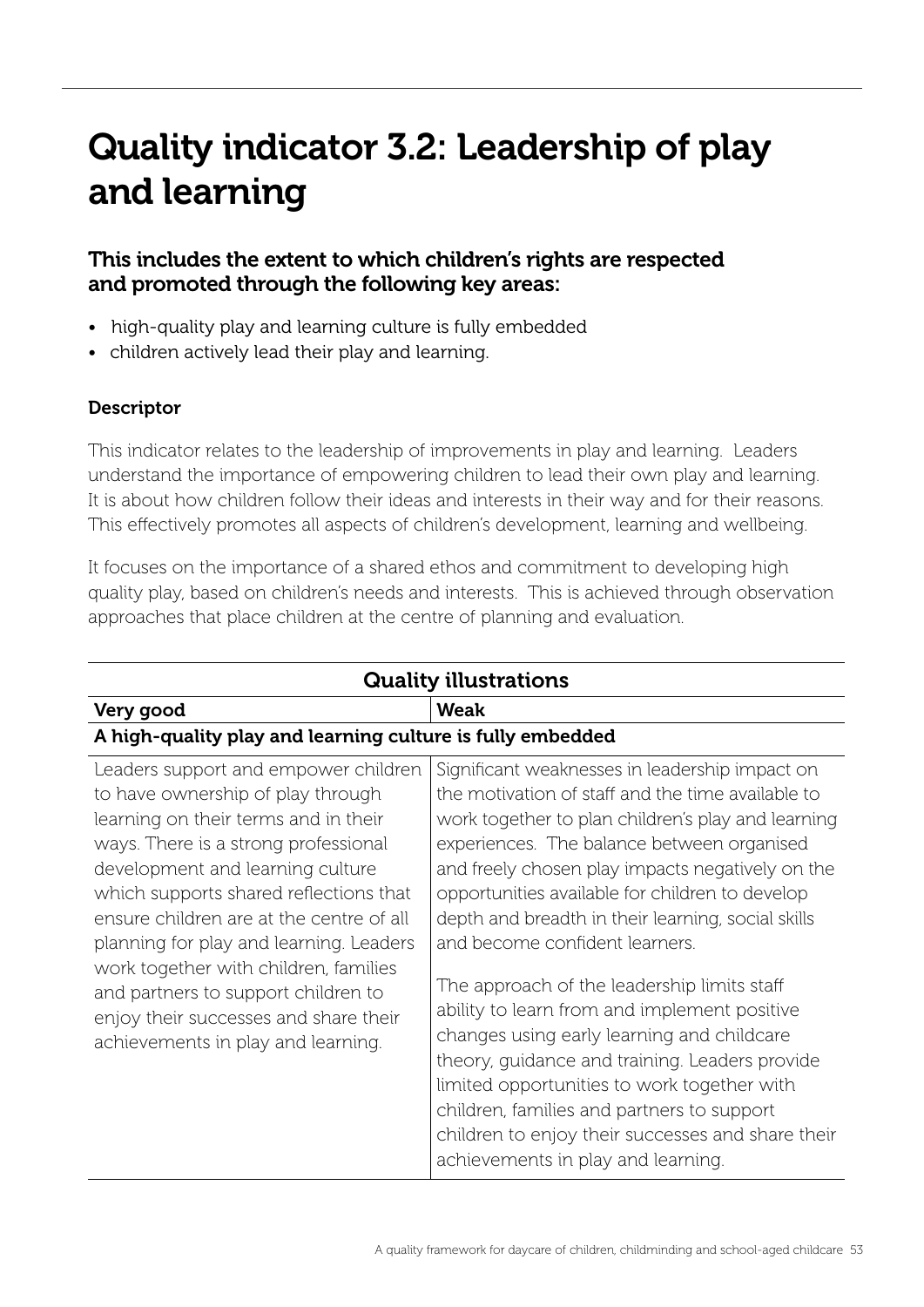| <b>Quality illustrations</b>                                                                                                                                                                                                                                                                                                                                                                                                                                                                                                                                                                                                                                                                                                                                                                                                                                                                |                                                                                                                                                                                                                                                                                                                                                                                                                                                                                                                                                                                                                                                                                                                                                                                                                                                                                                                                                                                                                                                                                 |  |
|---------------------------------------------------------------------------------------------------------------------------------------------------------------------------------------------------------------------------------------------------------------------------------------------------------------------------------------------------------------------------------------------------------------------------------------------------------------------------------------------------------------------------------------------------------------------------------------------------------------------------------------------------------------------------------------------------------------------------------------------------------------------------------------------------------------------------------------------------------------------------------------------|---------------------------------------------------------------------------------------------------------------------------------------------------------------------------------------------------------------------------------------------------------------------------------------------------------------------------------------------------------------------------------------------------------------------------------------------------------------------------------------------------------------------------------------------------------------------------------------------------------------------------------------------------------------------------------------------------------------------------------------------------------------------------------------------------------------------------------------------------------------------------------------------------------------------------------------------------------------------------------------------------------------------------------------------------------------------------------|--|
| Very good                                                                                                                                                                                                                                                                                                                                                                                                                                                                                                                                                                                                                                                                                                                                                                                                                                                                                   | <b>Weak</b>                                                                                                                                                                                                                                                                                                                                                                                                                                                                                                                                                                                                                                                                                                                                                                                                                                                                                                                                                                                                                                                                     |  |
| Children actively lead their play and learning                                                                                                                                                                                                                                                                                                                                                                                                                                                                                                                                                                                                                                                                                                                                                                                                                                              |                                                                                                                                                                                                                                                                                                                                                                                                                                                                                                                                                                                                                                                                                                                                                                                                                                                                                                                                                                                                                                                                                 |  |
| Children are supported to actively explore<br>the world around them and be confident<br>learners that reflect on and reshape their<br>experience through play. Conversations<br>and observations with children are used<br>to implement support and plan effectively<br>for their play and learning needs. Children<br>believe in their own potential and have<br>fun in freely chosen and extended play<br>experiences.<br>Staff understand when to engage and<br>when to stand back and enable children to<br>develop their play at their pace. Through<br>skilful sensitive engagement, opportunities<br>are provided for children to develop their<br>skills, including those in language, literacy<br>and numeracy.<br>There are frequent appropriate<br>opportunities for children to develop their<br>thinking, problem solving skills through<br>imaginative play and storytelling. | Leaders offer limited support and<br>guidance to enable staff to be flexible and<br>responsive in their approach to children's<br>developmental needs. There is a lack of<br>understanding of children's abilities when<br>planning for their next steps. Leaders do<br>not provide sufficient challenge to staff<br>to ensure children actively lead their play<br>and learning. Opportunities to build on<br>children's successes and share in their<br>achievements are missed.<br>Staff may not understand when to engage<br>children in their learning and may step in<br>and interrupt the play to meet their agenda<br>rather than the children's interests. They<br>may also miss opportunities to extend<br>learning, as such children miss out on a<br>range of learning to support their overall<br>development, including limited application<br>opportunities to promote language, literacy<br>and numeracy.<br>There are too few opportunities for<br>children to develop their thinking, problem<br>solving skills through imaginative play and<br>storytelling. |  |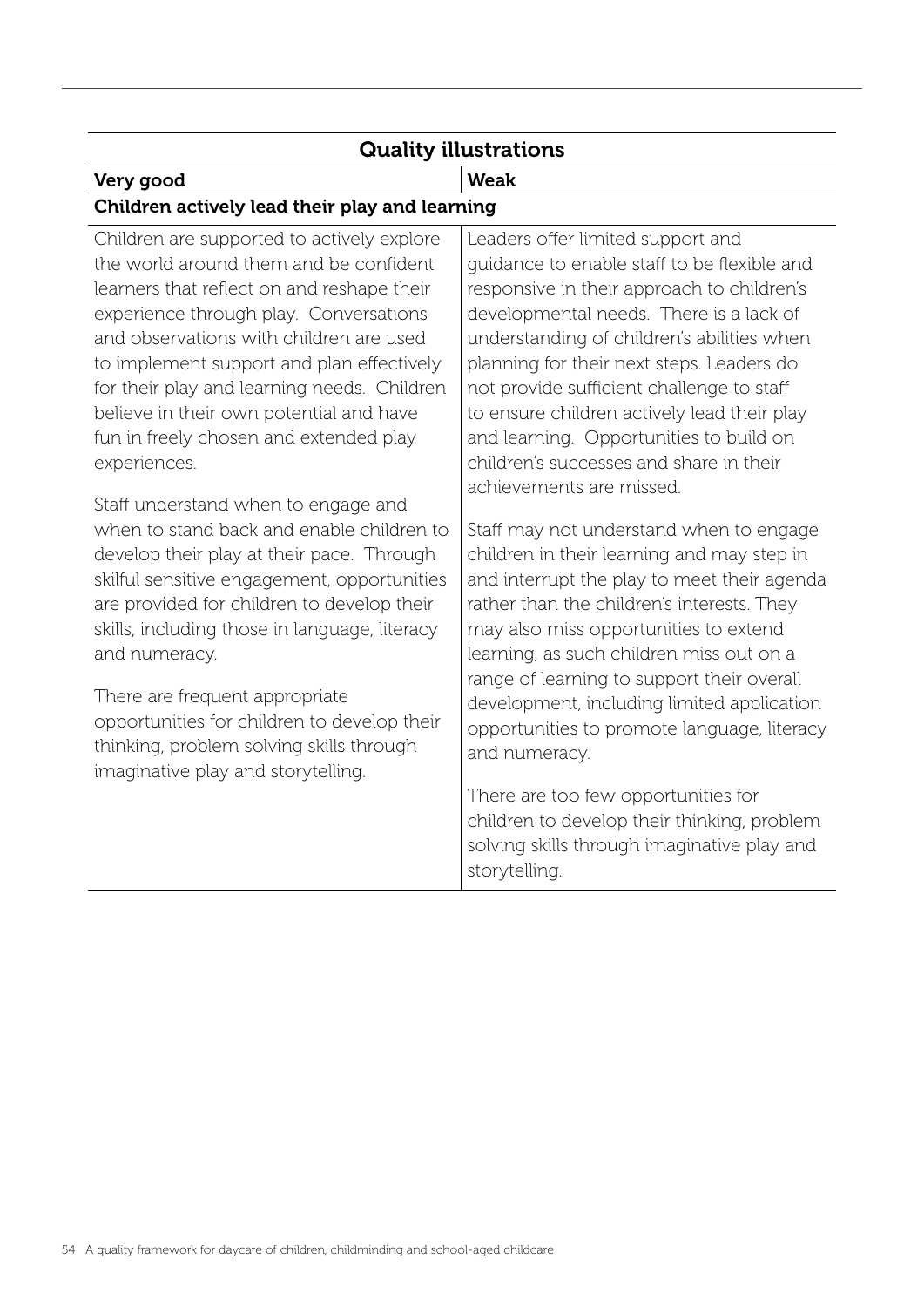### Links to the Health and Social Care Standards

- 1.27 I am supported to achieve my potential in education and employment if this is right for me.
- 1.30 As a child, I have fun as I develop my skills in understanding, thinking, investigation and problem solving, including through imaginative play and storytelling.
- 2.24 I make informed choices and decisions about the risks I take in daily life and am encouraged to take positive risks which enhance the quality of my life.
- 2.27 As a child, I can direct my own play and activities in the way that I choose, and freely access a wide range of experiences and resources suitable for my age and stage, which stimulate my natural curiosity, learning and creativity.
- 4.11 I experience high quality care and support based on relevant evidence, guidance and best practice.

#### [Summary of UNCRC Articles](https://www.unicef.org.uk/wp-content/uploads/2010/05/UNCRC_summary-1.pdf) C

Article 3, Article 5, Article 6, Article 12, Article 18, Article 23, Article 24, Article 28, Article 29, Article 31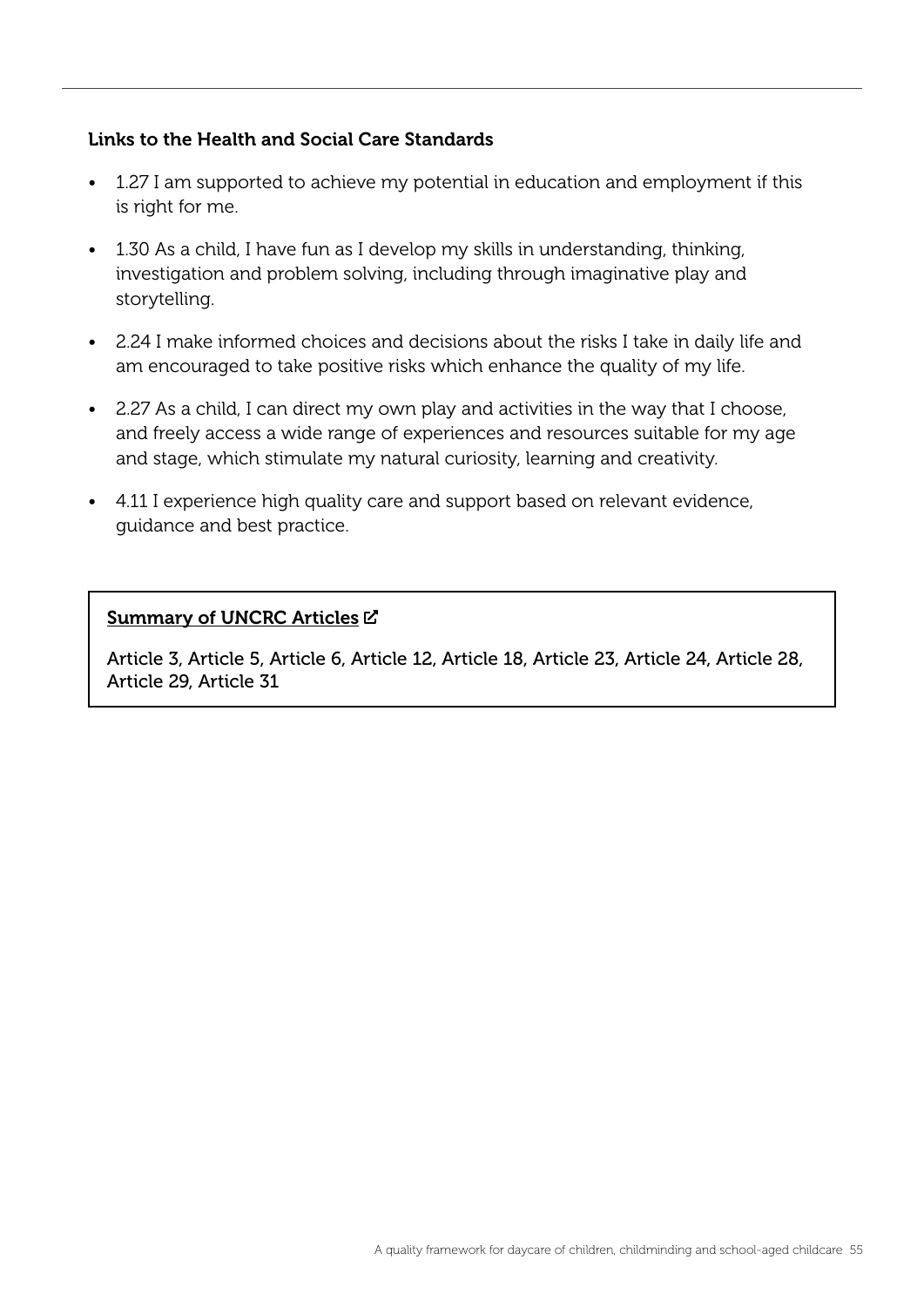# Scrutiny and improvement toolbox

#### Improvement and support questions

How do we know our children lead their play and learning?

How do we support staff to understand and provide high quality learning experiences for all of our children?

Who are the role models within our service and how do we use their experience to benefit our staff and children?

How do we engage and encourage leadership at all levels when promoting play and learning in our setting?

How do we ensure staff knowledge, skills and creativity are having a positive impact on children's progress?

#### Key improvement resources

Self-evaluation for improvement - your guide:

[https://www.careinspectorate.com/images/Self\\_evaluation\\_for\\_improvement\\_-\\_](https://www.careinspectorate.com/images/Self_evaluation_for_improvement_-_your_guide.pdf) [your\\_guide.pdf](https://www.careinspectorate.com/images/Self_evaluation_for_improvement_-_your_guide.pdf)

Self-evaluation - How good is our early learning and childcare:

[https://education.gov.scot/improvement/documents/frameworks\\_selfevaluation/](https://education.gov.scot/improvement/documents/frameworks_selfevaluation/frwk1_niheditself-evaluationhgielc/hgioelc020316revised.pdf) [frwk1\\_niheditself-evaluationhgielc/hgioelc020316revised.pdf](https://education.gov.scot/improvement/documents/frameworks_selfevaluation/frwk1_niheditself-evaluationhgielc/hgioelc020316revised.pdf)

My Childminding Experience: [http://www.careinspectorate.com/images/documents/4026/My%20](http://www.careinspectorate.com/images/documents/4026/My%20childminding%20experience.pdf) [childminding%20experience.pdf](http://www.careinspectorate.com/images/documents/4026/My%20childminding%20experience.pdf)

My Childminding Journey: <http://www.childmindingjourney.scot/>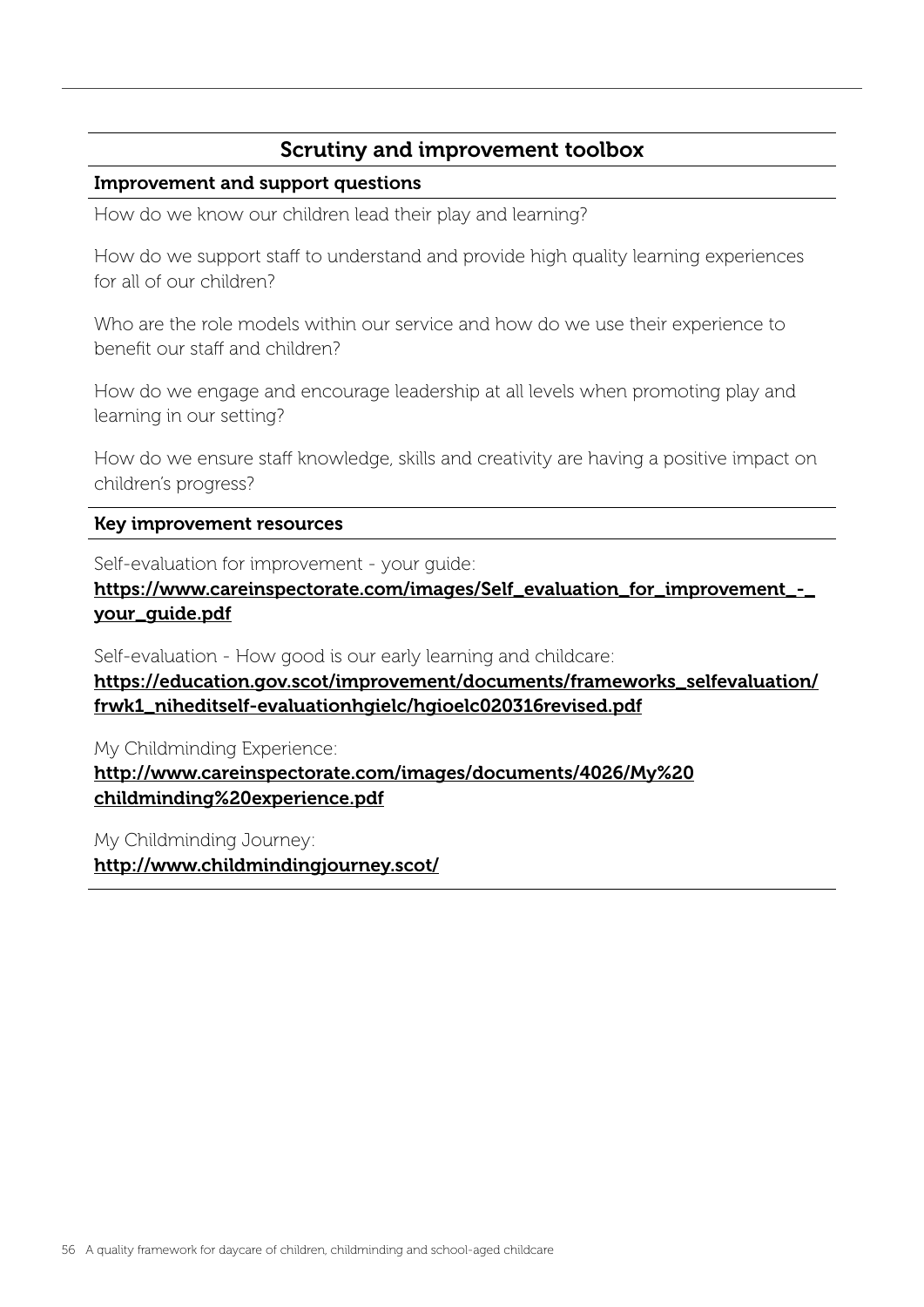# Quality indicator 3.3: Leadership and management of staff and resources

This includes the extent to which children's rights are respected and promoted through the following key areas:

- leadership is empowering and motivating, which has a positive impact on children and families
- staff, resources and finances are used effectively to meet the needs of children and families.

# **Descriptor**

This indicator highlights the importance of effective leadership of all staff within the setting. Wellbeing and pastoral support are enhanced through leadership that fosters positive and inclusive relationships for all. It focuses on the importance of having the right number of staff with sufficient time and appropriate skills to meet the needs of children and families. Resources and finances are effectively managed to sustain and maximise the best outcomes for children and families.

| <b>Quality illustrations</b>                                                                                                                                                                                                                                                                                                                                                                                                                                                                                                                                                                                                                               |                                                                                                                                                                                                                                                                                                                                                                                                                                                                               |
|------------------------------------------------------------------------------------------------------------------------------------------------------------------------------------------------------------------------------------------------------------------------------------------------------------------------------------------------------------------------------------------------------------------------------------------------------------------------------------------------------------------------------------------------------------------------------------------------------------------------------------------------------------|-------------------------------------------------------------------------------------------------------------------------------------------------------------------------------------------------------------------------------------------------------------------------------------------------------------------------------------------------------------------------------------------------------------------------------------------------------------------------------|
| Very good                                                                                                                                                                                                                                                                                                                                                                                                                                                                                                                                                                                                                                                  | Weak                                                                                                                                                                                                                                                                                                                                                                                                                                                                          |
| Leadership is empowering and motivating, which has a positive impact on<br>children and families                                                                                                                                                                                                                                                                                                                                                                                                                                                                                                                                                           |                                                                                                                                                                                                                                                                                                                                                                                                                                                                               |
| Leaders act as role models for the<br>development of positive and nurturing<br>relationships and this ensures the pastoral<br>care and wellbeing of others. They<br>recognise the contributions of staff which<br>help them to feel supported, challenged<br>and engaged. This means that all are<br>empowered and motivated to make<br>decisions and lead on initiatives which<br>promote positive outcomes for children<br>and families. This contributes to high levels<br>of satisfaction and professional growth and<br>builds on strengths.<br>The capacity of the setting to deliver<br>positive outcomes for children and families<br>is enhanced. | There is a significant lack of leadership<br>in the setting. Staff are demotivated and<br>disengaged leading to poor outcomes for<br>children and families.<br>Children and their families are not<br>meaningfully involved in decisions that<br>affect them. Consequently, an ethos of<br>inclusion and respect is not evident. There<br>is little evidence that staff are supported<br>or encouraged to use their initiative to<br>improve the quality of care and support. |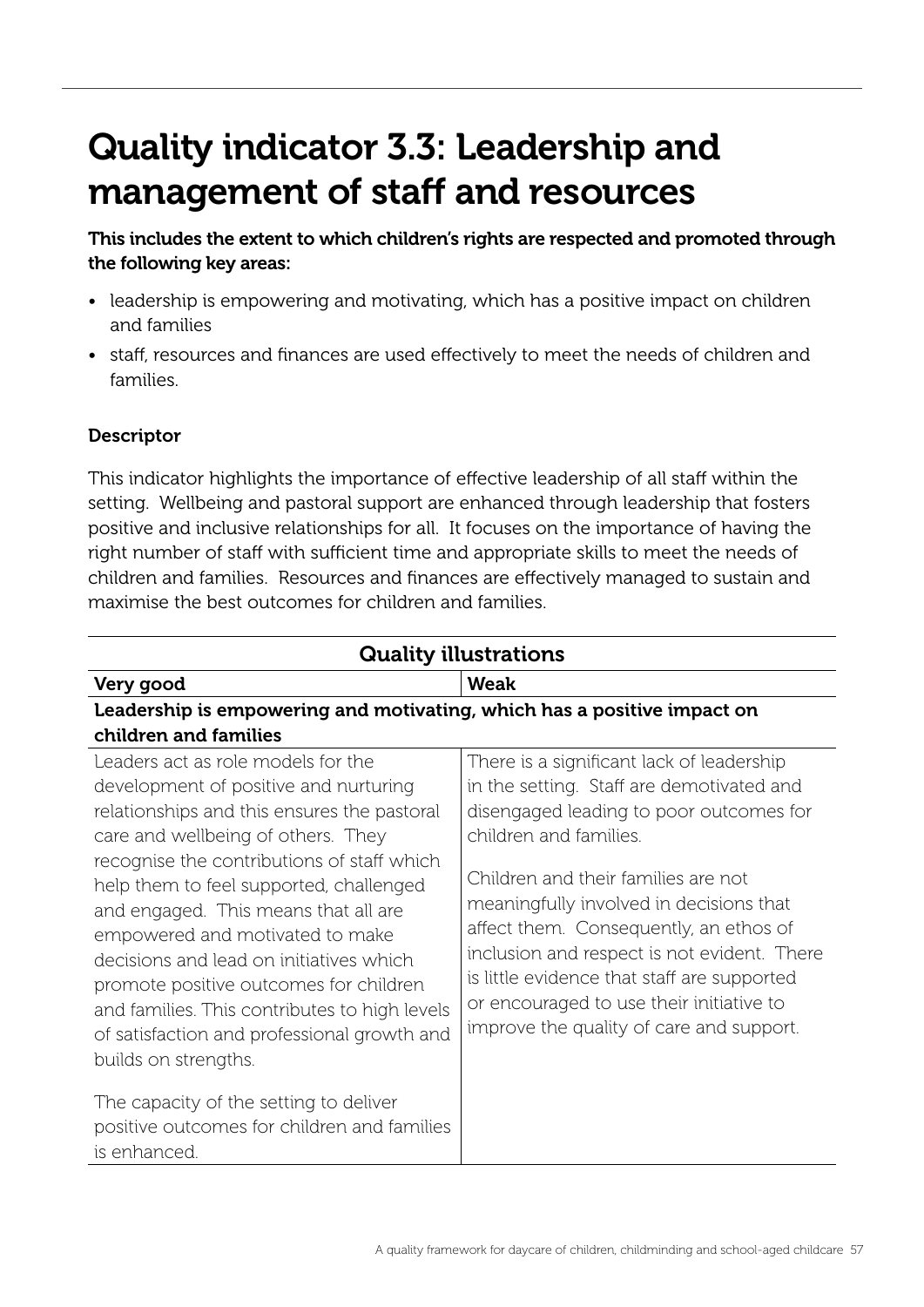# Quality illustrations

#### Very good Weak

# Staff, resources and finances are used effectively to meet the needs of children and families

| Leaders ensure that roles are defined,      | Leaders do not always deploy staff in the      |
|---------------------------------------------|------------------------------------------------|
| understood and staff are deployed well.     | best way to ensure good team working           |
| They harness the different abilities,       | and the right mix of ability, strength and     |
| strengths and expertise of staff to provide | experience. This means there are gaps and      |
| targeted high-quality care and support      | inconsistent approaches to identifying next    |
| when children and families need it.         | steps in children's care, play and learning.   |
| Arrangements for staffing ensure safe high  | There may be a potential for risk as a         |
| quality care, play and learning outcomes    | result of staffing decisions and children's    |
| are provided to all the children.           | care, play and learning outcomes are           |
|                                             | compromised as a result.                       |
| Leaders enable staff to monitor, evaluate   |                                                |
| and review the use and impact of            | Poor financial management by leaders           |
| resources to maximise children's and        | means that resources do not take full          |
| families' potential. Lines of communication | account of the importance of meeting all       |
| and accountability are clear and are used   | children's needs. This limits opportunities to |
| to inform future financial and resourcing   | build children's confidence and self-esteem    |
| decisions.                                  | through engaging in independently chosen       |
|                                             | activities and interests that matters to       |
|                                             | them and their friends. Overall, this leads to |
|                                             | missed opportunities for children to reach     |
|                                             | their full potential.                          |

### Links to the Health and Social Care Standards

- 3.15 My needs are met by the right number of people.
- 3.16 People have time to support and care for me and to speak with me.
- 3.17 I am confident that people respond promptly, including when I ask for help.
- 3.18 I am supported and cared for sensitively by people who anticipate issues and are aware of and plan for any known vulnerability or frailty.
- 3.19 My care and support is consistent and stable because people work together well.
- 4.23 I use a service and organisation that are well led and managed.
- 4.27 I experience high quality care and support because people have the necessary information and resources.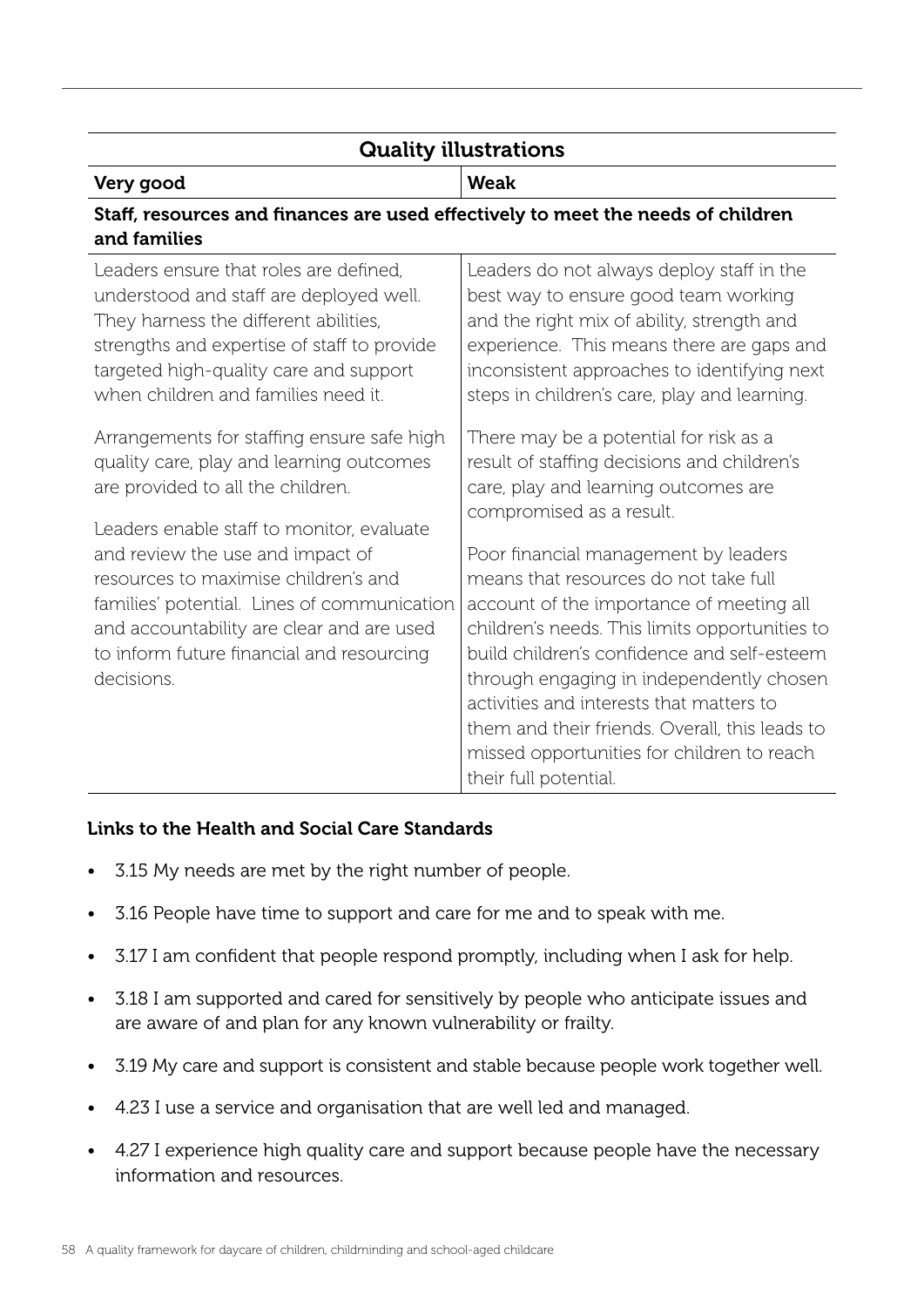#### [Summary of UNCRC Articles](https://www.unicef.org.uk/wp-content/uploads/2010/05/UNCRC_summary-1.pdf) C

Article 3, Article 5, Article 6, Article 12, Article 18, Article 23, Article 24, Article 28, Article 29, Article 31

# Scrutiny and improvement toolbox

#### Improvement and support questions

How do we ensure staff are deployed effectively in our service?

What approaches do we take to tasks in the service to ensure children are supported across the whole day?

How do we ensure resources are wide ranging and support individual play and learning needs of all our children?

How do we know that staff have the appropriate knowledge and skills to support children to be the best that they can be?

#### Key improvement resources

Improving children and young people's understanding of their wellbeing: [https://hub.careinspectorate.com/media/3752/improving-children-and-young](https://hub.careinspectorate.com/media/3752/improving-children-and-young-peoples-understanding-of-their-wellbeing.pdf)[peoples-understanding-of-their-wellbeing.pdf](https://hub.careinspectorate.com/media/3752/improving-children-and-young-peoples-understanding-of-their-wellbeing.pdf)

Self-evaluation for improvement - your guide:

https://www.careinspectorate.com/images/Self\_evaluation\_for\_improvement\_[your\\_guide.pdf](https://www.careinspectorate.com/images/Self_evaluation_for_improvement_-_your_guide.pdf)

Self-evaluation - How good is our early learning and childcare (HGIOELC) 2016: [https://education.gov.scot/nih/Documents/Frameworks\\_SelfEvaluation/FRWK1\\_](https://education.gov.scot/nih/Documents/Frameworks_SelfEvaluation/FRWK1_NIHeditSelf-evaluationHGIELC/HGIOELC020316Revised.pdf) [NIHeditSelf-evaluationHGIELC/HGIOELC020316Revised.pdf](https://education.gov.scot/nih/Documents/Frameworks_SelfEvaluation/FRWK1_NIHeditSelf-evaluationHGIELC/HGIOELC020316Revised.pdf)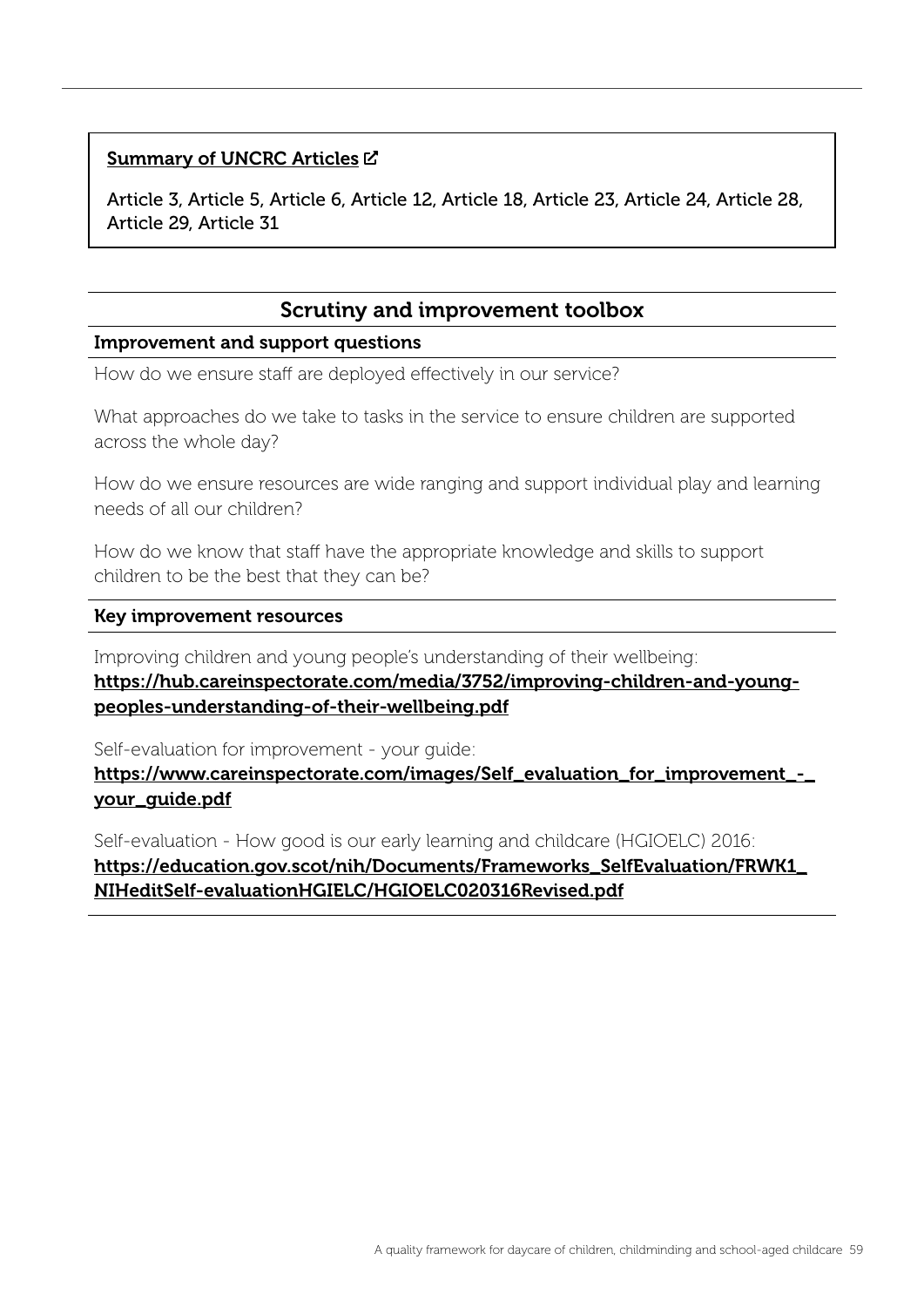# Key question 4: How good is our staff team?

This key question has three quality indicators associated with it.

They are:

- 4.1: Staff skills, knowledge, and values
- 4.2: Staff recruitment\*
- 4.3: Staff deployment\*

\*4.2 and \*4.3 do not apply to childminders who do not work with assistants.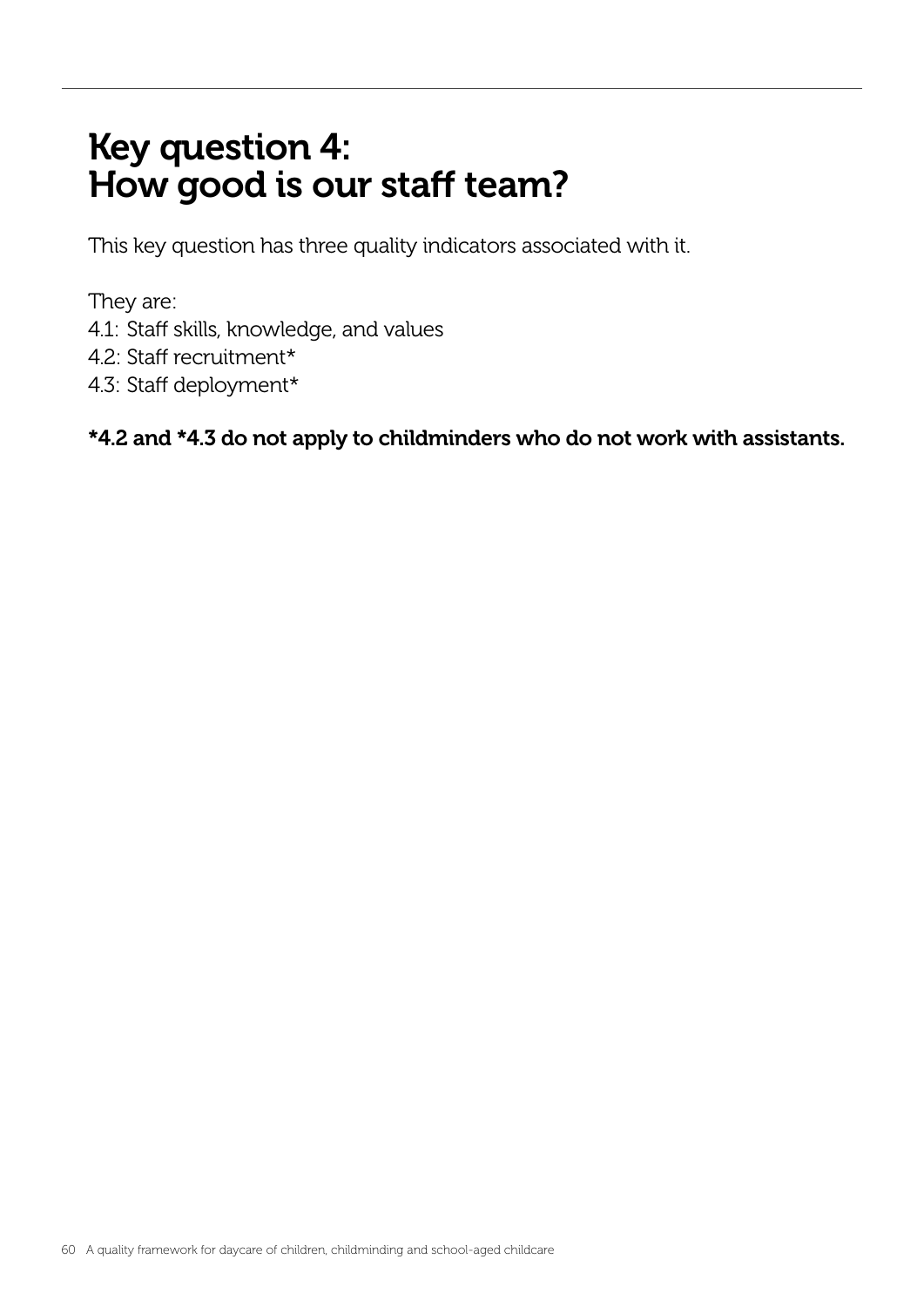# Quality indicator 4.1: Staff skills, knowledge, and values

# This includes the extent to which children's rights are respected and promoted through the following key areas:

- staff support children's wellbeing through compassionate and responsive care
- effective feedback and support enable staff to develop and improve through reflective practice
- children and families benefit from staff that are well trained, competent, skilled and registered with the relevant professional body.

# **Descriptor**

This indicator focuses on the ability of staff to build strong relationships with children and families. It highlights the importance of skilled interactions to promote children's confidence and to have a positive influence on their lives as they develop and learn. It looks at how staff development and reflective practice is promoted through feedback and support. Professional learning is well planned, reviewed and matched to identified needs and draws on local, national and international evidence and research.

It looks at how staff practice is underpinned by the United Nations Conventions on the Rights of the Child (UNCRC), the Health and Social Care Standards, and relevant codes of practice. This is used to foster a culture where children thrive and flourish.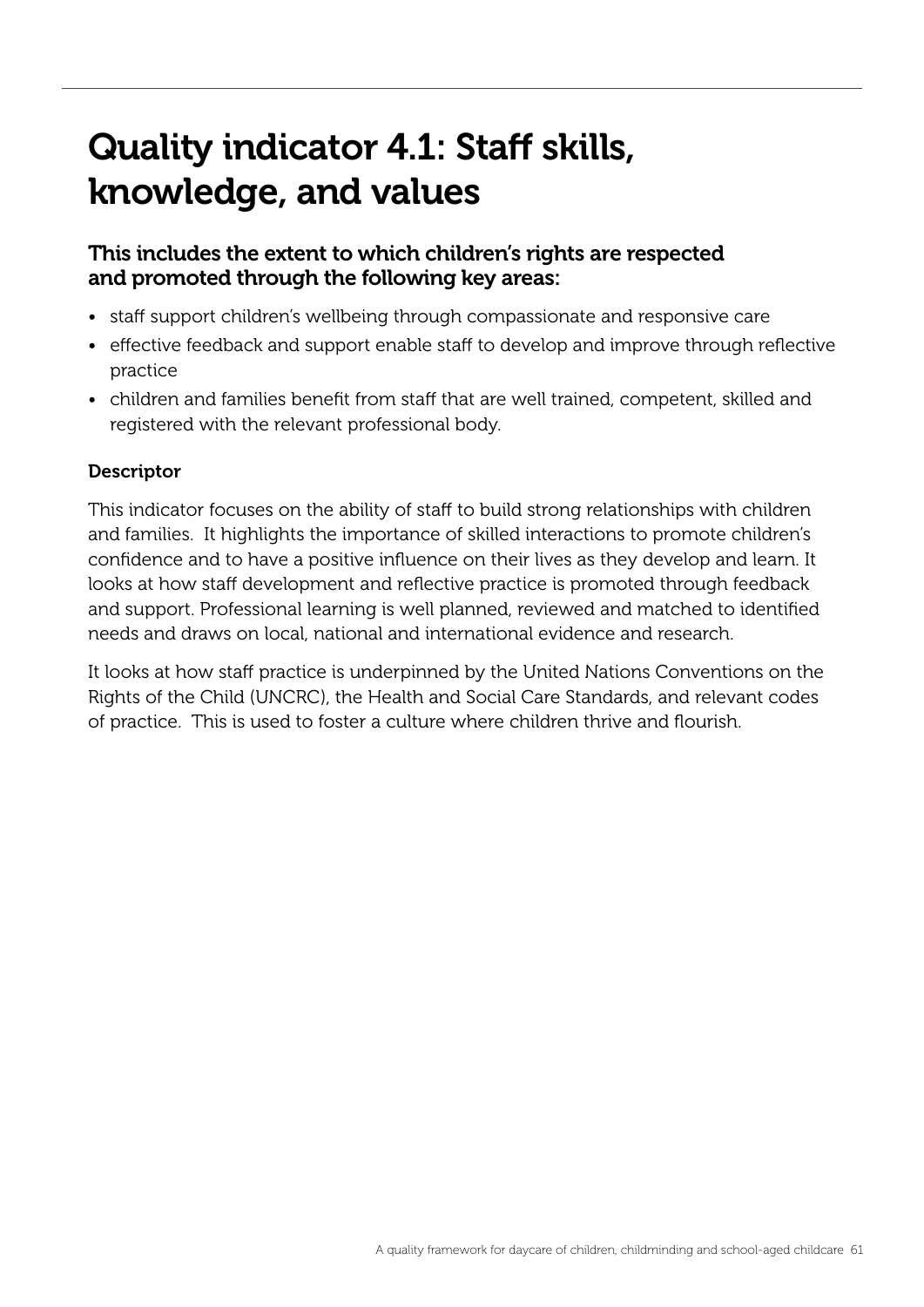#### Quality illustrations Very good Weak Staff support children's wellbeing through compassionate and responsive care Staff warmth, kindness and compassion enables children to feel valued, loved and secure. Staff recognise the importance of nurturing, warm, responsive attachments and interactions. Staff provide individualised support by effectively engaging with children and take account of their views and experiences. Effective team working fosters a warm atmosphere where staff are courteous and respectful. This enables staff to have time to support, speak and listen to children. Interactions from staff lack compassion and do not fully support children's needs and interests. Staff do not always make themselves physically accessible to children for example, they do not consistently sit at a low level or are generally not close to children. Staff rarely initiate conversations with children. They sometimes respond negatively to children's verbal and nonverbal communication. The quality of working relationships between staff result in children sometimes not experiencing a warm atmosphere.

# Effective feedback and support enable staff to develop and improve through reflective practice

Support and feedback are used constructively to build effective and professional relationships and is valued by staff. They receive and participate in regular support and supervision from skilled leaders which enables them to feel empowered.

Highly effective supervision provides an opportunity for staff to be clear on their responsibilities and accountable for their role. Staff reflect on and improve their practice which enables learning needs to be identified which is centred on improving outcomes for children. Performance is constructively reviewed, with effective support planned and evaluated.

Support and feedback is infrequent or not tailored to the needs of individual staff. Where staff require support to develop their skills and knowledge, this is not consistently identified and addressed. This means there are poor outcomes for children. Feedback does not always support staff to reflect on their practice and identify learning needs. There is poor professional knowledge and limited skills.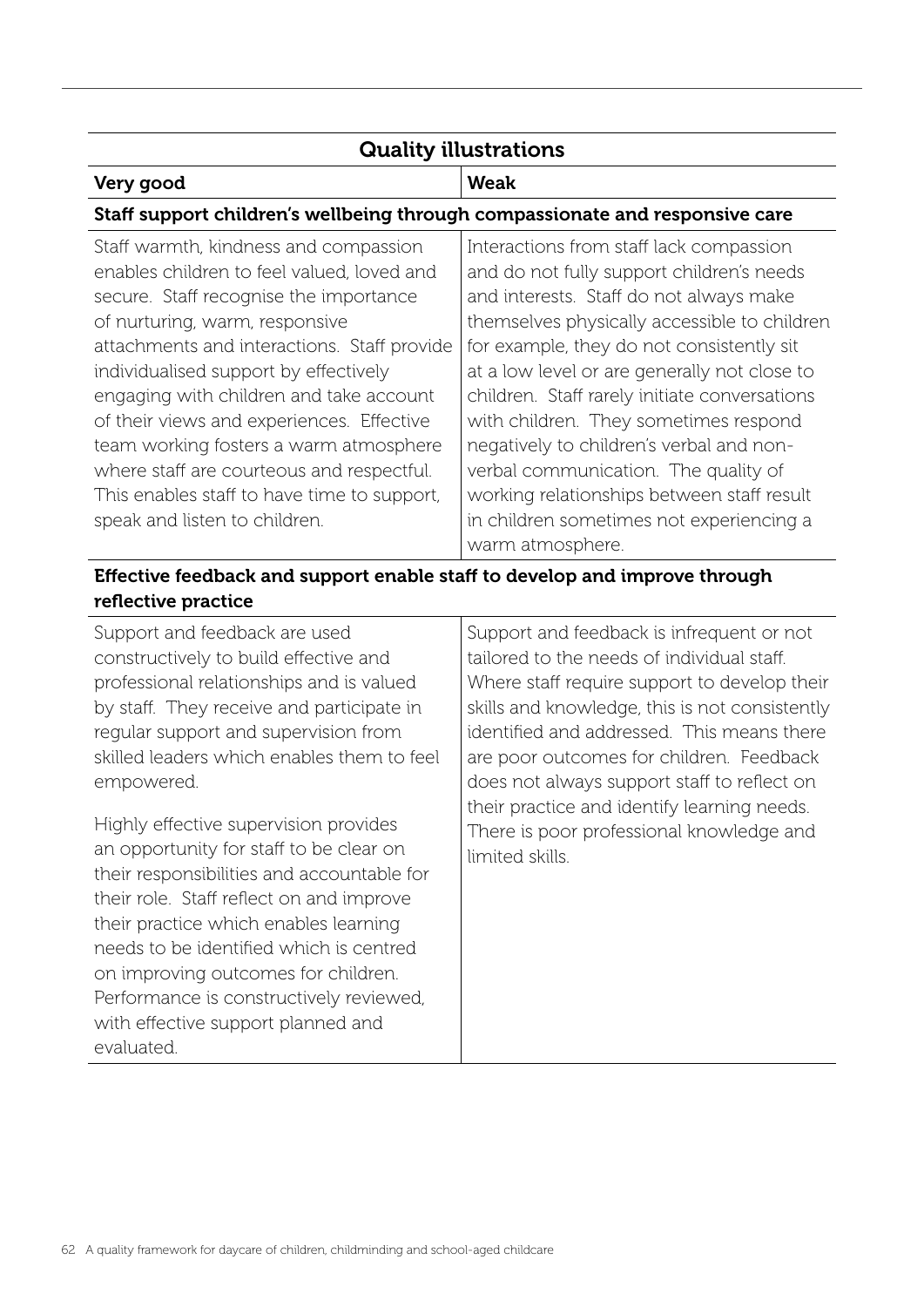# Quality illustrations

# Very good Weak

# Children and families benefit from staff that are well trained, competent, skilled and registered with the relevant professional body

| Staff have a clear understanding of how<br>children develop and learn. They make<br>very good use of professional development<br>opportunities that link directly to enhanced<br>outcomes for children, individual<br>staff learning needs and the setting's<br>improvement plan. Research, best practice,<br>national and local policy, UNCRC and the<br>Health and Social Care Standards are used<br>in this process. There is a wide range of<br>opportunities for staff to hold professional<br>discussions and use these to inform<br>practice. Staff reflect and implement their<br>learning to improve practice and children<br>receive high quality interactions and<br>experiences.                                              | There are limited opportunities for<br>ongoing development for staff. Where<br>learning needs are identified, these are<br>not fully taken forward. This results in<br>gaps in professional knowledge and skills<br>which impacts negatively on the quality<br>of children's experiences. There may be<br>avoidable incidents or accidents that have<br>the potential to put children at risk due to a<br>limited understanding of childcare practice.<br>Training and development opportunities<br>have not improved outcomes for children.                        |
|-------------------------------------------------------------------------------------------------------------------------------------------------------------------------------------------------------------------------------------------------------------------------------------------------------------------------------------------------------------------------------------------------------------------------------------------------------------------------------------------------------------------------------------------------------------------------------------------------------------------------------------------------------------------------------------------------------------------------------------------|---------------------------------------------------------------------------------------------------------------------------------------------------------------------------------------------------------------------------------------------------------------------------------------------------------------------------------------------------------------------------------------------------------------------------------------------------------------------------------------------------------------------------------------------------------------------|
| Staff are aspirational and have an enabling<br>attitude which supports children to achieve<br>their potential. Staff use skilled questioning<br>and interact in a sensitive, responsive and<br>stimulating way to promote curiosity,<br>independence and confidence. They<br>recognise the importance of fun in<br>children's play to enable learning to be<br>taken forward.<br>Staff undertake qualifications relevant<br>to their role and engage in continuous<br>professional learning. They maintain<br>effective records of the impact of their<br>learning and development and have a clear<br>learning action plan. Where required they<br>maintain a registration with a professional<br>body and follow the codes of practice. | Staff do not fully understand their<br>responsibility to maintain professional<br>registration. Where registration with<br>professional bodies is required, this is<br>incomplete or may have lapsed. They do<br>not fully understand their responsibilities<br>for continuous professional learning as<br>detailed in the relevant codes of practice.<br>They may not take sufficient account of<br>the codes of practice in their work. The<br>principles of the UNCRC and the Health<br>and Social Care Standards do not underpin<br>the practice of some staff. |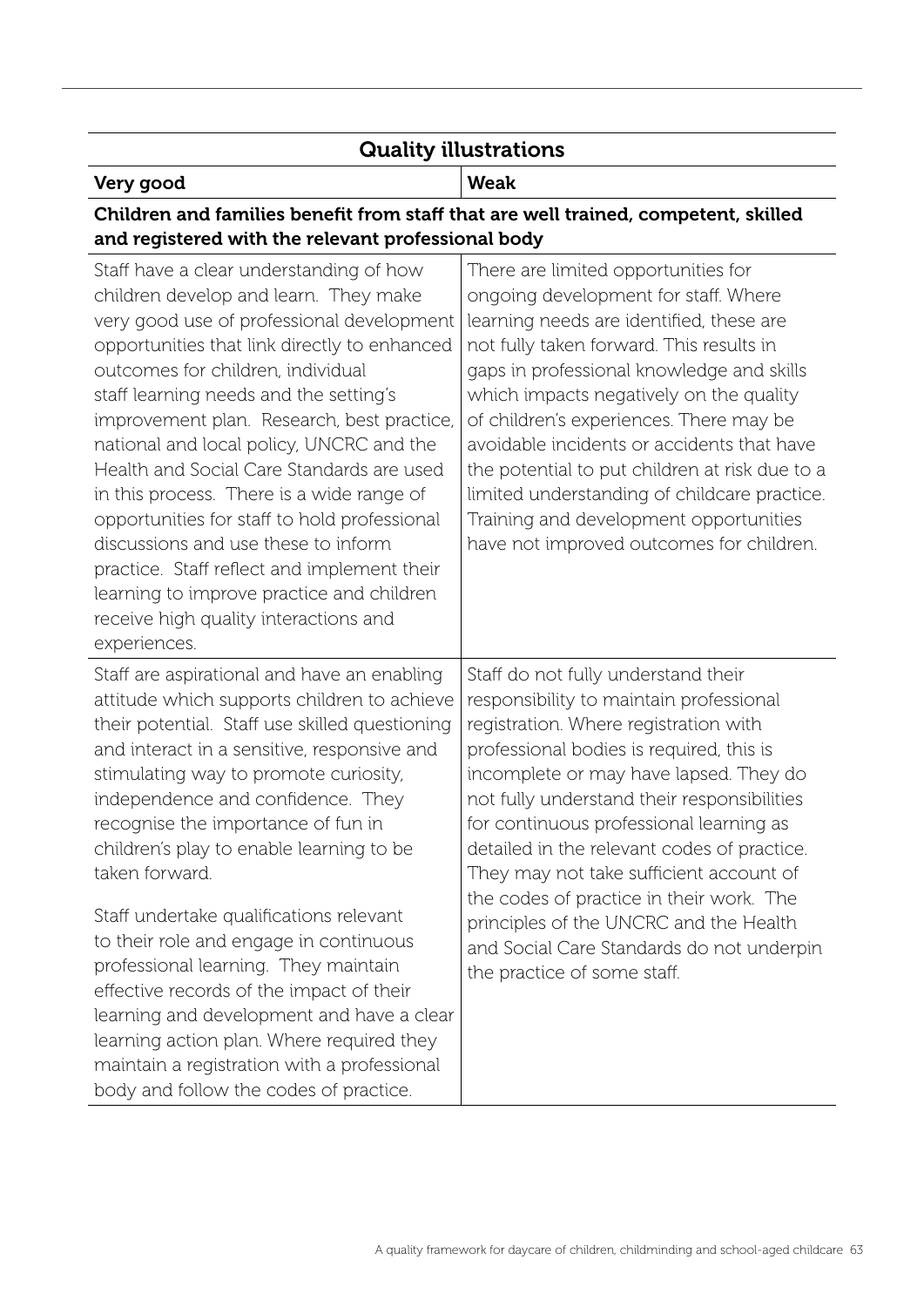### Links to the Health and Social Care Standards

- 3.6 I feel at ease because I am greeted warmly by people and they introduce themselves.
- 3.7 I experience a warm atmosphere because people have good working relationships.
- 3.9 I experience warmth, kindness and compassion in how I am supported and cared for, including physical comfort when appropriate for me and the person supporting and caring for me.
- 3.14 I have confidence in people because they are trained, competent and skilled, are able to reflect on their practice and follow their professional and organisational codes.
- 4.1 My human rights are central to the organisations that support and care for me.
- 4.2 The organisations that support and care for me help tackle health and social inequalities.
- 4.3 I experience care and support where all people are respected and valued.
- 4.11. I experience high quality care and support based on relevant evidence, guidance and best practice.

### [Summary of UNCRC Articles](https://www.unicef.org.uk/wp-content/uploads/2010/05/UNCRC_summary-1.pdf)  $\mathbb Z$

Article 3, Article 5, Article 6, Article 12, Article 18, Article 23, Article 24, Article 28, Article 29, Article 31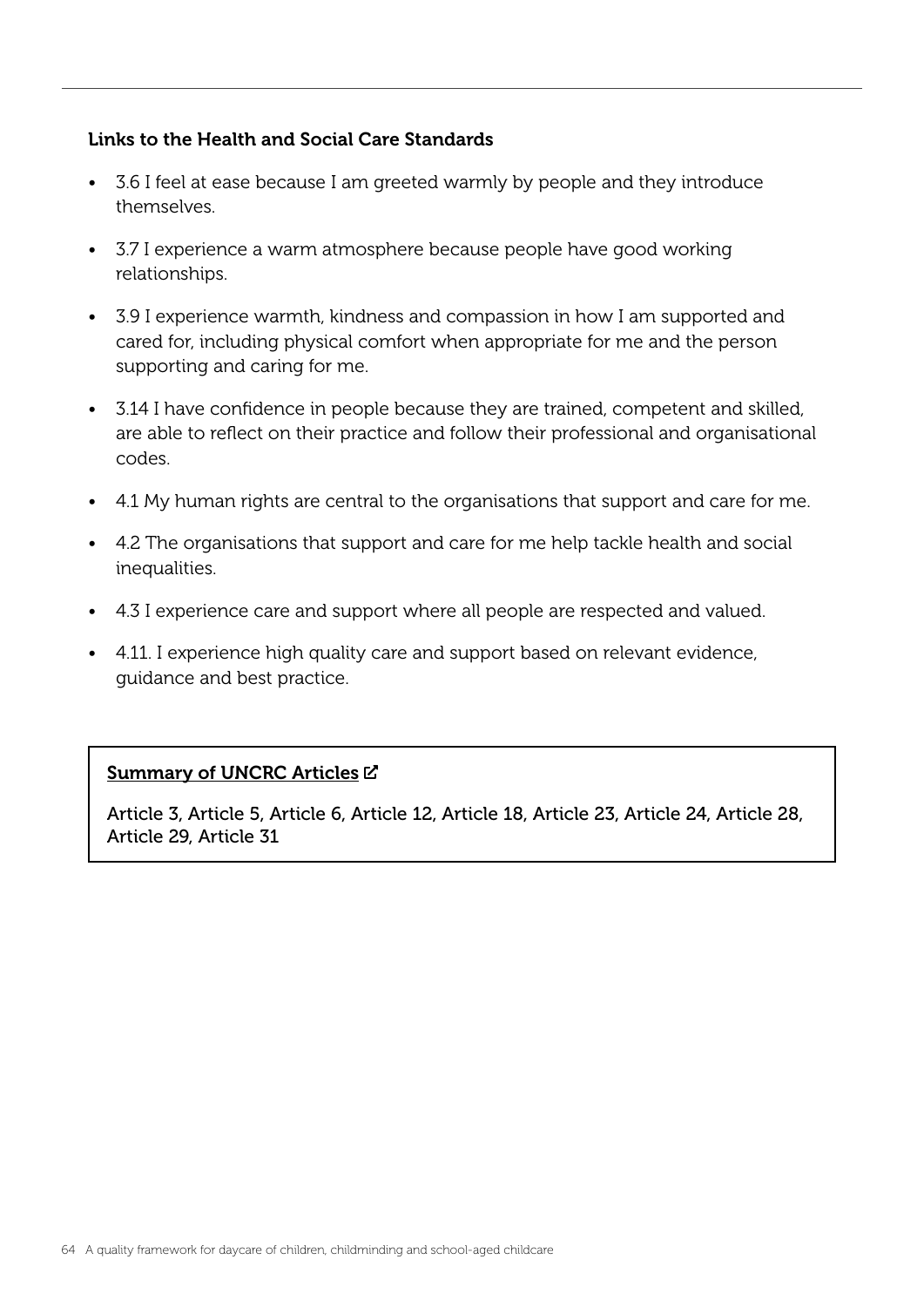# Scrutiny and improvement toolbox

#### Improvement and support questions

How do we ensure that all interactions are characterised by warmth, kindness and compassion?

In what ways do our feedback and support systems ensure improvements in the quality of our work?

How do we ensure staff are reflective practitioners and that training embeds improvement in practice?

How do staff use their skills and knowledge to identify the everyday potential risks within our setting?

#### Key improvement resources

Early learning and childcare national induction resource: [https://hub.careinspectorate.com/media/3528/early-learning-and-childcare](https://hub.careinspectorate.com/media/3528/early-learning-and-childcare-national-induction-resource.pdf
)[national-induction-resource.pdf](https://hub.careinspectorate.com/media/3528/early-learning-and-childcare-national-induction-resource.pdf
)

Keeping children safe-look, think, act campaign:

[https://hub.careinspectorate.com/how-we-support-improvement/care](https://hub.careinspectorate.com/how-we-support-improvement/care-inspectorate-programmes-and-publications/keeping-children-safe-look-think-act-campaign/)[inspectorate-programmes-and-publications/keeping-children-safe-look-think](https://hub.careinspectorate.com/how-we-support-improvement/care-inspectorate-programmes-and-publications/keeping-children-safe-look-think-act-campaign/)[act-campaign/](https://hub.careinspectorate.com/how-we-support-improvement/care-inspectorate-programmes-and-publications/keeping-children-safe-look-think-act-campaign/)

My childminding experience:

[https://hub.careinspectorate.com/how-we-support-improvement/care](https://hub.careinspectorate.com/how-we-support-improvement/care-inspectorate-programmes-and-publications/my-childminding-experience/
)[inspectorate-programmes-and-publications/my-childminding-experience/](https://hub.careinspectorate.com/how-we-support-improvement/care-inspectorate-programmes-and-publications/my-childminding-experience/
)

Royal society for the prevention of accidents - Keeping kids safe: <https://www.rospa.com/resources/information-hubs/keeping-kids-safe>

Safer recruitment through better recruitment:

<https://hub.careinspectorate.com/resources/national-safer-recruitment-guidance/>

The code of practice for social service workers:

[https://www.sssc.uk.com/the-scottish-social-services-council/sssc-codes-of](https://www.sssc.uk.com/the-scottish-social-services-council/sssc-codes-of-practice/)[practice/](https://www.sssc.uk.com/the-scottish-social-services-council/sssc-codes-of-practice/)

The national occupational standards:

<https://www.ukstandards.org.uk/>

The SSSC learning zone:

<https://www.sssc.uk.com/supporting-the-workforce/learning-zone>/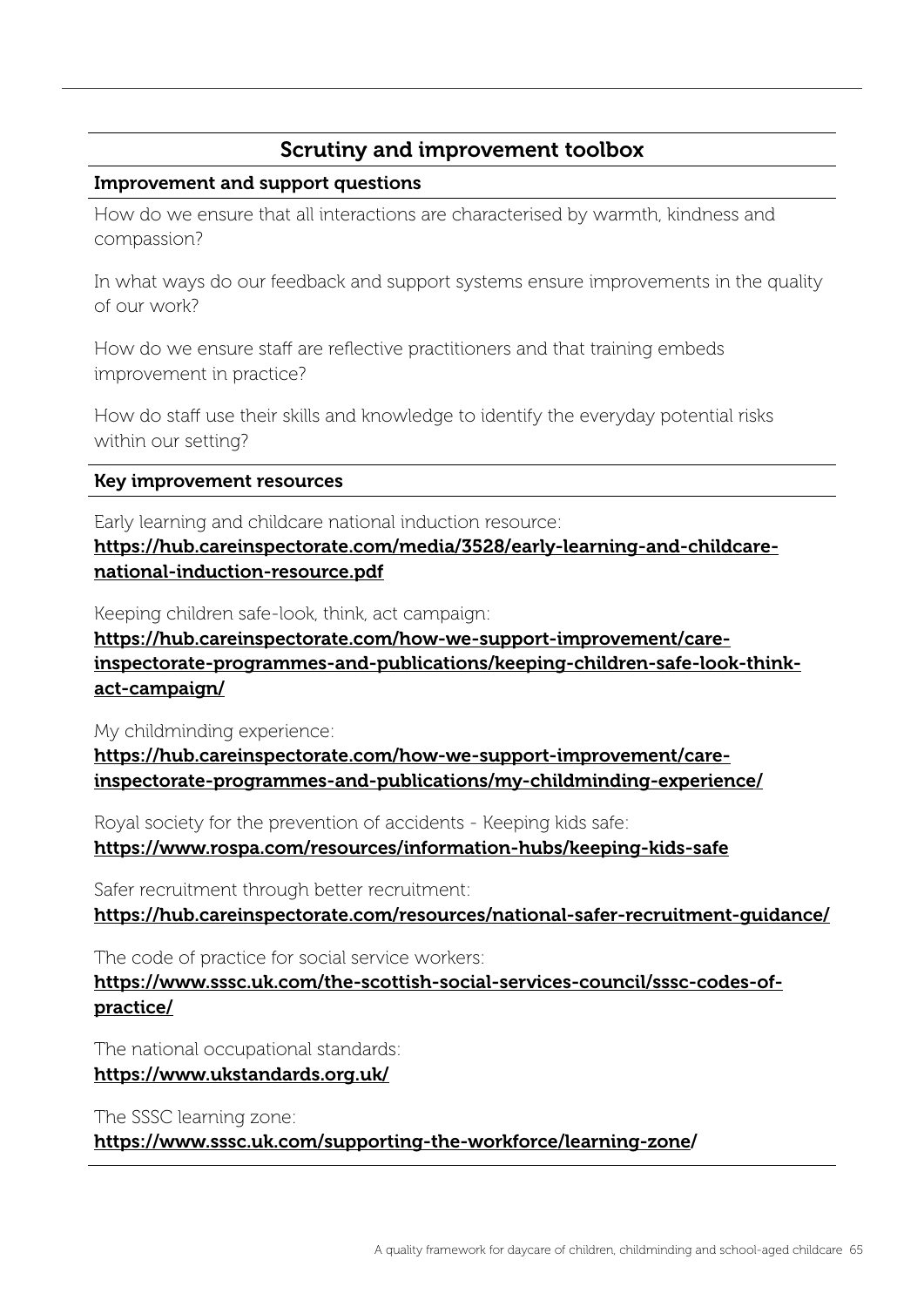# Quality indicator 4.2: Staff recruitment

# This includes the extent to which children's rights are respected and promoted through the following key areas:

- recruitment procedures are effective and reflect best practice guidance
- induction is tailored to the learning and development needs of the individual staff member.

#### Descriptor

This indicator focuses on applying safe recruitment procedures to ensure that trained, competent and skilled staff are employed to promote positive outcomes for children. It focuses on how policy, guidance, legislation, the UNCRC and the Health and Social Care Standards are used to ensure that each child is protected, safe and receives the right support and care from staff. Retaining a stable, high quality and motivated workforce is essential for the delivery of effective support for children. Comprehensive induction programmes for staff support and guide roles and responsibilities.

| <b>Quality illustrations</b>                                                                                                                                                                                                                                                                                                                                                                                                                                                                                                                                                                                   |                                                                                                                                                                                                                                                                                                                                                                                                                                                                                 |  |
|----------------------------------------------------------------------------------------------------------------------------------------------------------------------------------------------------------------------------------------------------------------------------------------------------------------------------------------------------------------------------------------------------------------------------------------------------------------------------------------------------------------------------------------------------------------------------------------------------------------|---------------------------------------------------------------------------------------------------------------------------------------------------------------------------------------------------------------------------------------------------------------------------------------------------------------------------------------------------------------------------------------------------------------------------------------------------------------------------------|--|
| Very good                                                                                                                                                                                                                                                                                                                                                                                                                                                                                                                                                                                                      | <b>Weak</b>                                                                                                                                                                                                                                                                                                                                                                                                                                                                     |  |
| Recruitment procedures are effective and reflect best practice guidance                                                                                                                                                                                                                                                                                                                                                                                                                                                                                                                                        |                                                                                                                                                                                                                                                                                                                                                                                                                                                                                 |  |
| The importance of recruiting and retaining<br>a stable and skilled workforce is recognised<br>as being essential to the delivery of high-<br>quality care, play and learning for children.<br>Staff are recruited in a way which has been<br>informed by all aspects of safer recruitment<br>practices. Leaders understand their<br>responsibility to ensure any temporary staff<br>are safely recruited and understand their<br>responsibilities within the staff group.<br>The candidate's skills, experience and<br>qualifications are evaluated in relation to<br>the role they will be employed in. There | The recruitment procedures may<br>compromise the welfare or safety of<br>children. Key elements of the process may<br>be ignored for example, exploring gaps in<br>employment history, disciplinary records<br>or staff start working before all the required<br>checks have been undertaken or received.<br>Staff lack some of the skills and experience<br>required for their role. Their values and<br>motivation are not fully consistent with the<br>ethos of the setting. |  |
| is a strong emphasis on value-based<br>recruitment. Children and families have                                                                                                                                                                                                                                                                                                                                                                                                                                                                                                                                 |                                                                                                                                                                                                                                                                                                                                                                                                                                                                                 |  |
| opportunities to be involved in the process                                                                                                                                                                                                                                                                                                                                                                                                                                                                                                                                                                    |                                                                                                                                                                                                                                                                                                                                                                                                                                                                                 |  |
| in a meaningful way.                                                                                                                                                                                                                                                                                                                                                                                                                                                                                                                                                                                           |                                                                                                                                                                                                                                                                                                                                                                                                                                                                                 |  |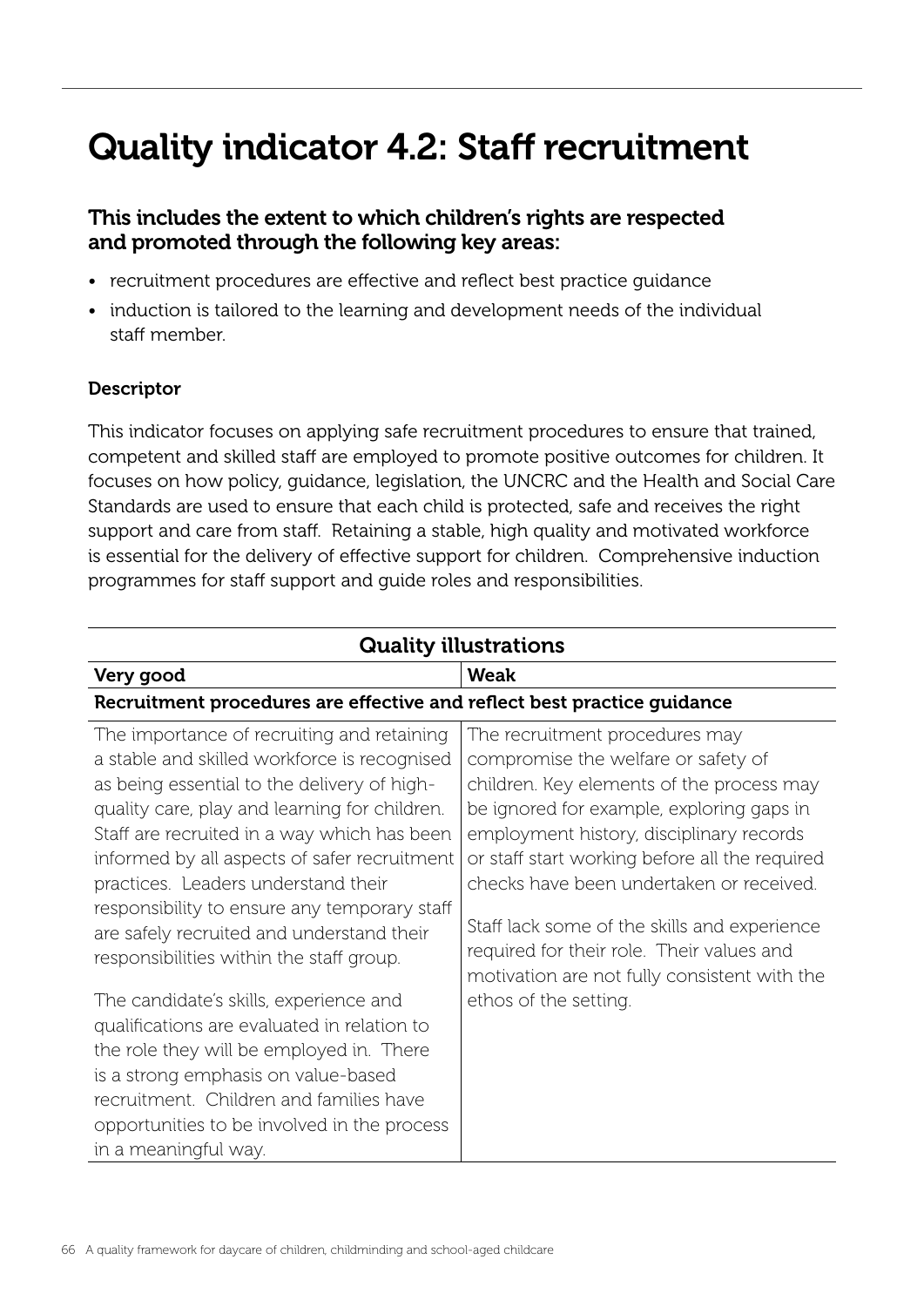# Quality illustrations

#### Very good Weak

# Induction is tailored to the learning and development needs of the individual staff member

The induction programme is thorough and is personalised to meet the different roles in the setting. The induction process ensures staff are confident in meeting the needs of individual children. Staff are supported to develop an understanding of the ethos and culture of the setting. There is sufficient time to ensure that staff can understand all the information and what is expected of them. This includes an emphasis on recognising the UNCRC and implementing the Health and Social Care Standards as underpinning values for all care and support.

There is a clear process for mentoring and supporting staff new into their roles, using the skills and knowledge of experienced staff. There is time allocated to effectively take this forward. Mentors are clear about their roles and responsibilities, with written information they can refer to.

The induction process is not planned to take account of staff who are new to their role and their ongoing learning and development. Induction may be limited to a one-off event, focusing on policies and procedures with little consideration of the care, play and learning needs of children. Staff are unclear of what is expected of them and may lack knowledge of how the UNCRC and the Health and Social Care Standards underpin the provision.

Mentoring arrangements, where these exist, are not well considered and do not support staff to better understand their role. Staff undertaking mentoring roles have insufficient time allocated to do this well.

### Links to the Health and Social Care Standards

- 3.14 I have confidence in people because they are trained, competent and skilled, are able to reflect on their practice and follow their professional and organisational codes.
- 4.9 I can take part in recruiting and training people if possible.
- 4.23 I use a service and organisation that are well led and managed.
- 4.24 I am confident that people who support and care for me have been appropriately and safely recruited.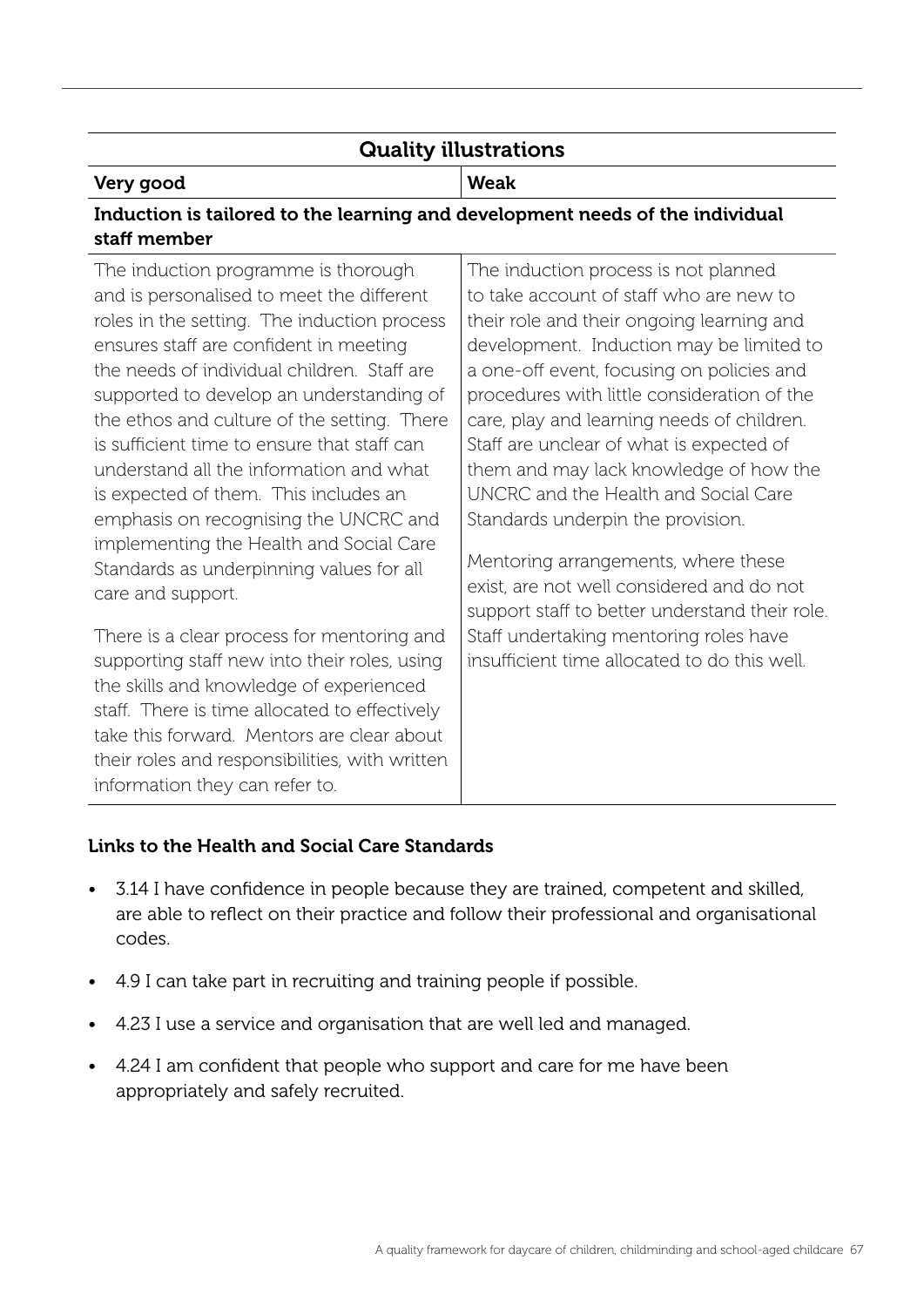#### [Summary of UNCRC Articles](https://www.unicef.org.uk/wp-content/uploads/2010/05/UNCRC_summary-1.pdf) C

Article 3, Article 5, Article 6, Article 12, Article 18, Article 23, Article 24, Article 28, Article 29, Article 31

# Scrutiny and improvement toolbox

#### Improvement and support questions

How do we ensure staff recruitment processes reflect current best practice and national guidance?

In what ways do we ensure our recruitment process attracts people with the best values, skills and knowledge for the role?

How do we ensure that our induction processes are tailored to meet the needs of different staff roles and responsibilities?

#### Key improvement resources

Early learning and childcare national induction resource:

#### [https://hub.careinspectorate.com/media/3528/early-learning-and-childcare](https://hub.careinspectorate.com/media/3528/early-learning-and-childcare-national-induction-resource.pdf)[national-induction-resource.pdf](https://hub.careinspectorate.com/media/3528/early-learning-and-childcare-national-induction-resource.pdf)

Out of school care start up guide:

<https://soscn.org/start-up/start-up-intro>

Safer recruitment through better recruitment:

<https://hub.careinspectorate.com/resources/national-safer-recruitment-guidance/>

Skills development plan prospectus:

[www.skillsdevelopmentscotland.co.uk/media/43127/early-learning-and-childcare](www.skillsdevelopmentscotland.co.uk/media/43127/early-learning-and-childcare-sip-digital.pdf)[sip-digital.pdf](www.skillsdevelopmentscotland.co.uk/media/43127/early-learning-and-childcare-sip-digital.pdf)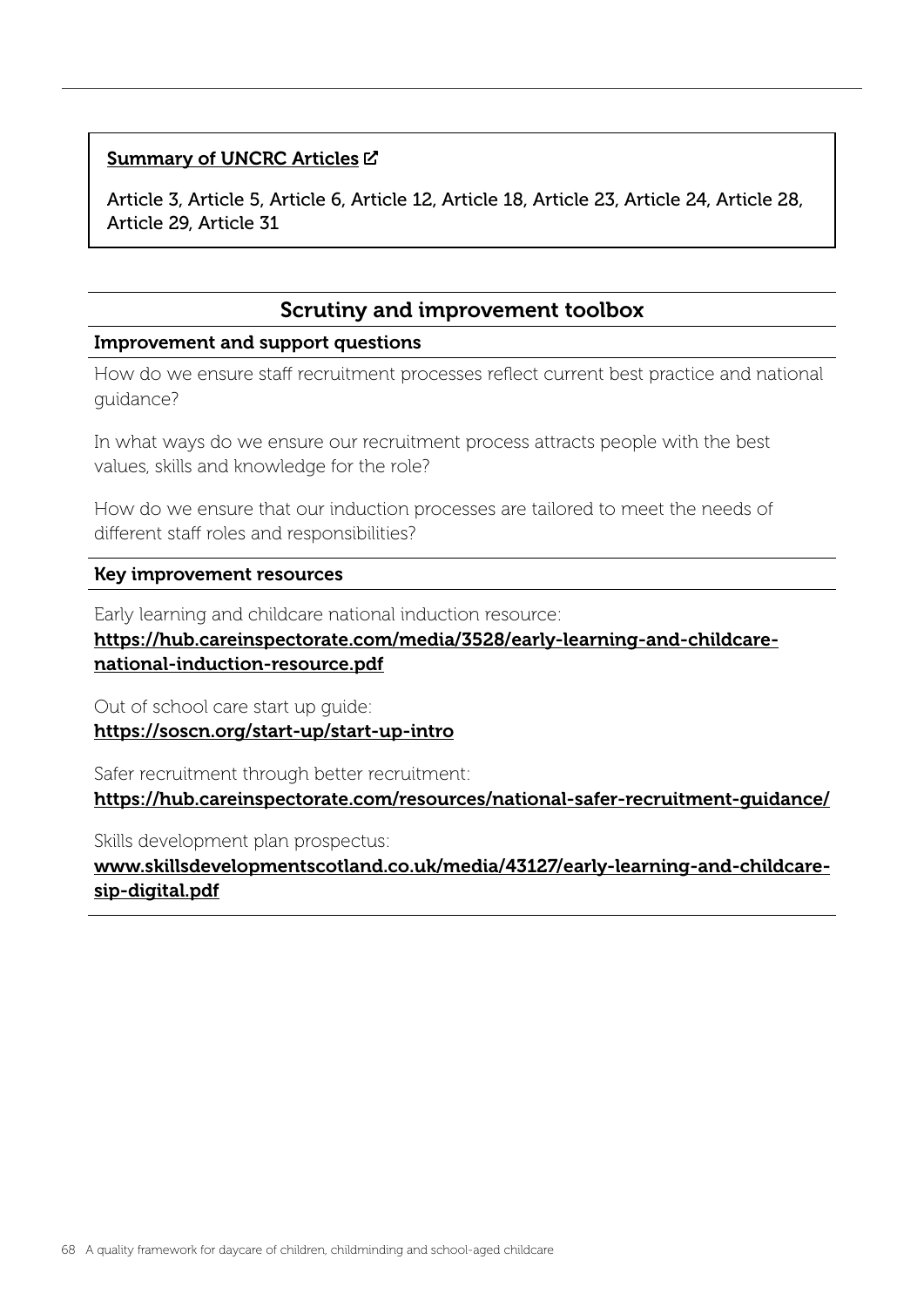# Quality indicator 4.3: Staff deployment

# This includes the extent to which children's rights are respected and promoted through the following key areas:

- deployment and levels of staff are effective in ensuring high-quality outcomes for children
- staff are flexible and support each other to work as a team to benefit children.

# **Descriptor**

This indicator focuses on ensuring that the deployment and staffing levels takes account of the skills mix, routines and activities of the day. This ensures safety and high-quality outcomes for children. It highlights the importance of considering the complexity of individual children's needs in addition to the wider group and circumstances. Routines and use of available space whether indoors or outdoors are planned for appropriately.

| <b>Quality illustrations</b>                                                                                                                                                                                                                                                                                                                   |                                                                                                                                                                                                                                                                                            |  |
|------------------------------------------------------------------------------------------------------------------------------------------------------------------------------------------------------------------------------------------------------------------------------------------------------------------------------------------------|--------------------------------------------------------------------------------------------------------------------------------------------------------------------------------------------------------------------------------------------------------------------------------------------|--|
| Very good                                                                                                                                                                                                                                                                                                                                      | <b>Weak</b>                                                                                                                                                                                                                                                                                |  |
| Deployment and levels of staff are effective ensuring high-quality outcomes for<br>children                                                                                                                                                                                                                                                    |                                                                                                                                                                                                                                                                                            |  |
| The importance of ensuring that the<br>service is appropriately staffed during the<br>day is recognised by leaders as essential<br>to the wellbeing of children in the service.<br>Effective use is made of the differing<br>experience, knowledge and skills of the<br>staff group to ensure children's experience                            | The approach to staffing within the service<br>is not outcome-focused. At points across<br>the day there are gaps in specific skills<br>needed to keep children safe and promote<br>high quality outcomes for children. At these<br>times, opportunities for children are more<br>limited. |  |
| across the whole day is positive and that<br>they are safe.                                                                                                                                                                                                                                                                                    | Continuity of care across the day is variable<br>and this impacts on the transitions and                                                                                                                                                                                                   |  |
| Arrangements are in place to promote                                                                                                                                                                                                                                                                                                           | communication levels with families. Staff                                                                                                                                                                                                                                                  |  |
| continuity of care across the day and ensure<br>positive transitions and communication<br>with families. Leaders recognise the need<br>for high levels of interaction and support<br>to promote wellbeing and safety, and staff<br>breaks are planned to minimise impact on<br>the children whilst enabling staff to rest and<br>be refreshed. | may not receive enough breaks or may be<br>on breaks at a time when higher levels of<br>supervision are required, such as mealtimes.<br>Activities become task orientated rather than<br>an opportunity for high quality engagement<br>and interaction.                                    |  |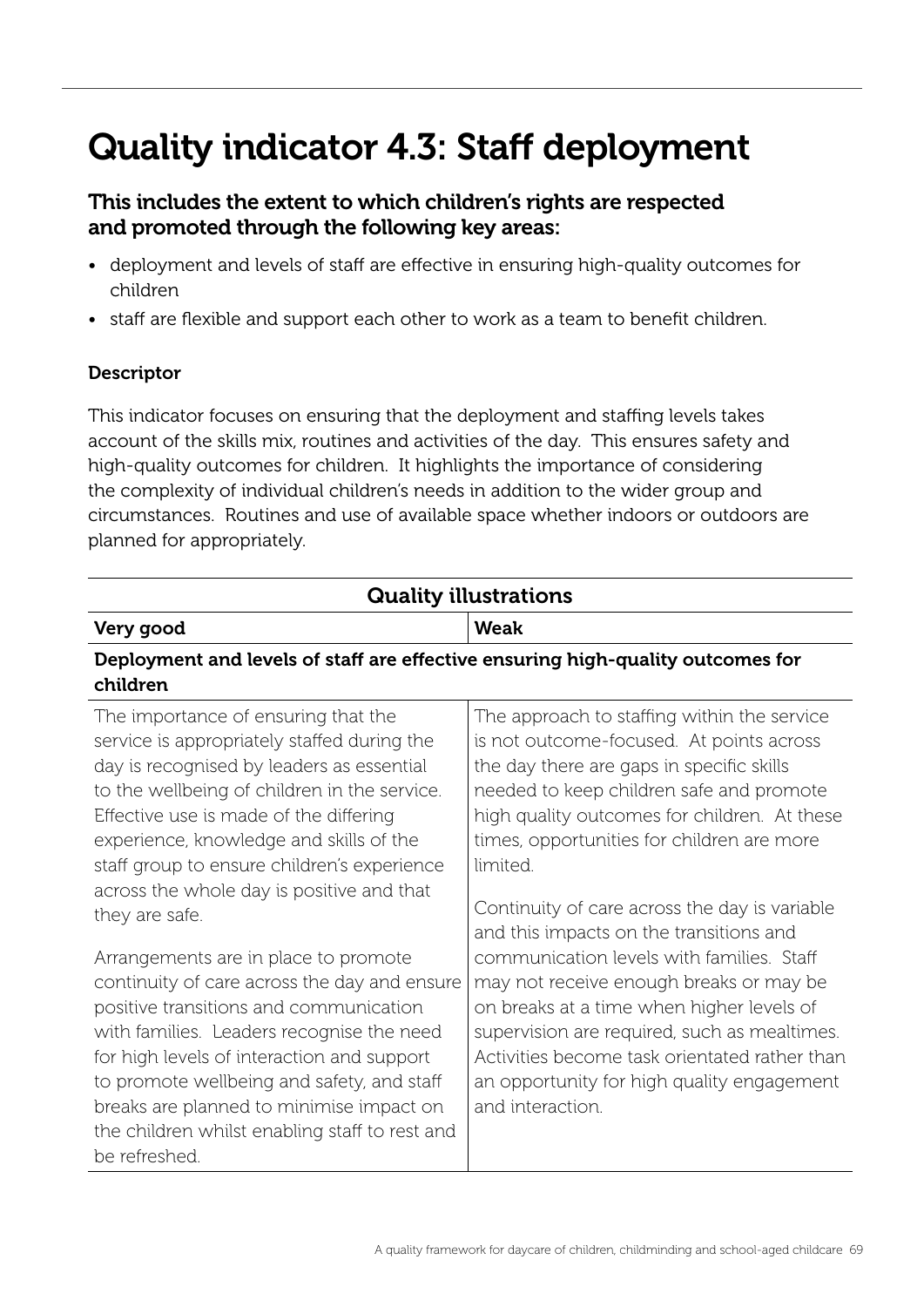# Quality illustrations

Τ

# Very good Weak

# Deployment and levels of staff are effective ensuring high-quality outcomes for children

| Arrangements for absence, whether                                                                                                                                        | Arrangements for planned absence are                                                                                                                                    |
|--------------------------------------------------------------------------------------------------------------------------------------------------------------------------|-------------------------------------------------------------------------------------------------------------------------------------------------------------------------|
| planned or unplanned, are managed to                                                                                                                                     | poorly managed resulting in disruptions to                                                                                                                              |
| support minimum disruption to children's                                                                                                                                 | children's routines. Children and families                                                                                                                              |
| routines. Children are prepared in advance                                                                                                                               | are not always advised when staff will                                                                                                                                  |
| for their key workers absence, wherever                                                                                                                                  | be absent and are not prepared for, or                                                                                                                                  |
| possible. Families and children are kept                                                                                                                                 | introduced to, temporary staff.                                                                                                                                         |
| informed and are introduced to any                                                                                                                                       | Systems to support management of                                                                                                                                        |
| temporary staff in the team who may be                                                                                                                                   | staffing when unplanned absences occur                                                                                                                                  |
| caring for their children.                                                                                                                                               | is poorly managed. Temporary or agency                                                                                                                                  |
| Appropriate policies are in place to<br>maximise the attendance of staff and all<br>staff understand the impact of unplanned<br>absence on the provision of the service. | staff appointed do not always reflect the<br>needs of the wider staff group or children<br>attending.                                                                   |
| There is a positive ethos of attendance<br>within the service.                                                                                                           | Maximising attendance is not well<br>understood by the staff team and<br>unplanned absence levels are high and<br>impacting on the quality of outcomes for<br>children. |
| Staff are flexible and support each other to work as a team to benefit children                                                                                          |                                                                                                                                                                         |
| Leaders promote awareness of the need                                                                                                                                    | There is a lack of awareness of the need                                                                                                                                |
| to effectively deploy staff within the                                                                                                                                   | to effectively deploy staff within the                                                                                                                                  |
| service. Staff are proactive in recognising                                                                                                                              | service. This task is identified as a role for                                                                                                                          |
| where gaps may exist, and these are soon                                                                                                                                 | the leaders in the service. Staff do not                                                                                                                                |
| remedied. Staff communicate very well                                                                                                                                    | take responsibility to highlight any gaps in                                                                                                                            |
| with their colleagues when a task may                                                                                                                                    | staffing and opportunities to improve are                                                                                                                               |
| take them away from their responsibilities.                                                                                                                              | missed. Communication and team working                                                                                                                                  |
| Staff work together to ensure effective                                                                                                                                  | between staff may be limited, leading to                                                                                                                                |
| supervision and quality engagement with                                                                                                                                  | mane in interactione acrose the day and                                                                                                                                 |

supervision and quality engagement with the children across the day. gaps in interactions across the day and poorer overall outcomes for children.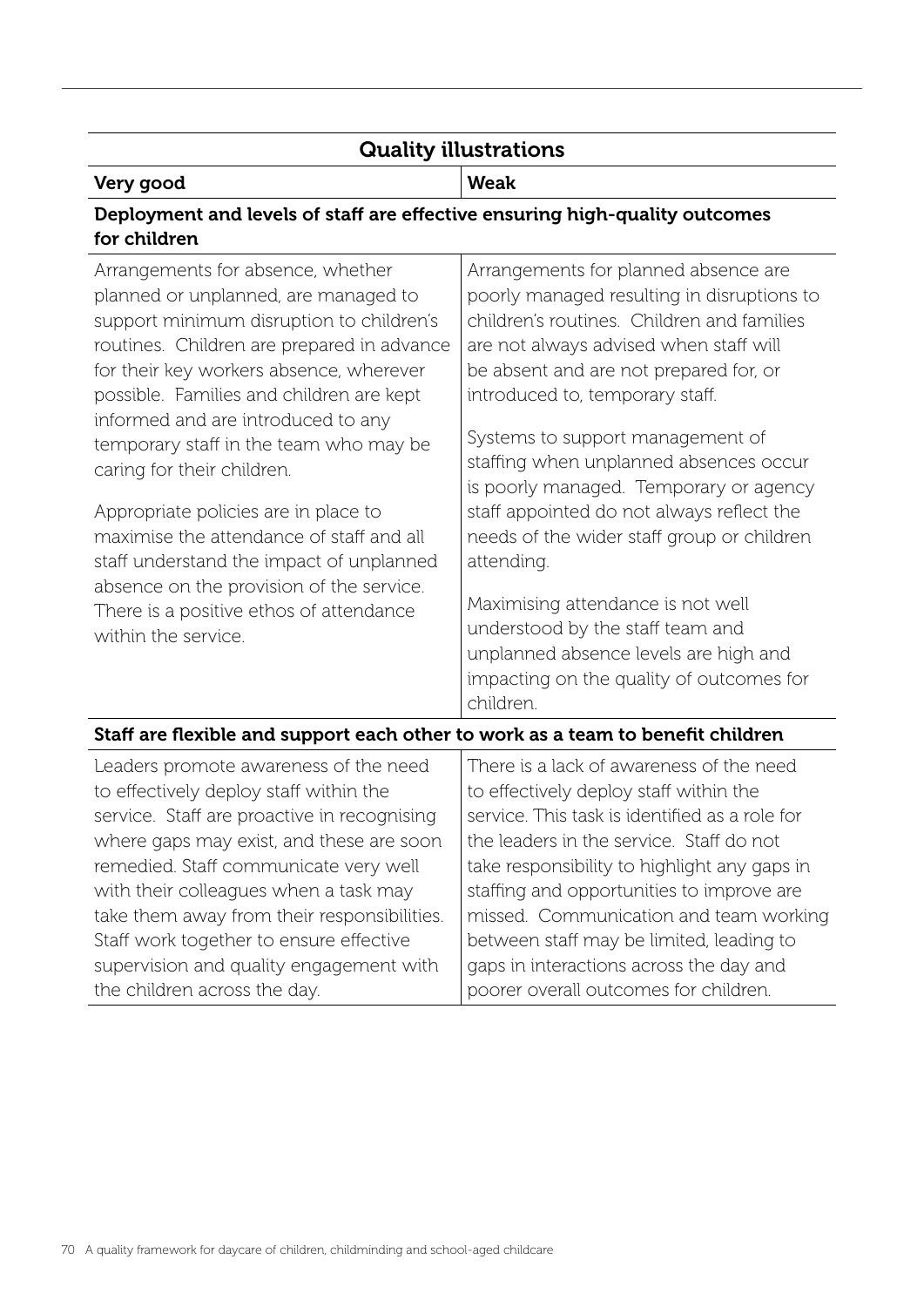| <b>Quality illustrations</b>                                                                                                                                                                                                                                                                                                                                                                                              |                                                                                                                                                                                                                                                                                                                                                                                                            |  |
|---------------------------------------------------------------------------------------------------------------------------------------------------------------------------------------------------------------------------------------------------------------------------------------------------------------------------------------------------------------------------------------------------------------------------|------------------------------------------------------------------------------------------------------------------------------------------------------------------------------------------------------------------------------------------------------------------------------------------------------------------------------------------------------------------------------------------------------------|--|
| Very good                                                                                                                                                                                                                                                                                                                                                                                                                 | Weak                                                                                                                                                                                                                                                                                                                                                                                                       |  |
| Staff are flexible and support each other to work as a team to benefit children                                                                                                                                                                                                                                                                                                                                           |                                                                                                                                                                                                                                                                                                                                                                                                            |  |
| Busier times of the day, such as mealtimes<br>or arrival and departure times, are<br>recognised and planned for. This ensures<br>staff can fully meet children's needs at<br>these times. Staff are flexible when specific<br>outings or additional activities require<br>changes to their routines. This ensures<br>staff or volunteers are available and in<br>sufficient numbers to meet the needs of<br>the children. | Arrangements for busier times of the day,<br>such as mealtimes or arrival and departure<br>times, are ineffective to ensure staff can<br>fully meet children's needs. Staff are not<br>flexible when specific outings or additional<br>activities require changes to their routines.<br>There may be insufficient numbers of staff<br>to meet the needs of the children when<br>attending specific events. |  |
| There is a clear process for mentoring and<br>supporting temporary agency staff using<br>the skills and knowledge of the existing<br>staff team.                                                                                                                                                                                                                                                                          | Temporary agency or new staff are not<br>well supported and may be working with<br>children without enough quidance to<br>support them to meet children's needs.                                                                                                                                                                                                                                           |  |

# Links to the Health and Social Care Standards

- 3.14 I have confidence in people because they are trained, competent and skilled, are able to reflect on their practice and follow their professional and organisational codes.
- 3.15 My needs are met by the right number of people.
- 3.16 People have time to support and care for me and to speak with me.
- 3.17 I am confident that people respond promptly, including when I ask for help.
- 3.18 I am supported and cared for sensitively by people who anticipate issues and are aware of and plan for any known vulnerability or frailty.
- 3.19 My care and support is consistent and stable because people work together well.
- 4.16 I am supported and cared for by people I know so that I experience consistency and continuity.
- 4.27 I experience high quality care and support because people have the necessary information and resources.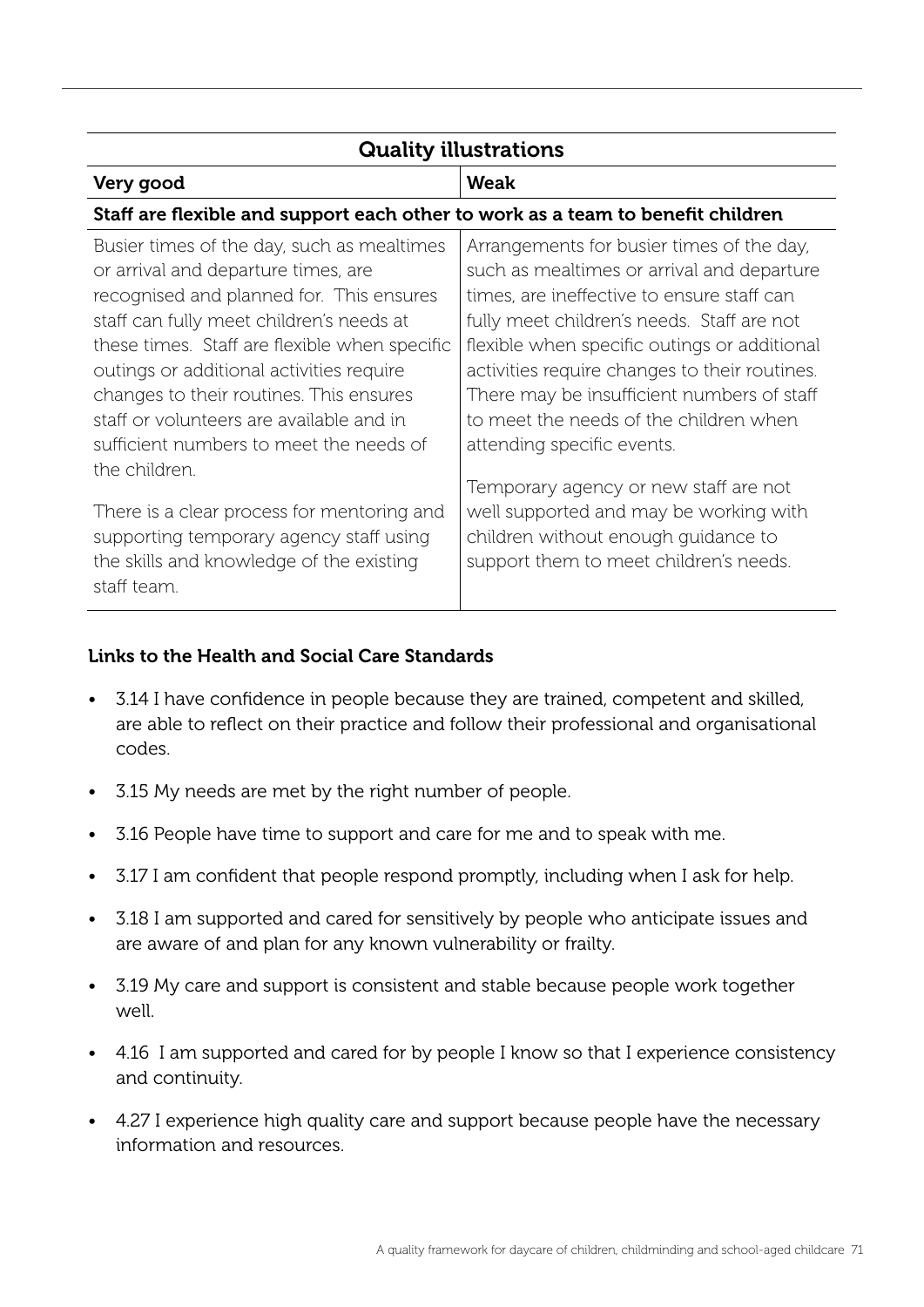#### [Summary of UNCRC Articles](https://www.unicef.org.uk/wp-content/uploads/2010/05/UNCRC_summary-1.pdf) C

Article 3, Article 5, Article 6, Article 12, Article 18, Article 23, Article 24, Article 28, Article 29, Article 31

# Scrutiny and improvement toolbox

#### Improvement and support questions

How does staff deployment, meet the individual care and support needs of all children throughout the session?

How do we ensure our staff work well together?

How do we promote a positive staff ethos in our service?

How do we know staff enjoy working here and feel involved and part of an effective team?

#### Key improvement resources

Guidance on adult to child ratios in early earning and childcare settings:

# [https://www.careinspectorate.com/images/documents/4334/Guidance%20](https://www.careinspectorate.com/images/documents/4334/Guidance%20on%20adult%20to%20child%20ratios%20in%20early%20learning%20and%20childcare%20settings.pdf) [on%20adult%20to%20child%20ratios%20in%20early%20learning%20and%20](https://www.careinspectorate.com/images/documents/4334/Guidance%20on%20adult%20to%20child%20ratios%20in%20early%20learning%20and%20childcare%20settings.pdf) [childcare%20settings.pdf](https://www.careinspectorate.com/images/documents/4334/Guidance%20on%20adult%20to%20child%20ratios%20in%20early%20learning%20and%20childcare%20settings.pdf)

Skills development plan prospectus:

[www.skillsdevelopmentscotland.co.uk/media/43127/early-learning-and-childcare](www.skillsdevelopmentscotland.co.uk/media/43127/early-learning-and-childcare-sip-digital.pdf)[sip-digital.pdf](www.skillsdevelopmentscotland.co.uk/media/43127/early-learning-and-childcare-sip-digital.pdf)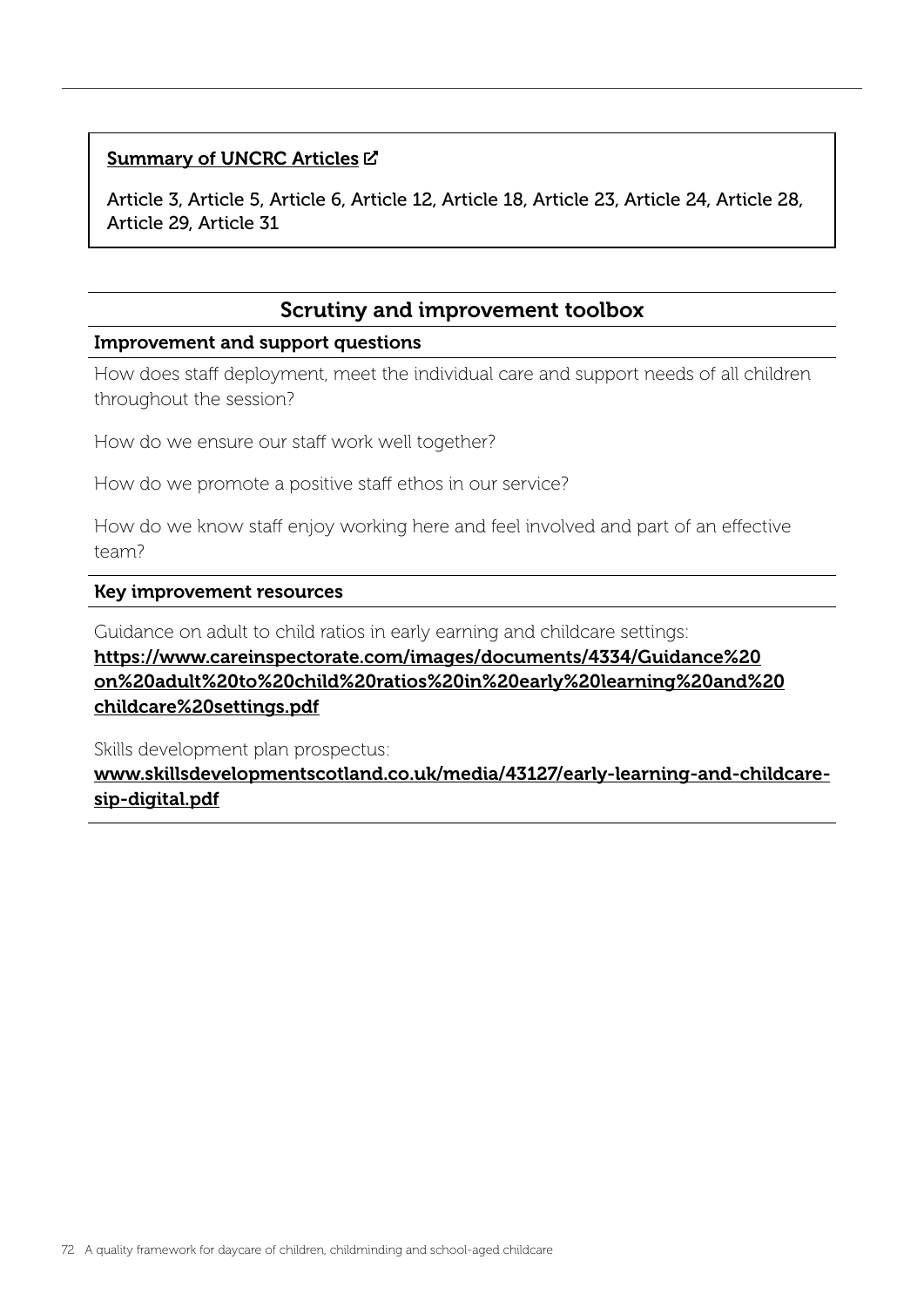# Useful links

Care Inspectorate: <https://www.careinspectorate.com>

Care and Learning Alliance: [www.careandlearningalliance.co.uk/](www.careandlearningalliance.co.uk/
)

Children 1st: <https://www.children1st.org.uk/>

Children and Young People's Commissioner Scotland: <https://cypcs.org.uk/>

Early Years Scotland: <https://earlyyearsscotland.org/>

General Teaching Council of Scotland: <www.gtcs.org.uk/home/home.aspx>

The Hub: <https://hub.careinspectorate.com/>

National Day Nursery Association (Scotland): [https://www.ndna.org.uk/NDNA/All\\_About\\_Us/Scotland.aspx](https://www.ndna.org.uk/NDNA/All_About_Us/Scotland.aspx)

NSPCC: <https://www.nspcc.org.uk/>

Play Scotland: <https://www.playscotland.org/>

Scottish Childminding Association: <https://www.childminding.org/>

Scottish Council for Voluntary Organisations: <https://scvo.scot/>

Scottish Out of School Care Network: [https://soscn.org/](https://soscn.org/
)

Scottish Social Services Council: <https://www.sssc.uk.com/>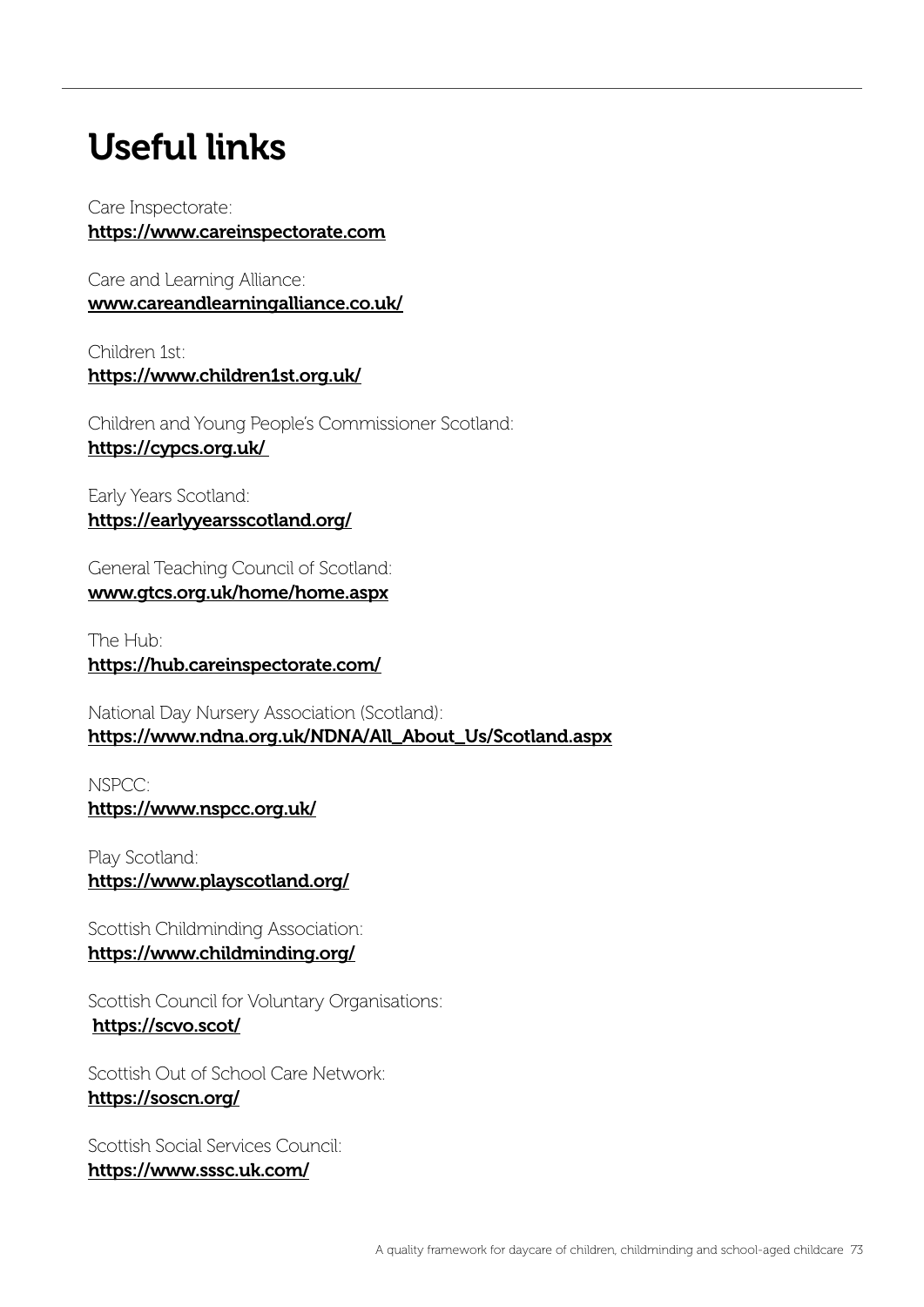## Resources

Additional support for learning: statutory guidance 2017:

[https://www.gov.scot/publications/supporting-childrens-learning-statutory-guidance](https://www.gov.scot/publications/supporting-childrens-learning-statutory-guidance-education-additional-support-learning-scotland/)[education-additional-support-learning-scotland/](https://www.gov.scot/publications/supporting-childrens-learning-statutory-guidance-education-additional-support-learning-scotland/)

Care Inspectorate Corporate Plan 2019-2022:

### [https://www.careinspectorate.com/images/documents/4858/Corporate%20Plan%20](https://www.careinspectorate.com/images/documents/4858/Corporate%20Plan%202019-2022.pdf) [2019-2022.pdf](https://www.careinspectorate.com/images/documents/4858/Corporate%20Plan%202019-2022.pdf)

Children and Young People (Scotland) Act 2014 Early Learning and Childcare Statutory Guidance:

<https://www.gov.scot/publications/early-learning-childcare-statutory-guidance/>

Equality Act 2010: <https://www.legislation.gov.uk/ukpga/2010/15/contents>

Funding follows the child and the national standard for early learning and childcare providers: principles and practice:

[https://www.gov.scot/publications/funding-follows-child-national-standard-early](https://www.gov.scot/publications/funding-follows-child-national-standard-early-learning-childcare-providers-principles-practice/)[learning-childcare-providers-principles-practice/](https://www.gov.scot/publications/funding-follows-child-national-standard-early-learning-childcare-providers-principles-practice/)

Funding follows the child and the national standard for early learning and childcare providers: operating guidance:

[https://www.gov.scot/publications/funding-follows-child-national-standard-early](https://www.gov.scot/publications/funding-follows-child-national-standard-early-learning-childcare-providers-operating-guidance/)[learning-childcare-providers-operating-guidance/](https://www.gov.scot/publications/funding-follows-child-national-standard-early-learning-childcare-providers-operating-guidance/)

How Good is Our Early Learning and Childcare?:

[https://education.gov.scot/improvement/documents/frameworks\\_selfevaluation/](https://education.gov.scot/improvement/documents/frameworks_selfevaluation/frwk1_niheditself-evaluationhgielc/hgioelc020316revised.pdf) [frwk1\\_niheditself-evaluationhgielc/hgioelc020316revised.pdf](https://education.gov.scot/improvement/documents/frameworks_selfevaluation/frwk1_niheditself-evaluationhgielc/hgioelc020316revised.pdf)

Public Services Reform (Scotland) Act 2010: [http://www.legislation.gov.uk/asp/2010/8](http://www.legislation.gov.uk/asp/2010/8
)

Realising the ambition, being me:

[https://education.gov.scot/improvement/learning-resources/realising-the](https://education.gov.scot/improvement/learning-resources/realising-the-ambition/?fbclid=IwAR3g8sxG-oLnVM01qNQUHyqukfAZuP9XVjrk6nSK7PA92g5K-nSLvE3DyvE
)ambition/?fbclid=IwAR3q8sxG-oLnVM01qNQUHyqukfAZuP9XVirk6nSK7PA92q5K[nSLvE3DyvE](https://education.gov.scot/improvement/learning-resources/realising-the-ambition/?fbclid=IwAR3g8sxG-oLnVM01qNQUHyqukfAZuP9XVjrk6nSK7PA92g5K-nSLvE3DyvE
)

Scotland's Curriculum for Excellence: <https://scotlandscurriculum.scot/4/>

The National Performance Framework: <https://nationalperformance.gov.scot/>